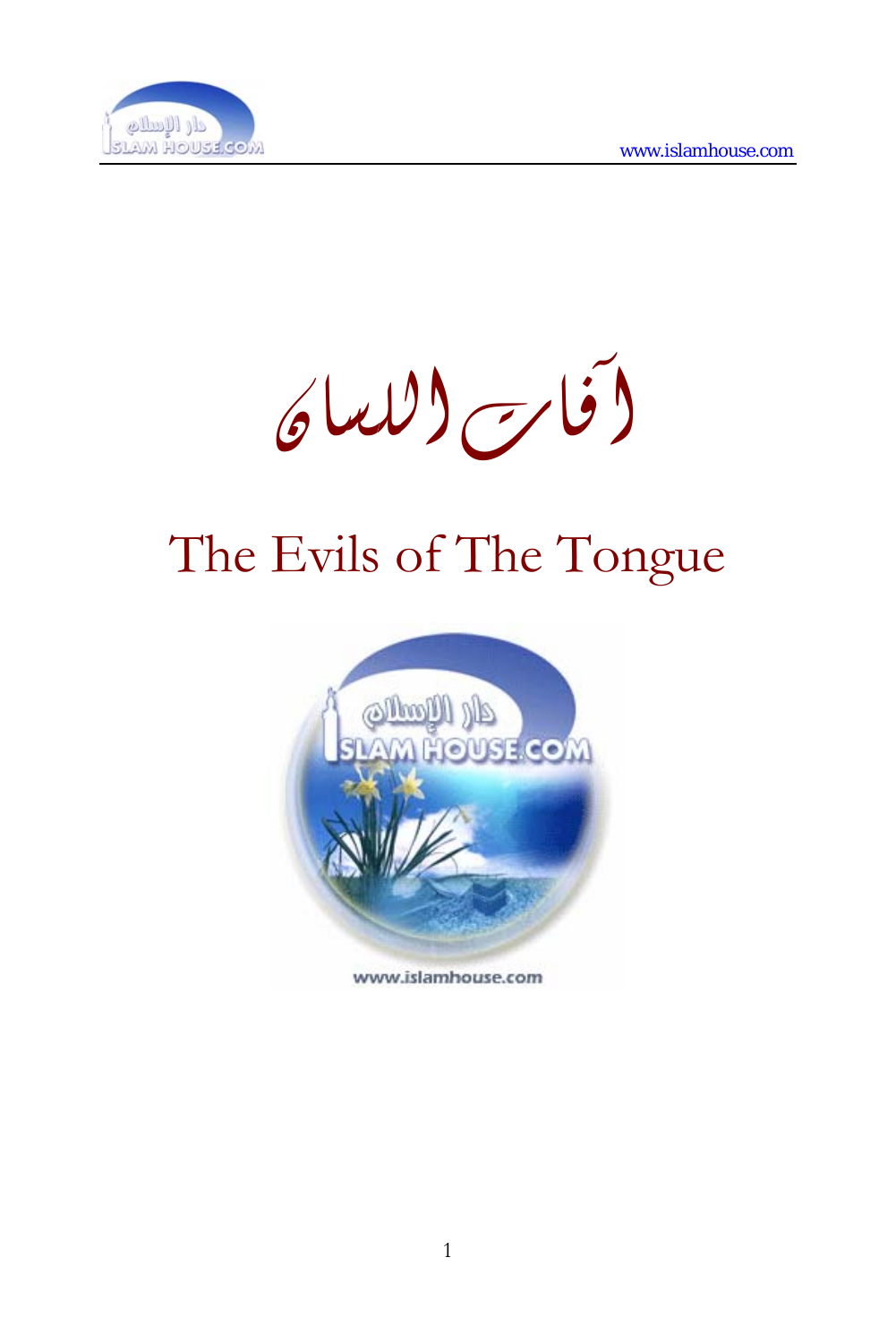© Copyright

All rights reserved.

We would like to express our sincere appreciation to those who contributed to the publication of this book. May Allah reward them for their efforts. If you have any corrections, comments, or questions about this publication, please feel free to contact us at:

**[en@islamhouse.com](mailto:en@islamhouse.com?subject=Comments%20about%20book%20%22en4034%22)**



The Islamic Propagation Office in Rabwah

Tel. +4454900 - 4916065 Ext. 26 - 27

Email: **[en@islamhouse.com](mailto:en@islamhouse.com?subject=Comments%20about%20book%20%22en4034%22)**

**www.islamhouse.com**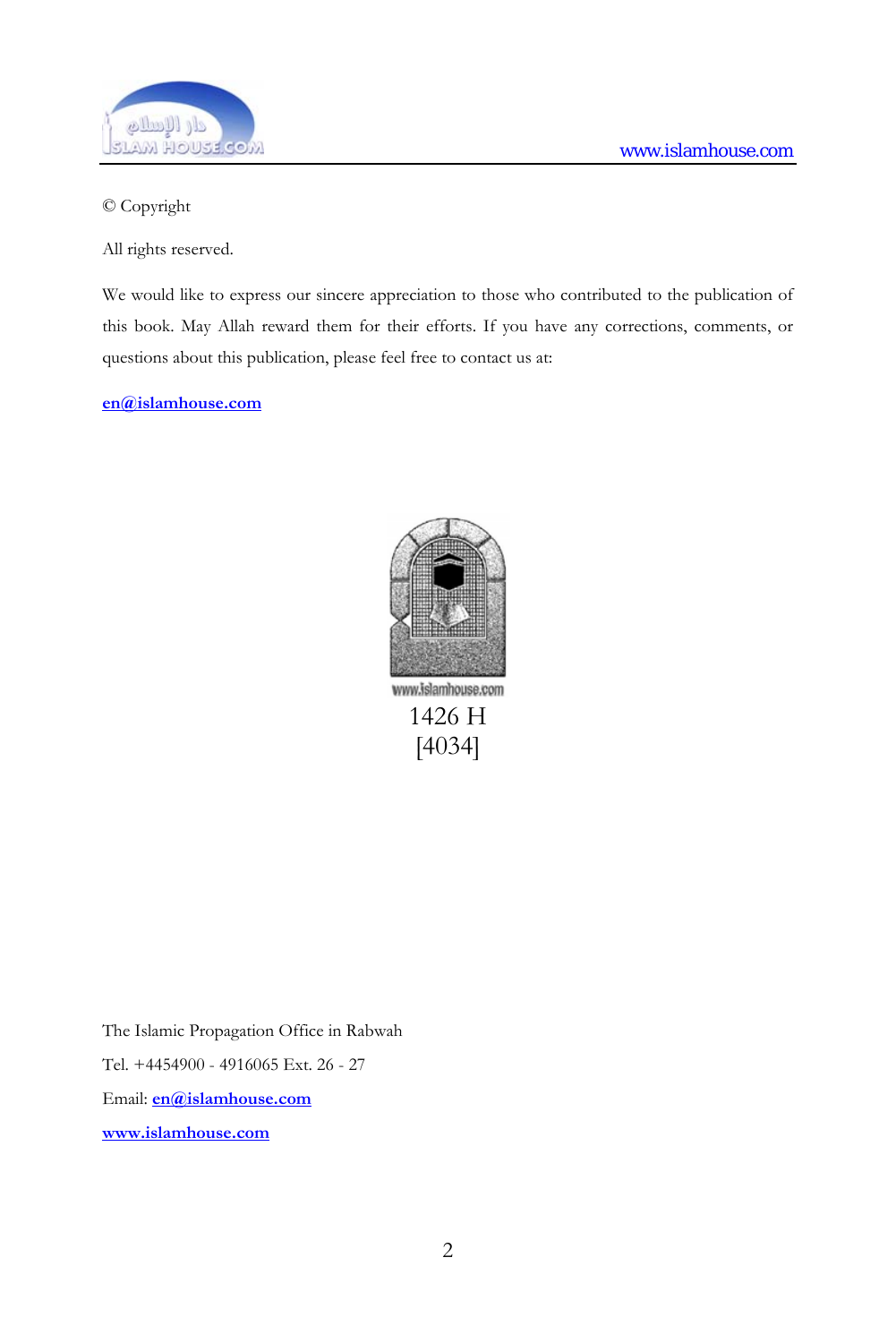

# **Contents**

I) Chapter One: Speaking about Allah without Knowledge

A) Lying upon Allah and/or His Messenger (peace be upon him)

> 1. Various ways in which lying upon Allah and His Messenger are manifested

- a) Describing Allah without proof from the Quran and the authentic Sunnah
- b) Explaining Ayat of the Quran or the Hadeeth of the Prophet (peace be upon him) with meanings other than their apparent ones.
- c) Making Haraam Halaal
- d) Making Halaal Haraam
- e) Using fabricated and unauthentic Hadeeth

2. Making Legal decisions in Allah's Deen without knowledge

- 3. Ruling by other than what Allah has revealed
- 4. Bid'ah (innovations)

II) Chapter Two

A) Committing Shirk by the Tongue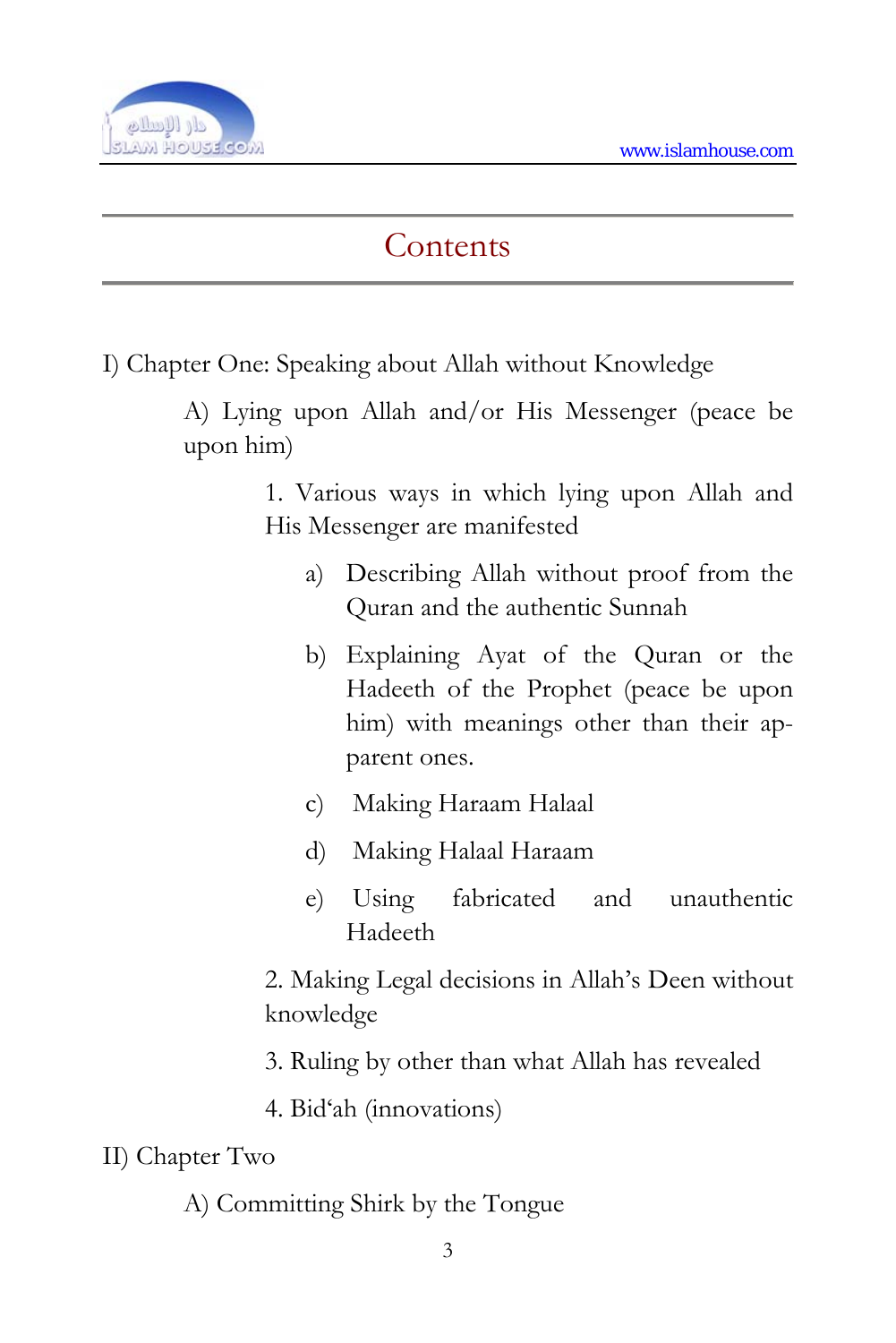

#### B) Shirk Committed by the Tongue

- 1. Supplicating to other than Allah
- 2. Kufr Ni'mah
- 3. Visiting Fortune tellers, obeah men
- 4. Swearing by other besides Allah
- 5. Denying a Name or description of Allah or changing its apparent meaning
- 6. Blaspheming Allah, the Quran, Allah's Messenger, etc.
- 7. Those who deny Qadr
- 8. It is prohibited to sit in the company of those who give wrong interpretation about the Quran or Islam

#### III) Chapter Three

- A) Affecting a Muslim with the tongue
	- 1. Backbiting
	- 2. Slander and False accusation
	- 3. Witnessing Falsehood or Bearing False Witness
	- 4. Accusing/Slandering pious women
	- 5. Lying
	- 6. Tale Carrying (Scandal)
	- 7. How to treat Tale-carriers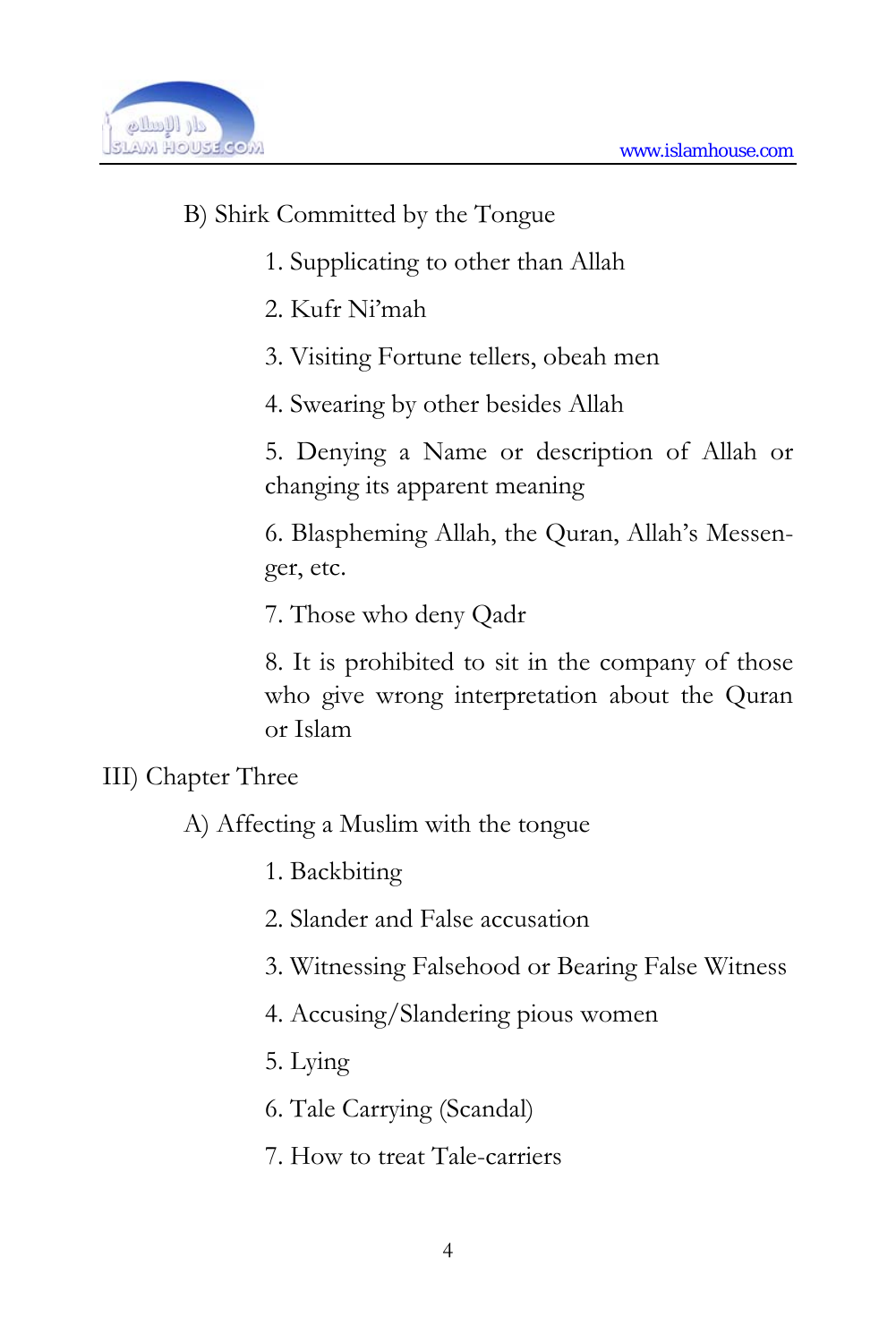

8. It is prohibited to deceive a Muslim who is seeking sincere advise

9. The prohibition of proposing to a woman who is already engaged

10. Indulging in defaming a Muslim

11. The two-faced person

12. Mockery, Sarcasm and debasing Muslims

13. Disclosing and spreading secrets

14. It is prohibited to remind others of one's generosity

IV) Chapter Four

A) Some seemingly harmless uses of the tongue that have disastrous consequences

- 1. Begging
- 2. Praising people
- 3. Singing
- 4. Jesting and Joking
- 5. Disputes and Arguments

V) Chapter Five

A) General Evils of the tongue

1. Speaking about that which there is no need with which to concern oneself

2. Excessive speech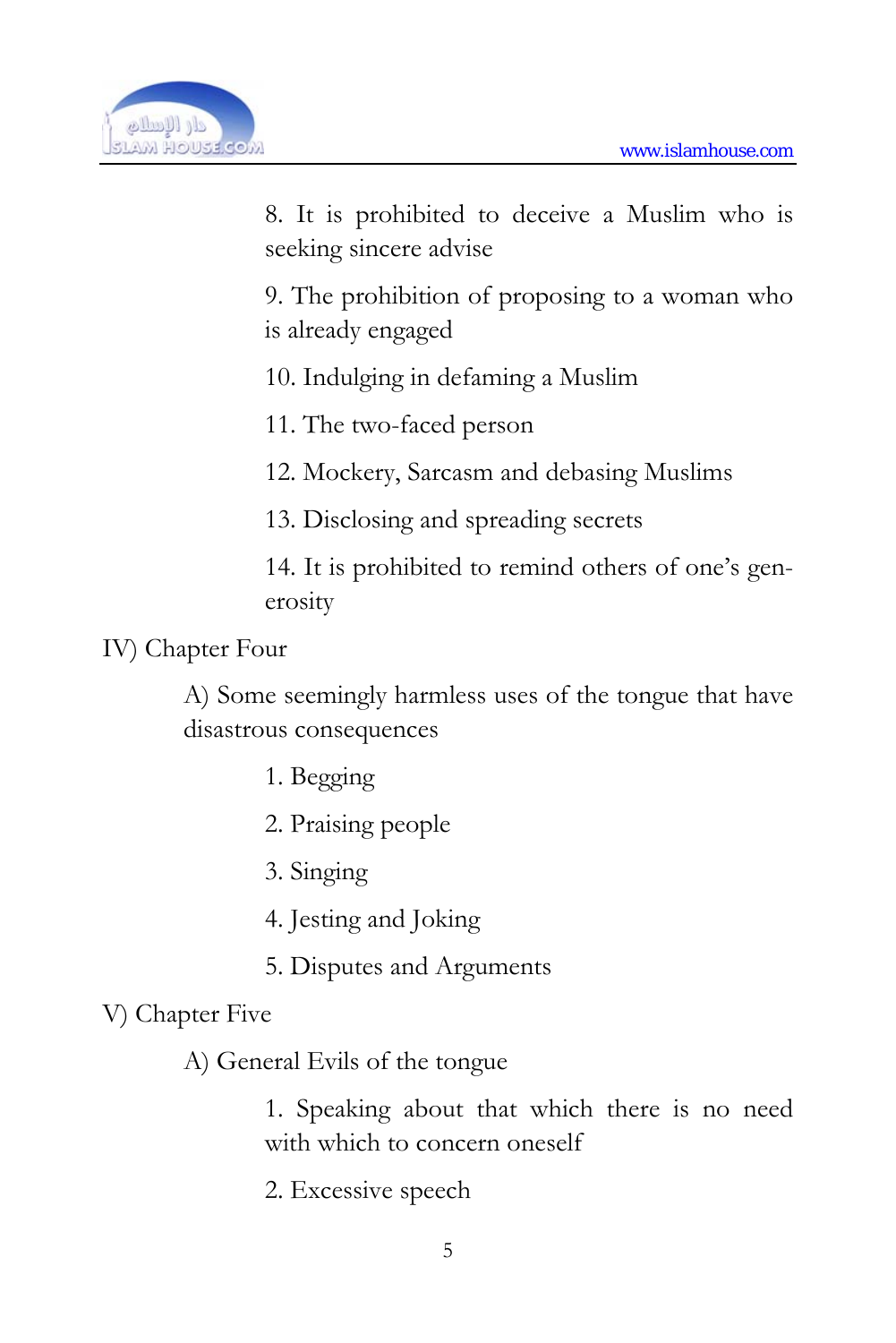

- 3. Engaging in vain talk
- 4. A shameless, vulgar, indecent tongue
- 5. Gossip

6. It is prohibited for a woman to describe another woman to her husband

7. The prohibition to use the word 'if' in relation to Qadr (predestination)

8. It is prohibited for a person to say such and such is for Jannah or Jahanam

9. The prohibition of defaming one's kin

10. The prohibition of boasting

11. The prohibition to speak while the Khateeb is giving Khutbah on the Day of Jumu'ah

12. Prohibition to employ Respectable titles for hypocrites and Innovate

B) Blaspheme, ridicule, insult and abuse

1. It is prohibited to blaspheme:

a) Allah, His Messenger (peace be upon him) His Book, His Deen

- b) The Sahabah
- c) Muslims
- d) The dead
- e) What the unbelievers worship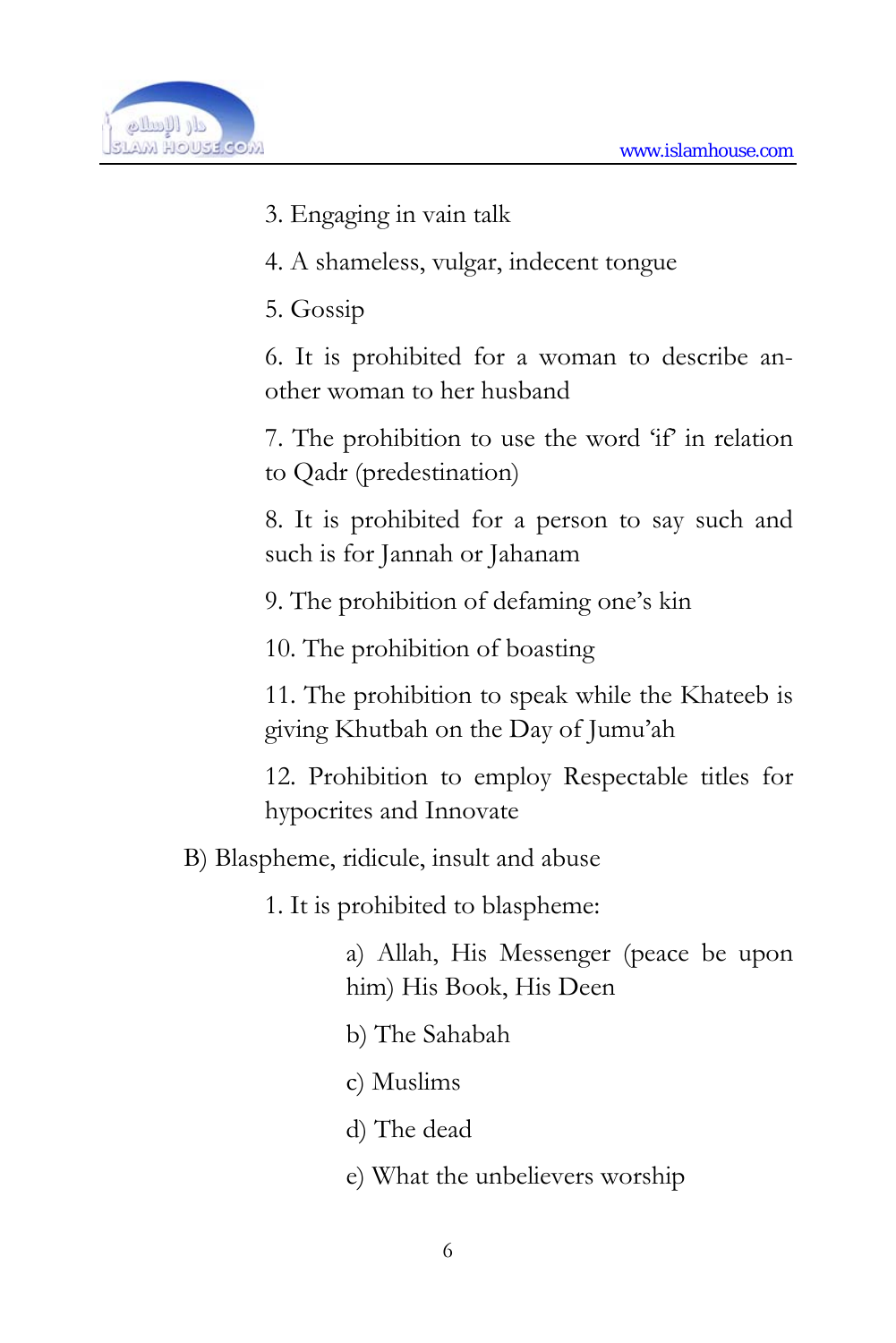

- f) The wind
- g) The rooster
- h) Time
- i) Fever

VI)Conclusion

VII)Bibliography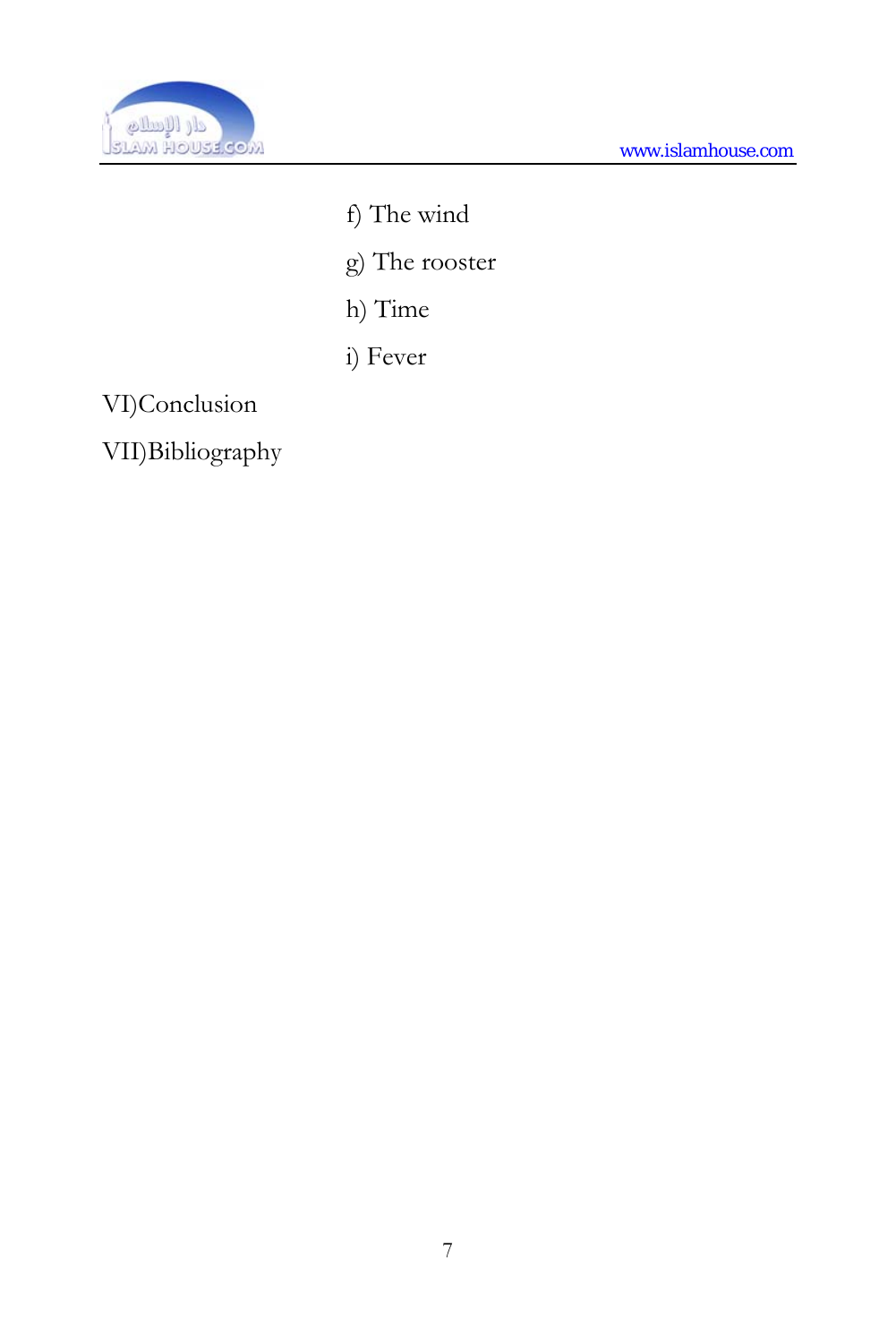

# Acknowledgments

All Praise are due to Allah. First and foremost I thank Allah, the Generous, for having finally made this humble effort a reality. We praise Him because if it were not for His Graciousness, it would never materialize, as He Himself, reminds us in a Qudsi Hadeeth:

**"...Know if the Nation (all mankind) were to gather together to benefit you with something, it would only benefit you with something that Allah had already prescribed for you..."** [at-Tirmidhi]

Also, the Messenger of Allah (peace be upon him) said:

## **"Whoever does not show gratitude to mankind is not grateful to Allah." [Abu Dawood, Ahmad & others]**

I, therefore, express my deepest gratitude to all those who contributed directly or indirectly to bringing this publication to this final format, because I would never have been able, by myself, to achieve this.

There are some people who deserve special mention because of their tremendous sacrifice and help in seeing this job through and they are: Brother 'Imran Ferouz Raghubar for completely reviewing and verifying the authenticity of its content.

Brothers: Bilaal Nantambu, Azam Mohamed, Shaheed Ahamad, Haseeb Yusuf and Nasir Jabar for proof reading it and making many valuable suggestions.

Brother Fatal Bacchus for always being willing to assist.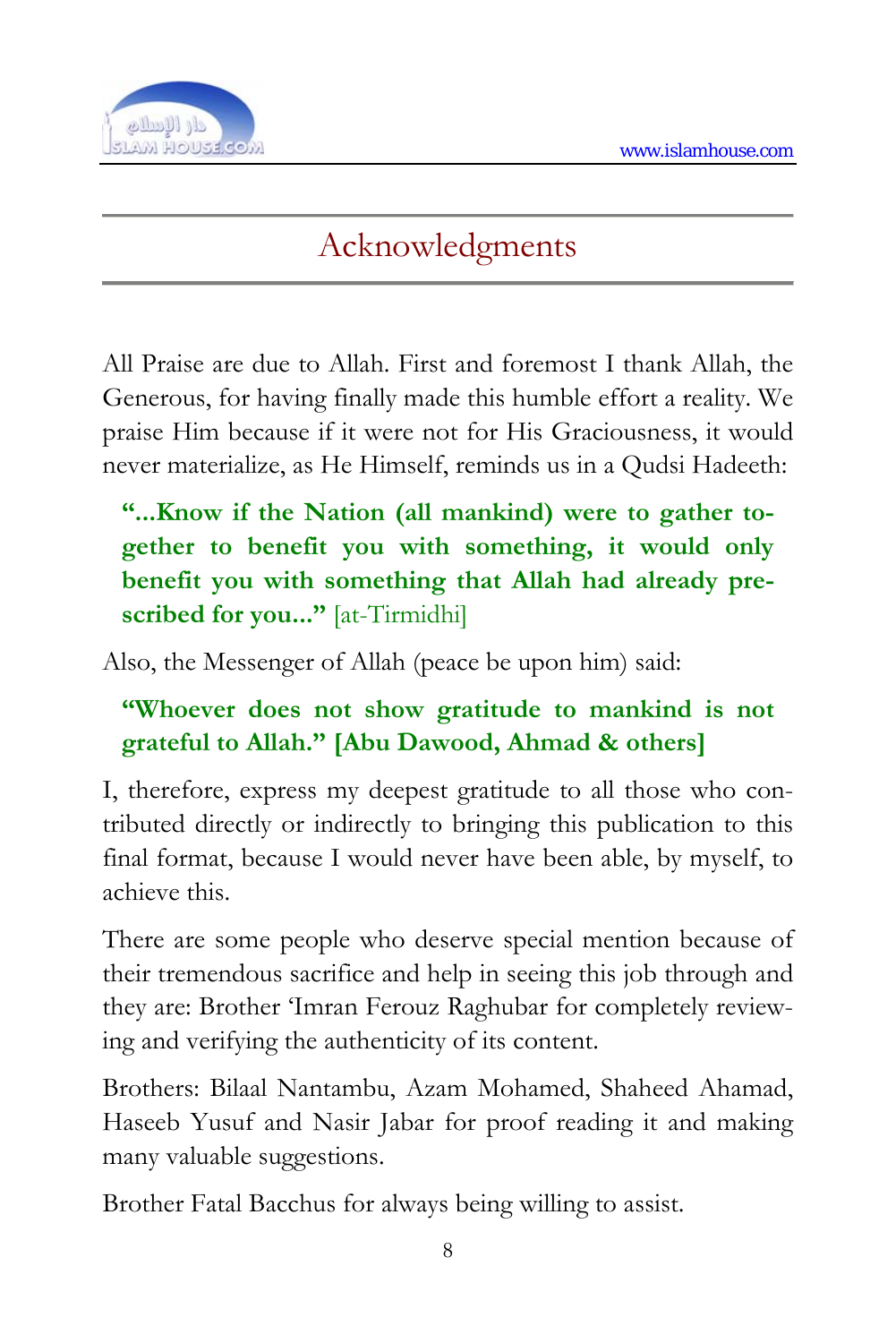

And, most importantly, Brother Haseeb Khan and his staff for their selflessness in affording me the total use of their computers, and to Brother Haseeb Khan specifically for his invaluable suggestions for layout and other technicalities relative to typesetting, and for his design of the cover.

May Allah, the Most High bless all of us, and may He cause the efforts of all involved to be purely for Him, and may He store its reward for us with Himself. Ameen.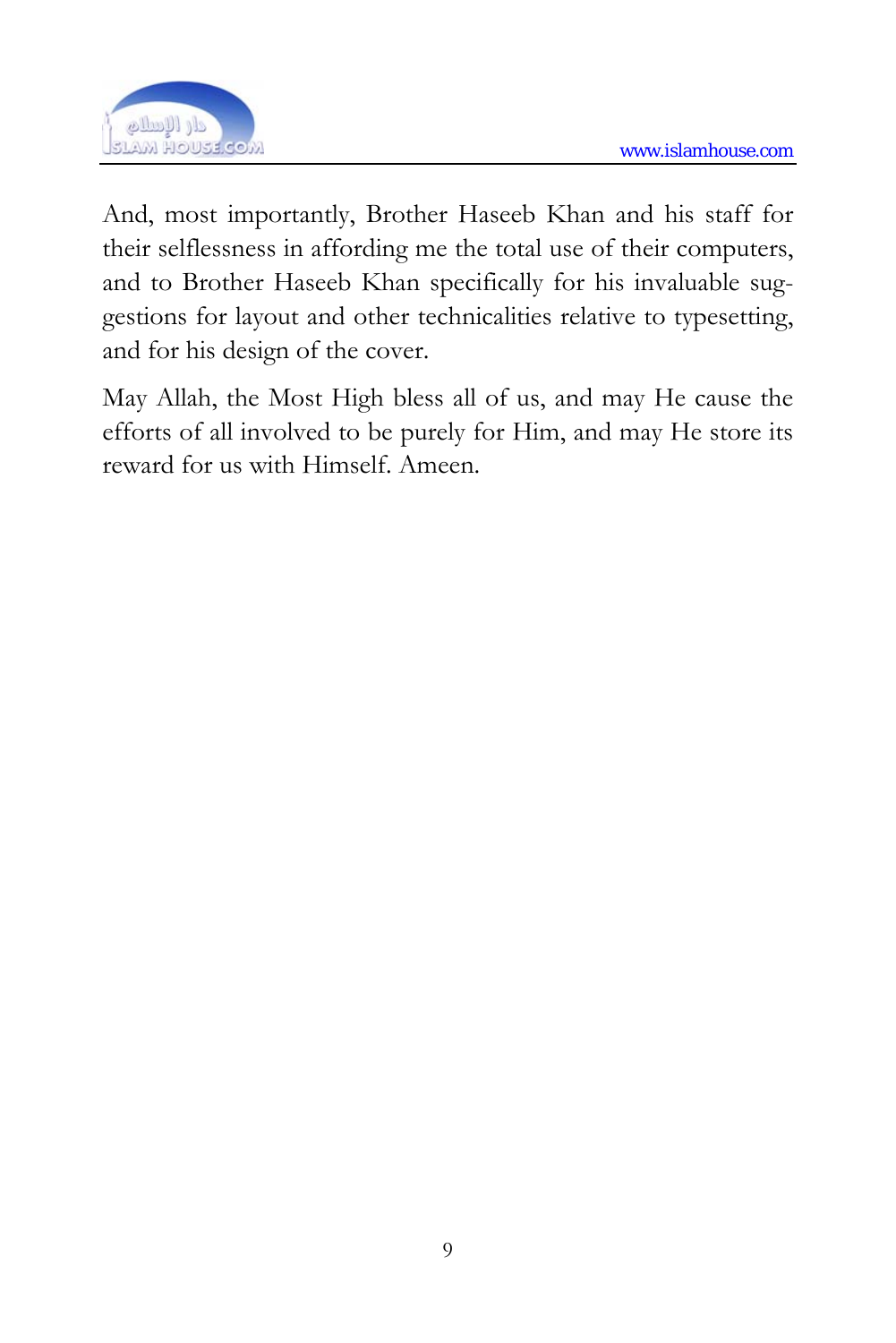

# Introduction

All praises are for Allah, the Most High, and salutations are for His Messenger (peace be upon him) and his household, and all those who follow them with goodness until the Last Day.

Success is the aim of everyone. Invariably, every man and woman in his or her own way hopes to achieve success. For most of mankind however, success is viewed in terms of worldly achievements and thus, from their materialistic pursuits, people essentially aspire to attain peace, contentment, happiness, and ease in this life.

However, in the practical realms, most materialists have their dreams shattered, since the price for material pursuits include fatigue, down-fall, restlessness, heart ache, sorrow, insecurity, and all forms of negative results.

Despite these negative consequences nonetheless, most people continue to remain so caught up in the sway of materialism that they pay little or no importance to the purification of their souls. This is mainly due to the motto of the materialist's world: "The end justifies the means." In fact, when one looks at the religious people (attempting to purify their souls), they seem so confused themselves, that they leave the materialists contented with their material pursuits.

On the contrary, the true believer remains the only one who is certain of what he is about. This is due to the fact that his conviction and certainty spring from the Guidance of Allah, the Glori-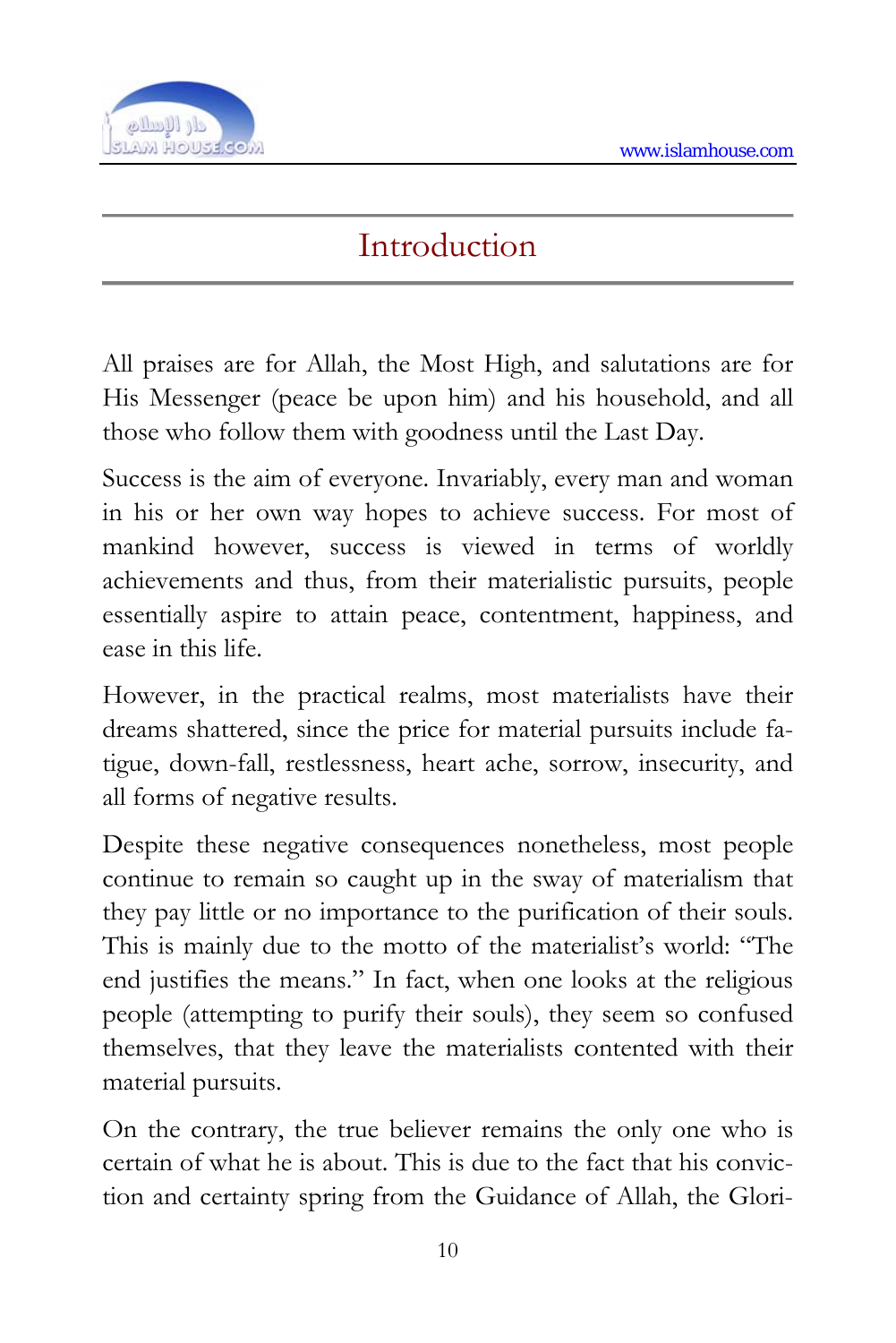

1

ous. Therefore he starts from the soundest base, one in which he has no doubt. He therefore, turns to the [A](#page-10-0)ll-Knowing, Allah, to tell him what is success, because he is aware that Allah created him, and He, the Almighty, would best know in what his success lies. Therefore, he listens carefully to what Allah says, believes in it, analyses it, implements it, and is absolutely sure that it would give him success, because Allah is above lying and deception, as He, the All-Knowing, is perfect. Listen to what Allah ( $\mathcal{H}$ ) tells us is success:

## **"And by the soul, and Him who perfected (it in proportion). Then He showed it what is wrong for it and what is correct. Indeed he is successful who purifies it (the soul). And indeed he fails who corrupts it." [Ash-Shams 91: 7 - 10]**

In the above aayah<sup>1</sup>, Allah ( $\gg$ ) is telling us in no uncertain terms, that success lies only in purifying the soul. This is further emphasized in the following aayah, He, the Glorious said:

#### **"We who purifies himself (his soul) will succeed." [Al - A'laa 87:14]**

Now since our Lord, Who knows everything, is telling us this is what success is, it becomes incumbent upon us to understand this very clearly, and thereafter, strive our utmost so that we would not misdirect our efforts chasing after failure thinking it is success, as Allah  $(\mathcal{H})$  warns:

<span id="page-10-0"></span><sup>1</sup> **Aayah:** Literally a proof or sign. Used to denote a verse of the Qur`aan. *Pl. aayaat.*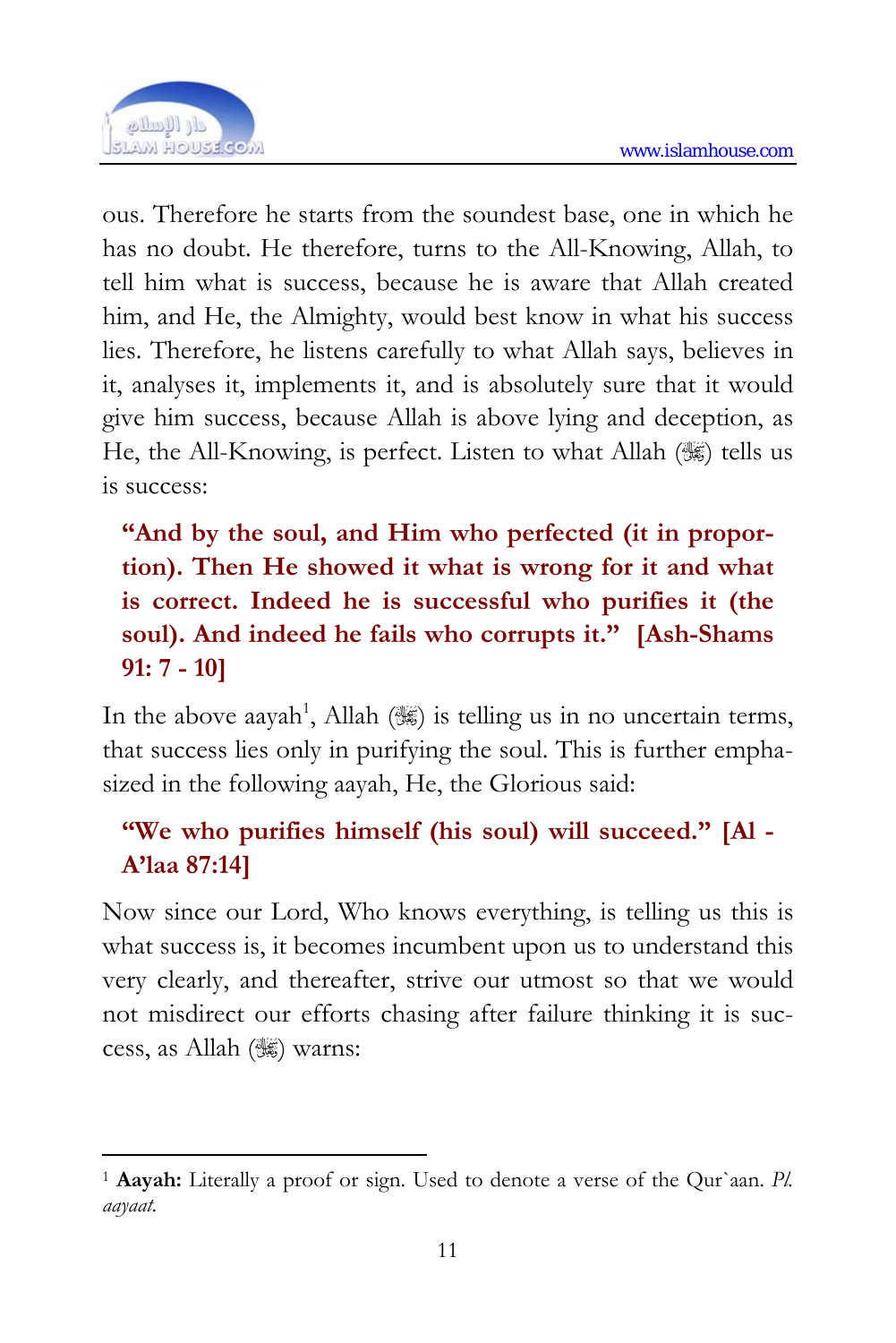

**"Say, shall we not tell you (who are) the greatest losers in respect of (their) deeds? Those whose efforts have been wasted in the life of this world while they thought that they were acquiring good by their deeds." [Al-Kahf 18:103- 104]**

Thus, in the end, if we do not clearly understand what is success we will be very disappointed, because, in the Hereafter, we would then come to know that our efforts resulted in failure rather than in success. In the following aayah, Allah combines a description of success and the illusory nature of this world. He, the Most High, also informs us that we will be tested in ourselves, our wealth, and our  $\rho_{\text{een}}^2$ , and warns us that the best thing is to be patient and conscious of Himself. He, the Sublime said:

**"Every soul shall taste death. And only on the Day of Resurrection shall you be paid your wages in full. And whoever is removed from the Hell fire and is admitted to Paradise. is indeed successful. And what is the life of this world except the enjoyment of deception (i.e. it is only a temporary enjoyment). You shall certainly be tried and tested in your wealth and personal selves, and you shall certainly hear much that will grieve you from those who received the scripture before you (the Jews and Christians) and from those who ascribe partners to Allah (non-believers), but if you patiently persevere and become mutaqeen (people who obey what Allah commands and avoid His prohibitions) these (patience and taqwah) verily will be the determining factor in all af-**

1

<sup>2</sup> Deen: A way of life. Commonly translated as religion.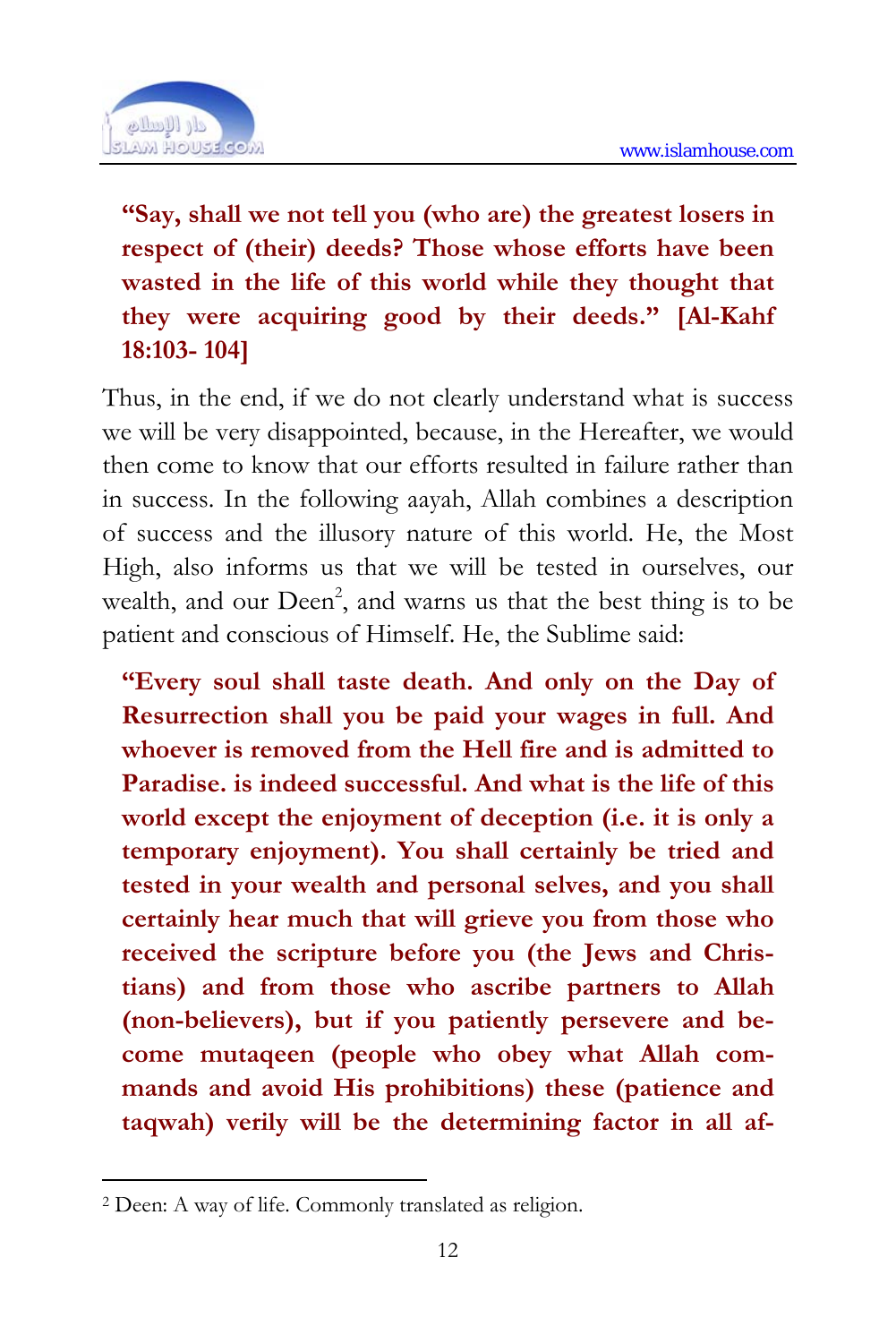

#### **fairs, and that Is from the greatest of affairs." [Aali 'Imraan 3:185 - 186]**

Many salient points can be drawn from these two aayaat but what is most important to us is that, Allah, the Most High, describes success as being able to enter Jannah (Paradise), and to be saved from the Fire of Jahannam (Hell). This can only be achieved if one, while living in this world, possesses the qualities of patience and taqwah (i.e. complete consciousness in all affairs which propels one to obey Allah's commands and avoid His prohibitions). This also implies that to be saved from Jahannam and to enter Jannah, one has to purify his soul.

One of the main factors that negate the success after which believers are seeking, even though they may clearly understand it, and seriously intend to pursue it, is the misuse of their tongue.

The Messenger (3) asked us:

**"Do you know who the bankrupt person is?" We said: "A bankrupt person among us is one without money and provision." He (peace be upon him) said: "The bankrupt in my Ummah (nation of Muslims) is he who comes on the Day of Judgment with Salaah, Fasting and Zakaat, but he also comes having blasphemed this (person), slandered and vilified this (person), ate the wealth of this (one), spilling the blood of this (one), hitting this (one), so (on the Day of Judgment) his good deeds will be given to this one, and this (other one) will be given from his good, and if his good deeds are consumed before everyone have taken their rights from him, their evil deeds would be taken and put upon him (the bankrupt)**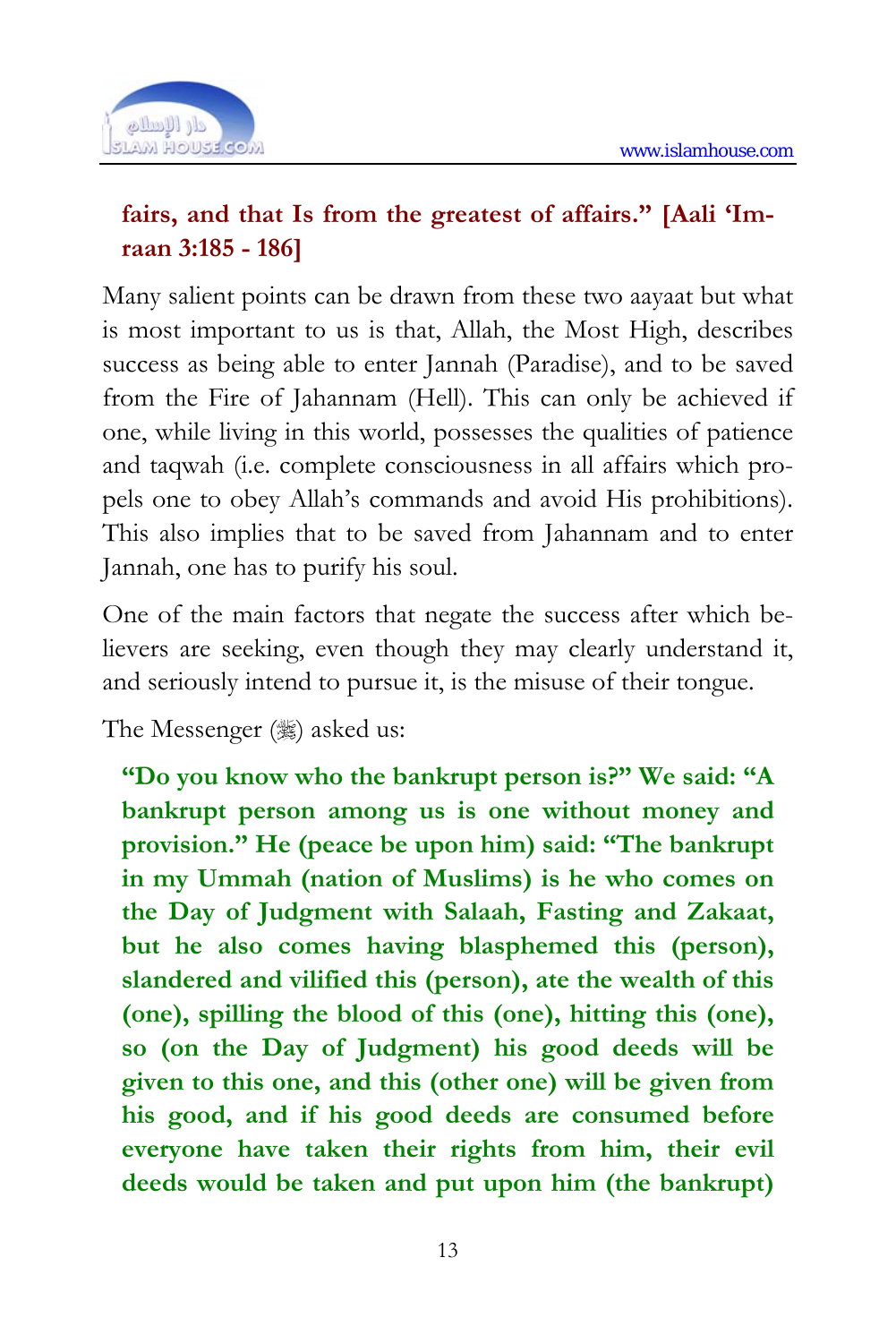

#### **and then he will be thrown into the fire (of Hell). [Muslim]**

He  $(\frac{1}{2})$  also said:

**"The servant speaks words, the consequences of which he does not realize, and for which he is sent down into the depths of the Fire further than the distance between the east and the west." [Bukhari and Muslim]** 

He  $(\frac{1}{2})$  also said:

**"Whoever can guarantee what is between his jaws (his tongue) and what is between his thighs (his Private part), I will guarantee him Paradise." [Al-Bukhari]** 

And he  $(\frac{1}{2})$  also said:

**"Whoever believes in Allah and the last Day, let him speak good or remain silent." [Bukhari and Muslim]** 

It is narrated on the authority of Mu'aadh Ibn Jabal (May Allah pleased with him), that he asked the Messenger of Allah (peace be upon him):

**"O messenger of Allah, tell me an act which will take me to Paradise and keep me away from the Hell-Fire." He (peace be upon him) said: "You have asked me about a major matter, yet it is easy for whom Allah makes it easy. You should worship Allah, associating nothing in worship with Him, establish Salaah, pay Zakaat, and fast Ramadaan, and make pilgrimage to the Ka'bah (Hajj)." Then he (peace be upon him) said: "Shall I not show you the gates of goodness? Fasting (which) is a shield; charity extinguishes sin as water extinguishes fire, and**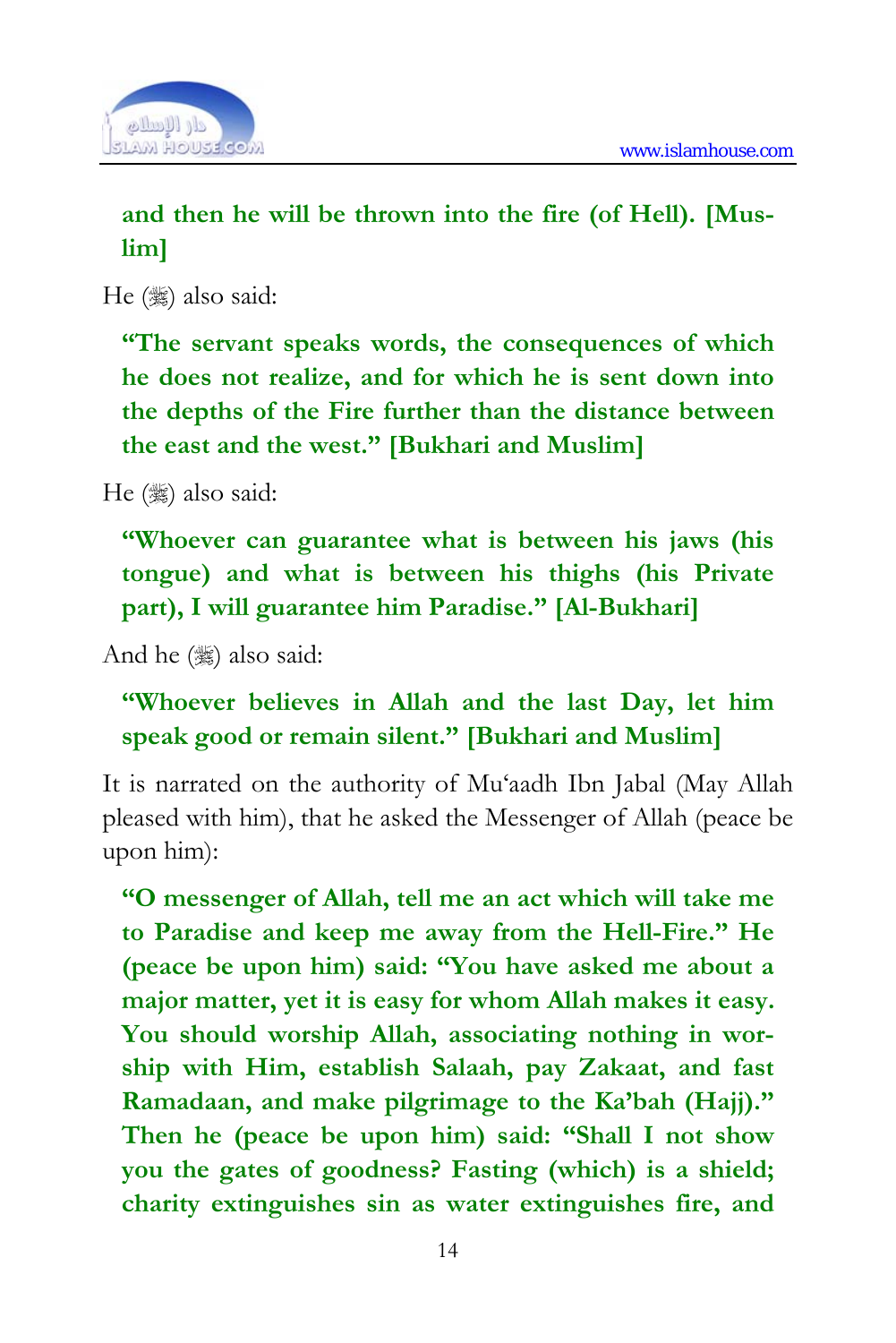

1

**the praying of a man in the depths of the night." Then he (peace be upon him) recited:** 

**"Their sides forsake their beds to invoke their Lord in fear and hope, and they spend (charity in Allah's cause) out of what We have bestowed…"** [32:16]

**Then he (peace be upon him) said: "Shall I not tell you of the head of the matter (Islam), its backbone and the peak of its hump?"3 I said: "Yes, O Messenger of Allah." He (peace be upon him) said: "The head of the matter is Islam (the two testimonies of Faith); its backbone is the prayer, and the peak of its hump is Jihaad." Then He (peace be upon him) said: "Shall not tell you of what controls all that?" I said: "Yes. O Messenger of Allah." So he took hold of his tongue and said "Restrain this." I said "O Prophet of Allah. will what we say be held against us?" He (peace be upon him) said "May your mother be bereaved for you. O Mu'aadh! Is there anything that topples people on their faces - or he said on their noses - into the Hell fire, other than the harvests of their tongues." [at-Tirmidhi]** 

Looking at the ahaadeeth of the Messenger (peace be upon him) we find that one of the main causes to throw people in the Fire of Hell is the evil reaping of the tongue, because with this one part of the body (i.e. the tongue) a person can indulge in more sin than with any other part. With it they can destroy all their other good deeds. So if we can restrain the tongue, we will succeed,

<sup>&</sup>lt;sup>3</sup> Here the Prophet  $(\frac{1}{2})$  is strikes a similtude between Islam and a camel, in order to describe the importance of certain aspects.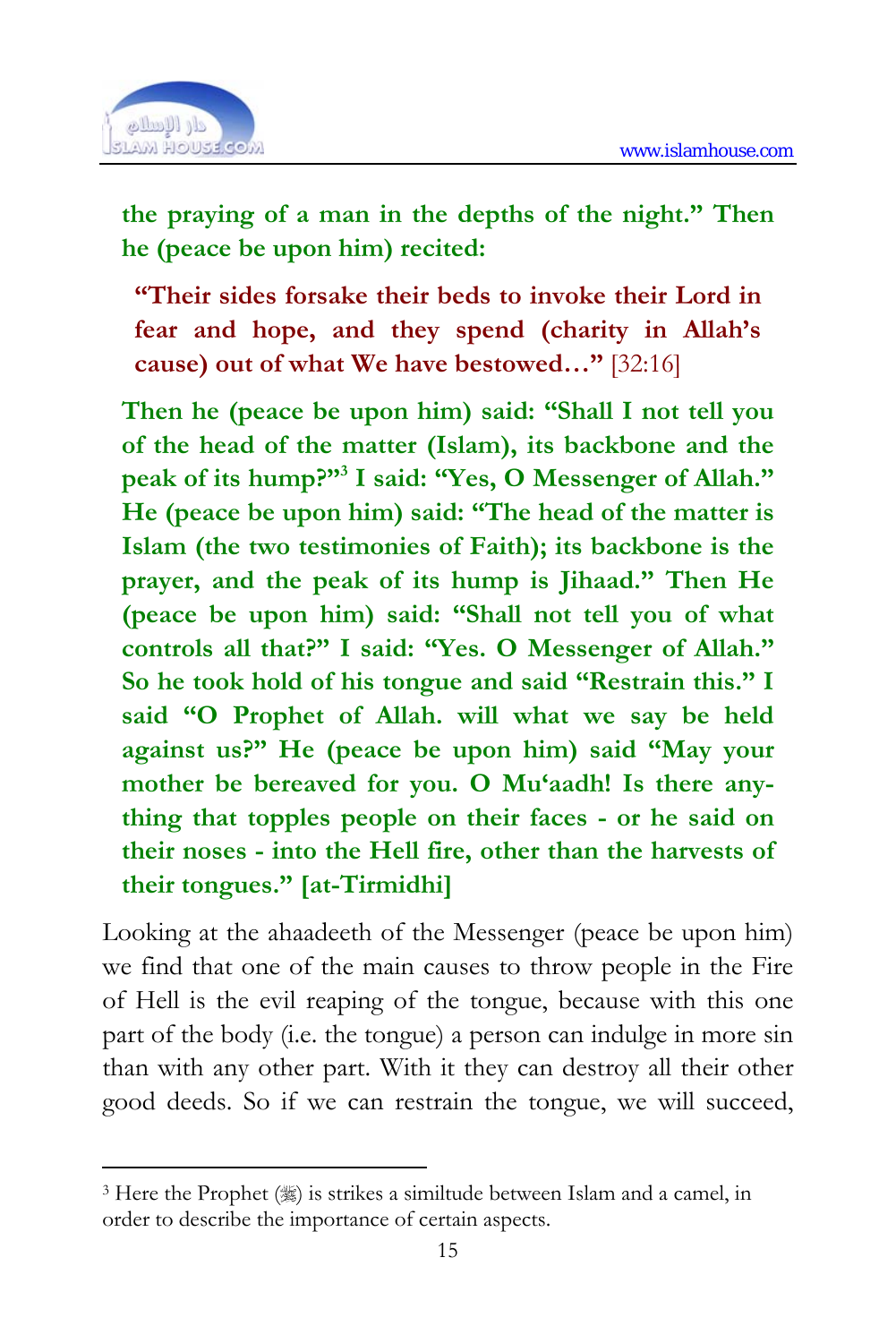

(Inshaa Allah). May Allah, the Almighty, help us to understand the importance of restraining our tongue, and thereafter assist us to implement it. Ameen.

It is because of the many dangers of the tongue that we have decided to make a detailed study of the major evils in which it can be involved, so that we can assist ourselves, our brothers and sisters, to earn Allah's Paradise (Al-Jannah) by restraining it.

I have, in this work, tried my best to only use authentic ahaadeeth.

Any mistakes found herein are from me and Shaitaan. May Allah forgive me and may He, the Most High make this effort one that is done sincerely for Him and may He accept it.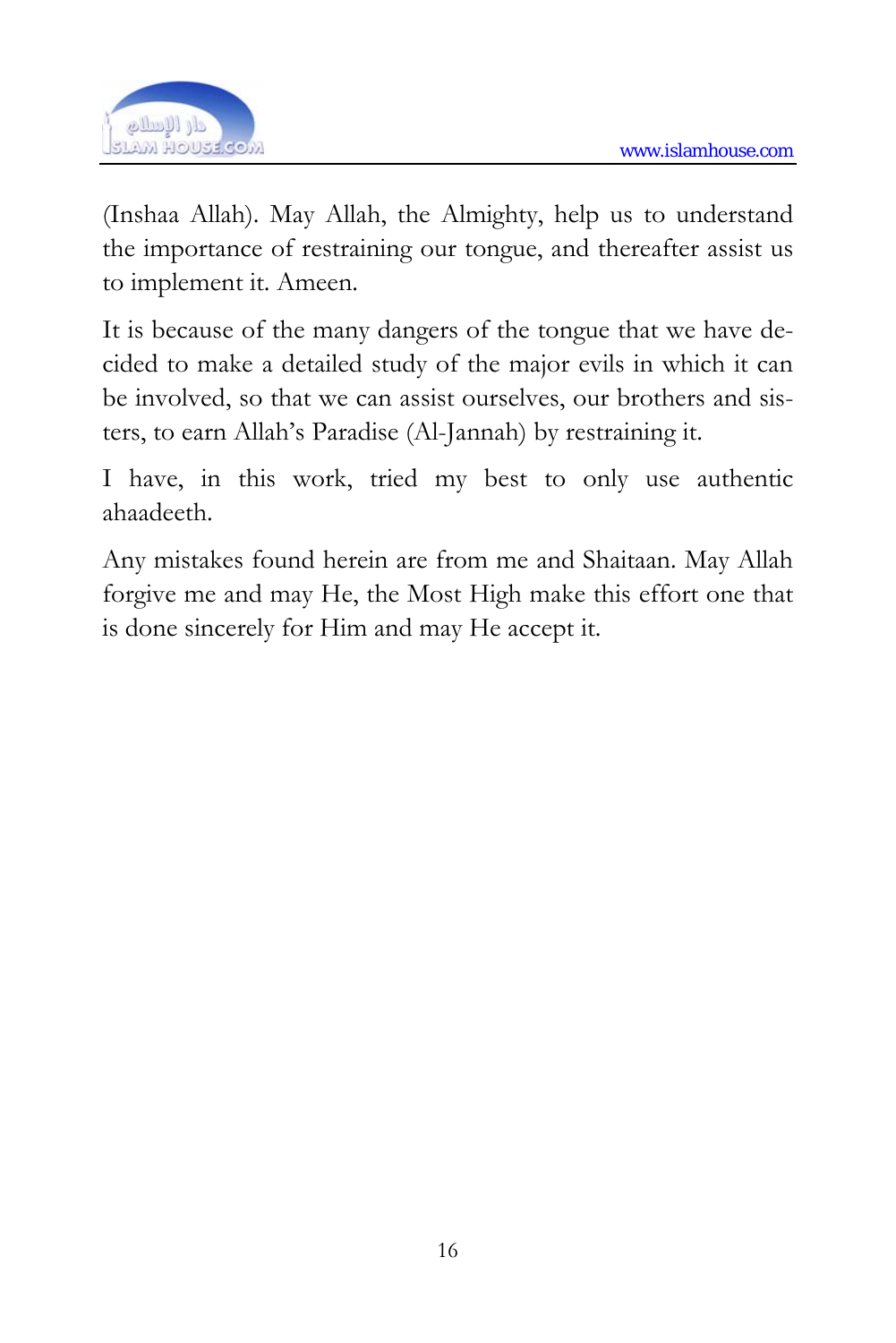

# Chapter One: Speaking about Allah without Knowledge

Speaking about Allah ( $\gg$ ) without knowledge, is the foremost aspect of shirk which incurs the most severe punishment from Allah. For this reason, this is not allowed under any circumstances. This is clearly communicated by Allah in Surah A'raaf, which highlights the severity of this sin by comparing it with other major sins. He, the Mighty said:

## **"Say: The things that my Lord has indeed forbidden are, al-Fawaahish (every kind of illegal sexual intercourse) whether committed openly or secretly…"**

He, the Most High then moved on to describe a more severe:

## **"…sin, unjust oppression"**

Then to that sin which is even more severe:

#### **"…joining partners (in worship) with Allah (shirk), for which He gave no authority"**

And then He, the All-Knowing punctuated it with that sin which most severe:

#### **"…and saying things about Allah of which you have no knowledge. " [Al-A'araaf 7: 331]**

In the Tafseer of this aayah, the scholars of Islam have said that:

**"If speaking about Islam (Allah, the Most High) is not the greatest crime, then Allah certainly intended to emphasize it that way. Zinaa (fornication and adultery), the first men-**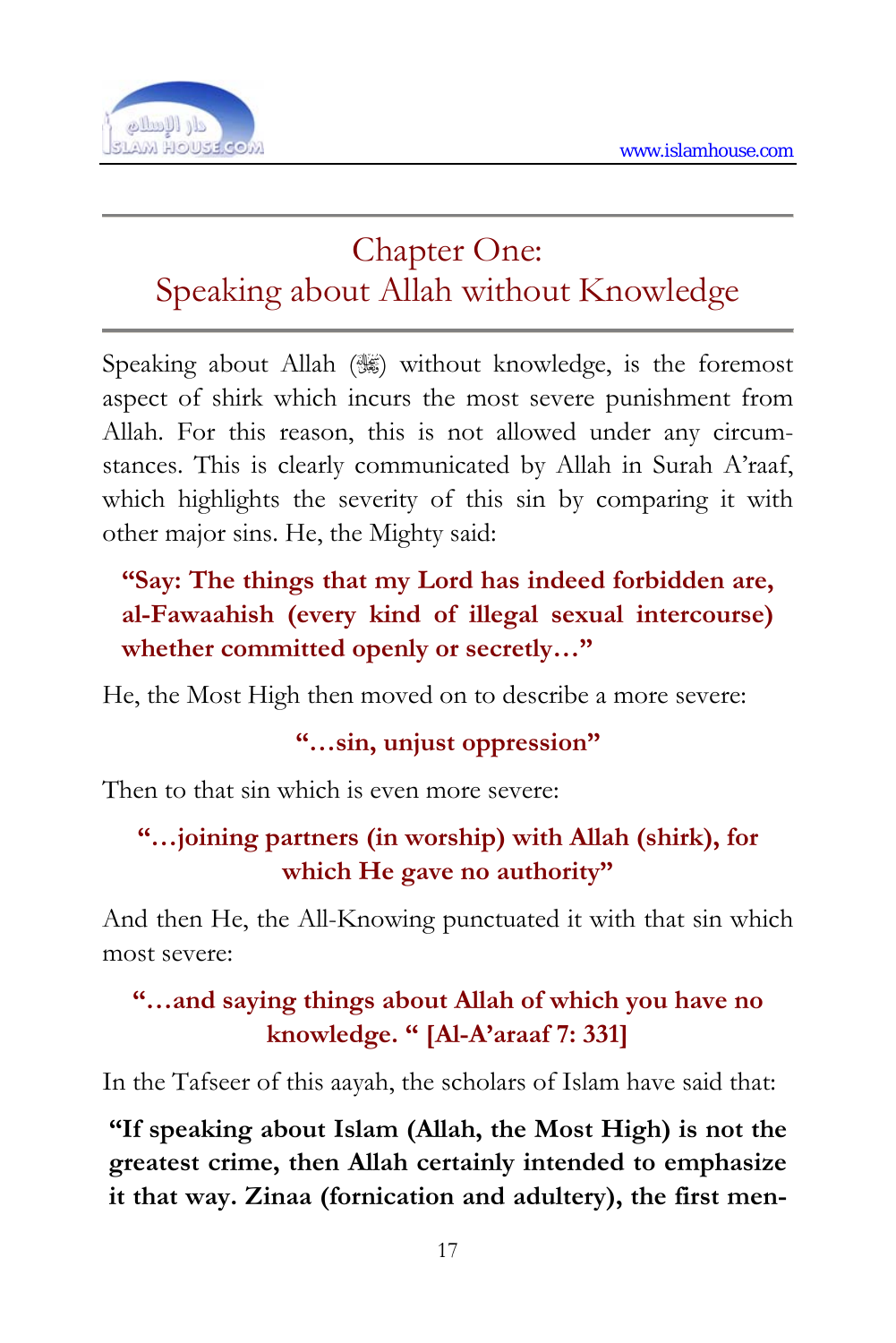

**tioned (sin in the Aayah) is an act of one committing a sin on his/her own soul. Secondly: (Allah mentions) oppression, a sin committed against others. This is definitely a greater evil. Then He, the Most High mentions shirk (i.e. joining partners in worship with Allah), obviously a greater evil than the first two, and finally, speaking without knowledge in Islam. Every sin that followed was always greater than the previous one. Thus, if it (speaking about Allah without knowledge) is not the greatest of sins, as it was mentioned last, it was certainly intended (by Allah) to be understood that way."** 

It should be seriously noted that this very grave sin is only because of Satan's encouragement of the ignorant and sometimes arrogant seekers of name and fame.

Allah, the Most High said:

## **"Verily, it is indeed Satan that makes you do evil and say things about Allah (or His Deen) of which you have no proper knowledge." [Al-Baqarah 2:169]**

Therefore, based upon the above aayah, we find that this is the most serious prohibition with Allah Himself. The following categories of sins are incorporated in **"Speaking of Allah without knowledge"**:

a) Lying upon Allah, the Almighty.

b) Attributing to Allah, the Most High, what is not suitable for Him

c) Bid'ah (innovation) or modifying and altering Allah's Deen

d) Negating what He, the Most High, has affirmed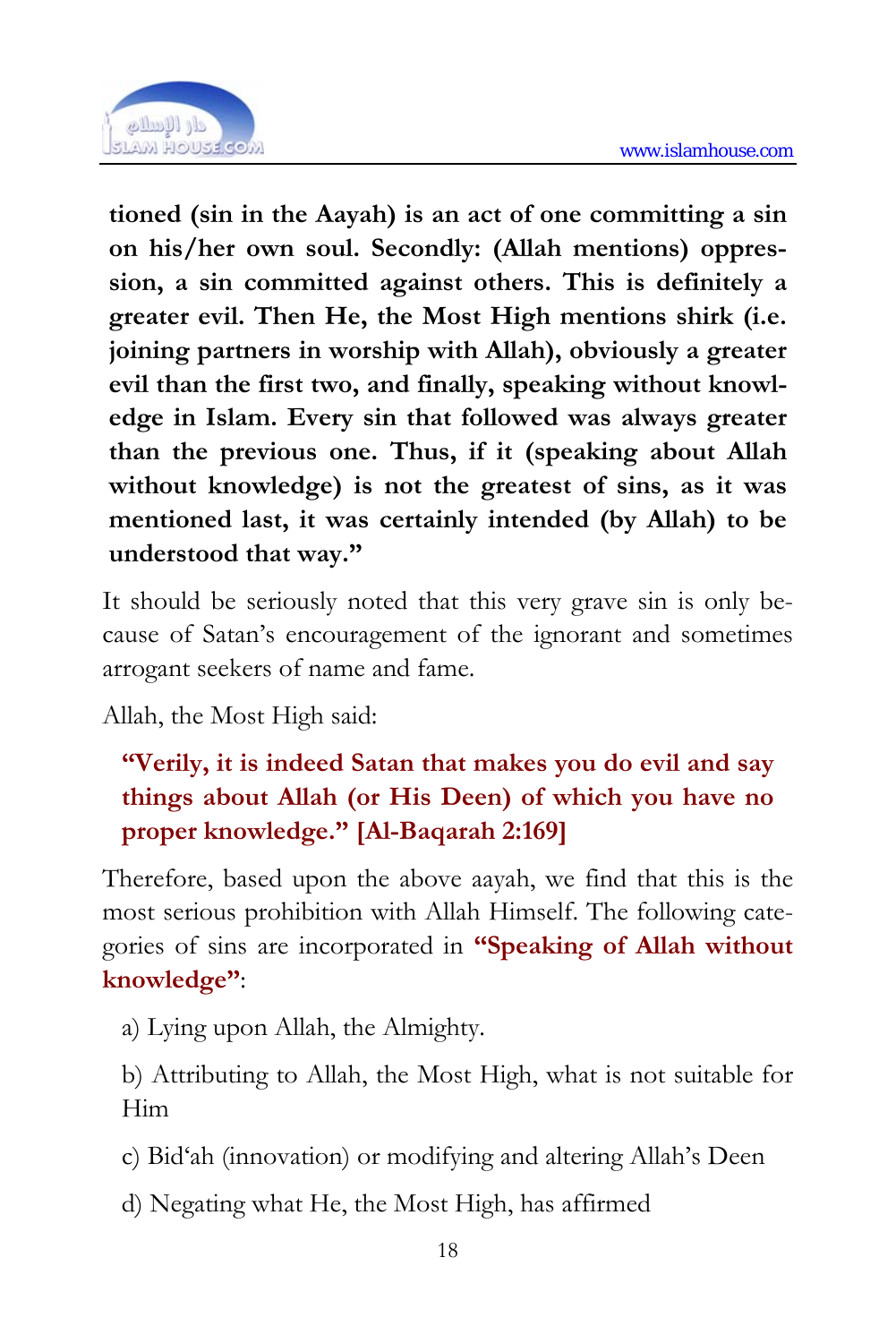

- e) Affirming what He, the Most High, negated
- f) Hostility to those who champion His Cause
- g) Supporting His enemies
- h) Loving those whom He hates and hating those He loves

i) Describing Him with what does not befit Him in His Essence, His Attributes, His Statements or His Actions.

Therefore, because of the amount of sins included in this category, there can be no greater prohibition. It is from this sin that Shirk (associating partners with Allah) and all forms of Kufr (disbelief) originate. All forms of Bid'ah (innovations) are also founded upon **"speaking about Allah without knowledge"**.

Some aspects of **"speaking about Allah without knowledge"** are explained in details below:

**1. Lying upon Allah and/or His Messenger (peace be upon him).** Allah informs us that it is not allowed to follow anything without knowledge, He, the Most High, said:

**"And follow not, (O man i.e. do not say, act or witness) that of which you have no knowledge. Verily! The hearing, and the sight and the heart for each of those will you be questioned " [Al-Israa 17: 36]**

And He, the Mighty also warns us not to speak about Him without knowledge:

**"Say (O Muhammad (peace be upon him)): indeed the things that my Lord has forbidden are: (and from them is) saying things about Allah of which you have no knowledge". [Al-A' araaf 7:33]**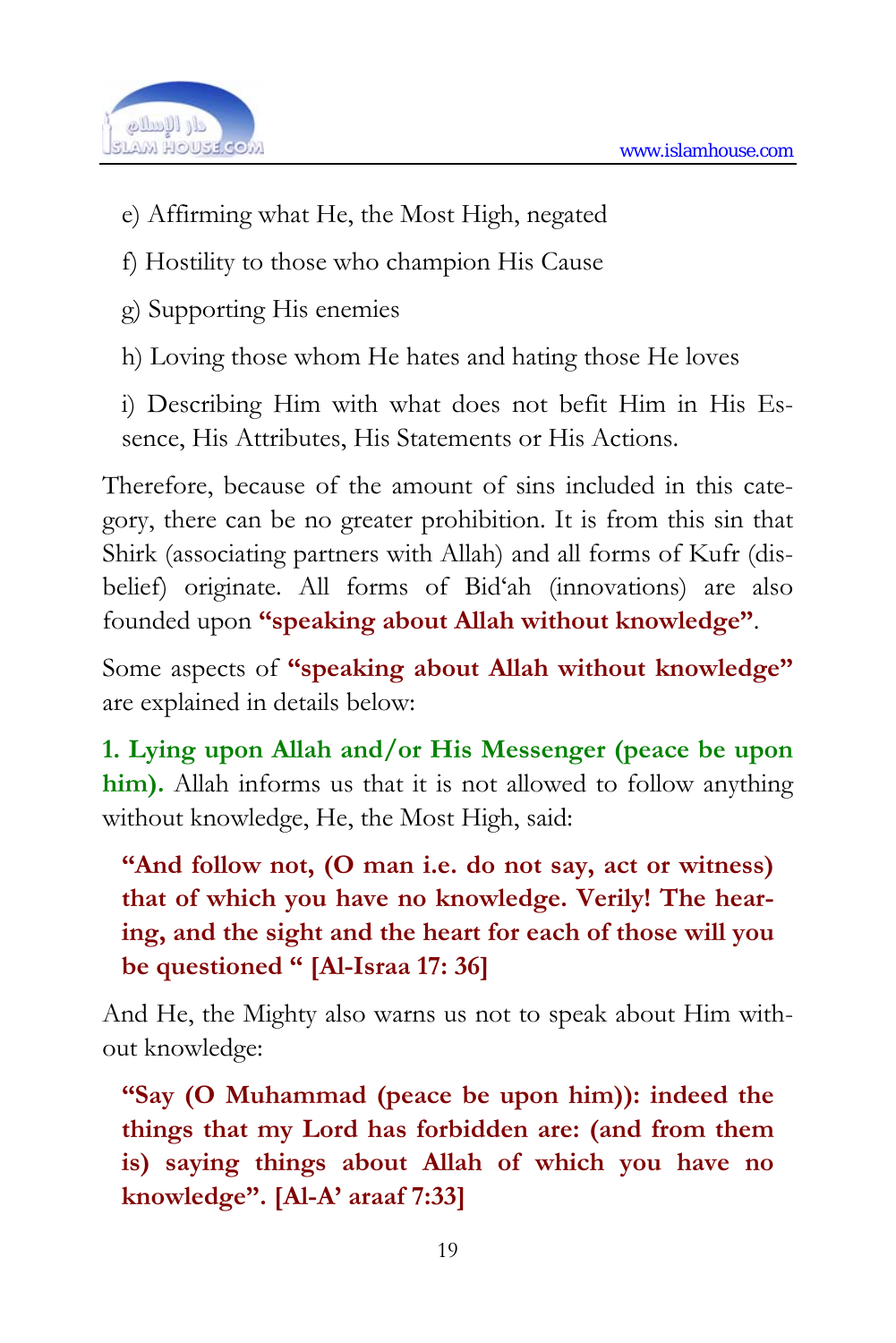

In the above aayah, Allah  $(\mathcal{H})$  is telling us that He has forbidden Muslims to speak about Him without knowledge, and lying upon Allah ( $\mathcal{H}$ ) is one way of doing this. The one who lies about Allah  $(\mathcal{K})$  is not only guilty of speaking about Him without knowledge, but also he is amongst the most oppressive of people as Allah Himself describes:

## **"And who is more oppressive than he who lies against Allah, or who denies His signs..." [Al-A'raaf (7):37]**

Besides that, He, the Wise, also describes the punishment on the Day of Judgment for anyone who involves themselves in this dangerous practice, thus:

## **"And you will see on the day of judgment, those who lie upon Allah, their faces blackened." [Az-Zumr: 60]**

Ibn Al-Jawzee, in his Tafseer said:

**"Many scholars of Islam are of the opinion, that lying upon Allah and His Messenger (peace be upon him) is disbelief, and that it takes one out of Islam (i.e. it makes him a disbeliever). Lying upon the Messenger of Allah (peace be upon him) is similarly serious, since indirectly it is lying upon Allah.** 

The Messenger (peace be upon him), emphasizing the severity of lying upon himself (peace be upon him), said:

#### **"Whoever knowingly upon me, then let him occupy his seat in the Fire". [Bukhari, Muslim & others]**

Many Muslims would tell you that stealing, bribery, killing, adultery etc. are all prohibited (Haraam) acts. However, when it comes to lying upon Allah  $(\mathcal{H})$  and/or His Messenger (peace be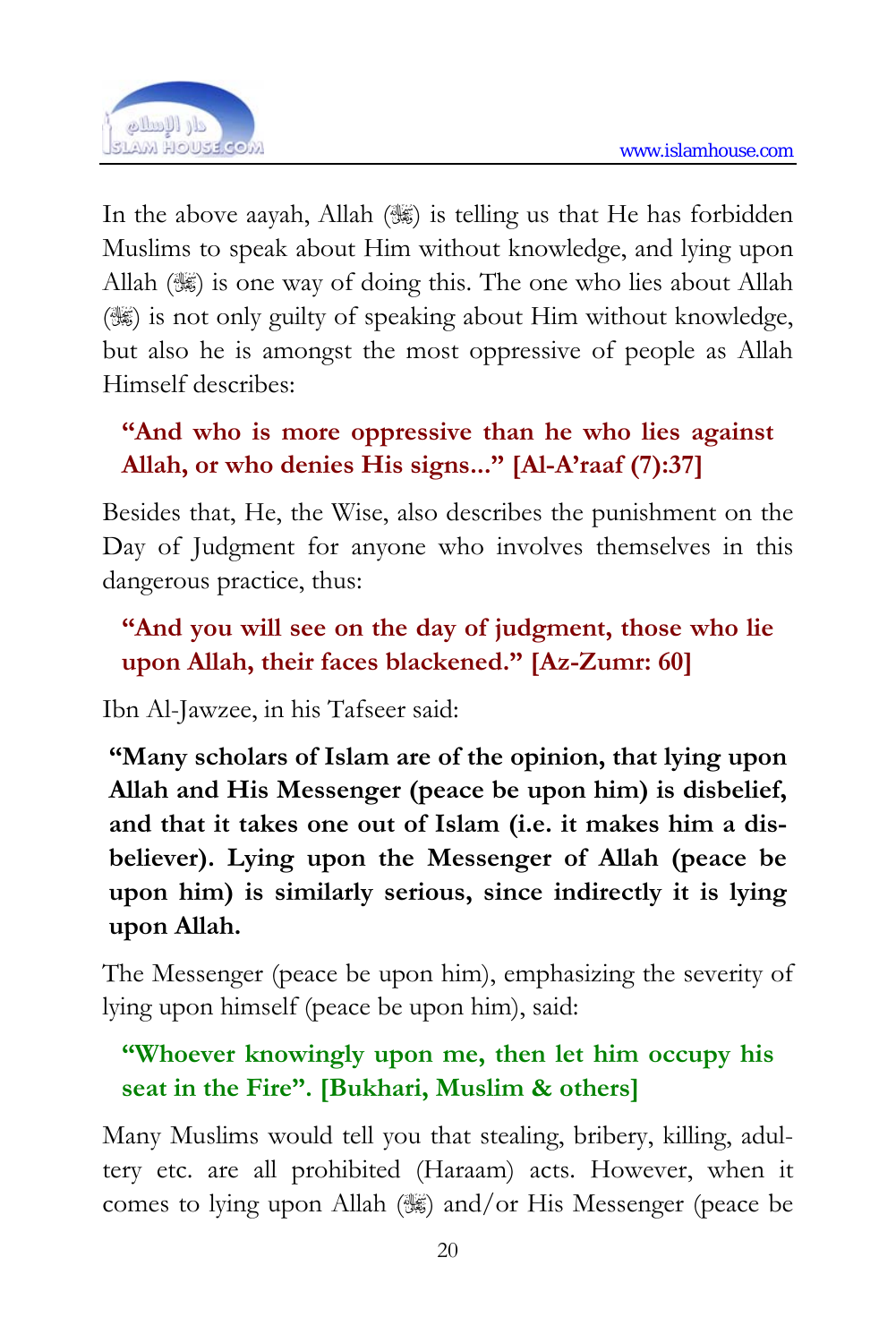

upon him), they are not even aware that such a sin exist, and so they would indulge in it freely without worry. This complacency among Muslims regarding this sin comes about because of the great ignorance that prevails concerning **(i)** The rights of Allah and His Messenger and **(ii)** the serious punishment that results from indulging in sin.

This complacent attitude, coupled with ignorance, have been the main factors for the majority of the deviances and differences found in Islam.

## **Various ways in which lying upon Allah, the Most High and**  His Messenger (,) are manifested.

(a) Describing Allah without proof from the Qur'aan or authentic Sunnah.

For example, describing Allah as being everywhere is a serious misconception of which many Muslims are guilty. The Qur'aan and authentic Sunnah are both replete with proofs which show that Allah, the Most High, is above and beyond His creation, and not a part of it, as the statement that 'He, is everywhere' necessitates. The following Hadeeth clearly indicate this. Ma'aaiyah Ibn Al- Hakim said:

'I had a servant girl who used to tend to my sheep in the area of Mount Uhud, near a place called Al-Jawwaareeyah. One day I came to see them only to find that a wolf had made off with a sheep from her flock. Since, I, like the rest of Adam's descendants, am prone to do regrettable acts, I gave her a terrible slap in her face. When I came to Allah' Messenger (peace be upon him) with the story, he considered it a grave thing for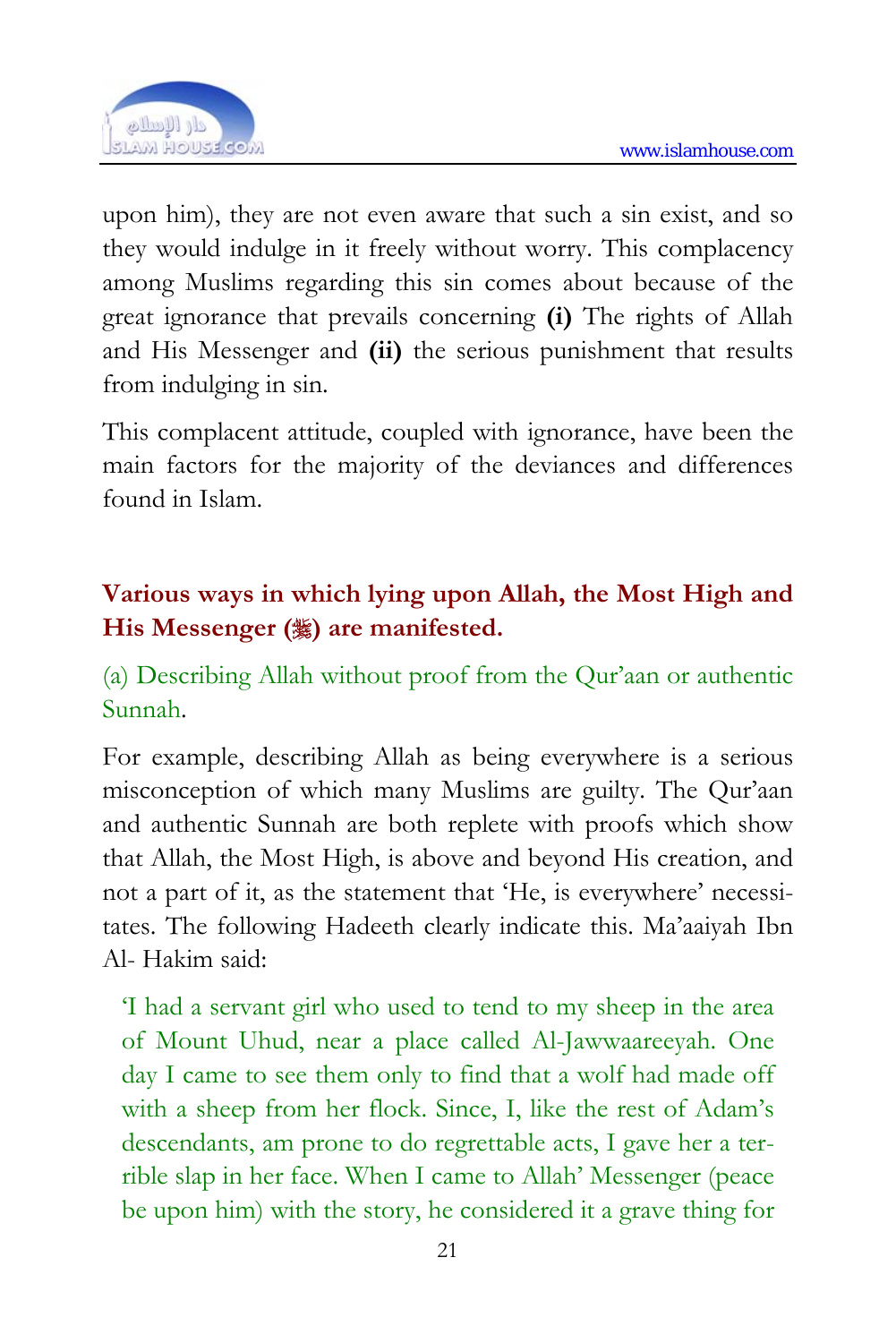

me to have done. I said: 'O Messenger of Allah (peace be upon him) couldn't I free her? He (peace be upon him) replied: "Bring her to me." So I brought her. He (peace be upon him) then asked her, **"Where is Allah?"** And she replied: "Above the sky." Then He (peace be upon him) asked her: **"Who am I?"** She replied **"You are Allah's Messenger."** So he (peace be upon him) said: **"Free her; for she is a believer."** [Muslim Vol. 1 Pg. 271-2 #1094]

It must be noted that one of the duties of the Messenger (peace be upon him) was to correct any mistakes anyone committed in this religion (Deen). His (peace be upon him) silence after asking her, **"Where is Allah,"** and she replied **"Above the sky,"** is an indication that her answer is correct. His (peace be upon him) affirming that she is a believer, at the end of the Hadeeth, is the direct proof that her answers were correct, otherwise He (peace be upon him) would be lying, and we seek refuge with Allah for even thinking that lying is possible from the Messenger (peace be upon him).

What should be noted, is the fact that the first question he (peace be upon him) asked her was: Where is Allah? and not if she believed in Him, the Most High. Since the question was: 'Where is Allah?' great importance and attention must be given to the fact that, since he (peace be upon him) accepted that Allah is above the skies as the correct answer, that this is direct proof that this is the correct view on the question.

Additionally, it establishes the importance of the issue in Islam, contrary to the belief and attitude of many Muslims, even socalled Sheiks, who claim that the issue is either trivial or too advanced. After all, this was the first question the Prophet (peace be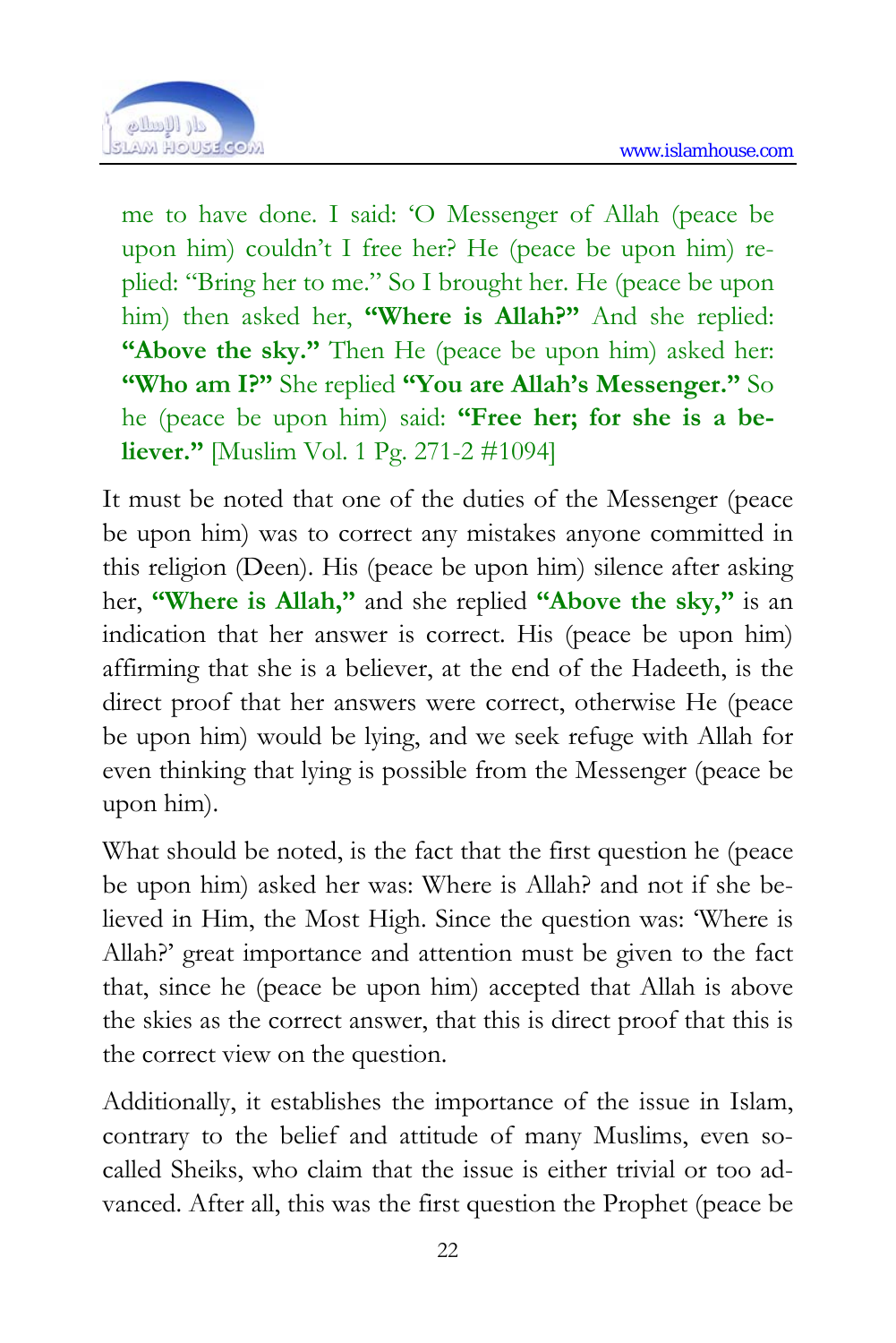

upon him) asked of a slave girl to determine if she was a Muslim or not!

(b) Explaining the Aayaat of the Quran, or the Hadeeth of die Prophet (peace be upon him) with meanings other than their apparent ones, is also another way of lying upon Allah.

Allah, the Most High said:

## **"O Iblees (Satan)! What prevent you from prostrating yourself to one I have created with My Two Hands..." [Saad 38:75]**

In the above Aayah, Allah, the Most High, is saying that He created Aadam with His Two Hands. Yet some Muslims try to explain "Allah's two Hands" to mean His power Who knows Allah better, Himself or these people? As Muslims, we have to believe in Allah as He describes Himself or as His Messenger (peace be upon him) described Him. Therefore, if He, the Mighty, says he has Two Hands, we must believe that. However, we must also believe, that they are not hands like our: He, the Sublime said:

#### **"There is nothing like Him; and He is the Hearer; the Seer of all." [Shooraa 42:11]**

#### (c) Making Haraam things Halaal

This is another form of lying upon Allah. An example of this is telling Muslims to get out of the Masjid. Since some of our brothers pray according to the way demonstrated by the Prophet (peace be upon him), (i.e. according to the Sunnah), some admin-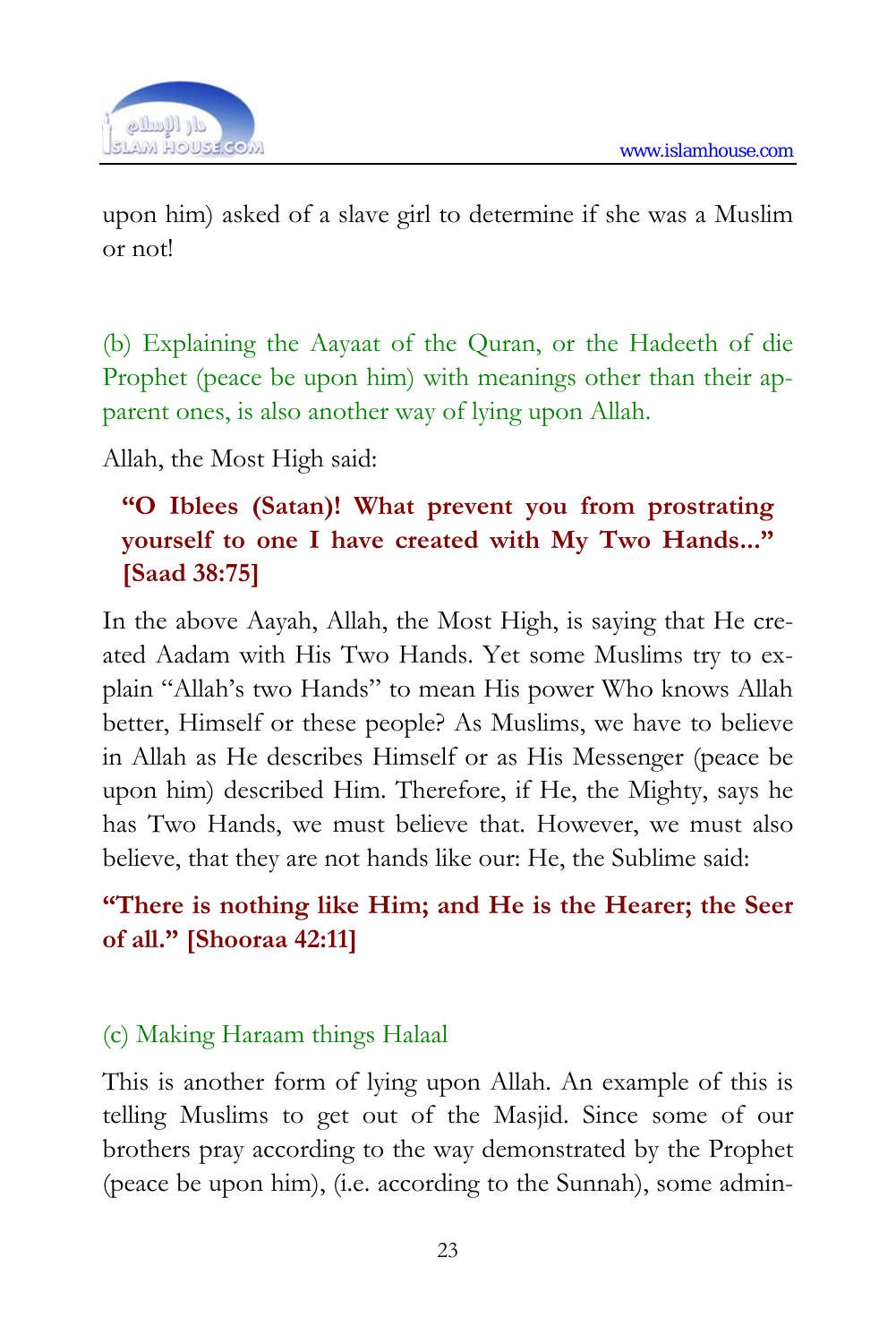

istrators order them out of the Masjid just because of that. These arrogant leaders should remember, that amongst the greatest of oppressors, are those who prevent a Muslim from praying in the Masjid of Allah. This is because they are making Haraam the most halaal of deeds, purely out of their unlawful dictatorship. Allah, the Glorious said:

**"And who is more unjust than those who forbid that Allah's Name should be remembered in His Mosques, and strive after its destruction..." [Al-Baqarah 2: 114]** 

#### (d) Making Halaal things Haraam

This is also another way in which Muslims lie upon Allah, the Glorious. An example of this, is that Allah permits a Muslim man to marry and have up to four wives, at any given time. However, if anyone attaches conditions, and throws doubt on this, he/she is in fact making something which is Halaal, Haraam. This is done by Muslims saying that a man can only marry once, and if the circumstances of necessity presents itself, then the law of polygony (i.e. a man marrying more than one wife) becomes applicable. Allah, the All-Knowing said:

#### **"...then many (other) women of your choice, two or three or four, but if you shall not be able to deal justly (with them) then many only one, (or the captives) that your right hands possess..." [An-Nisaa 4:3]**

In the above Aayah, Allah, the Wise has legislated that a man should marry 2, 3 or 4 wives, but if he was afraid of treating them unjustly, that is, he would not be able to upkeep a balanced scale of equal treatment, then the alternative is to marry only one. This,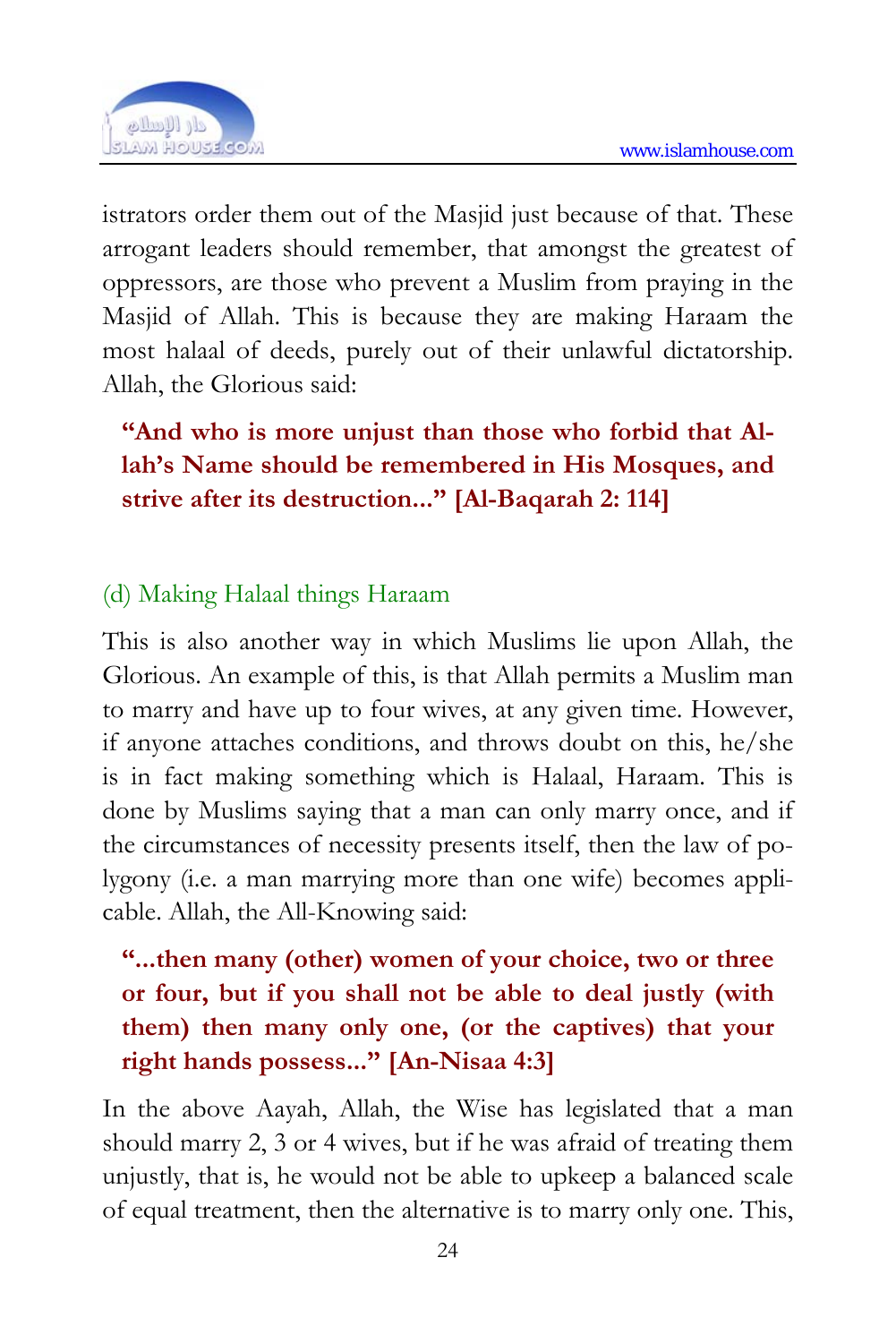

and only this, is the condition set down by the Shareeah. Anyone trying to say that there are other conditions, is inventing his own law. Those who propagate that the first wife must be barren or sick, or that she has to approve of the second marriage, etc., have no evidence at all to support their false claims.

Even worse are those who have adopted the orientalists' opinion, that polygony is a lustful act. Thus, anyone whose wife is otherwise perfect, but he still takes a second wife, is, in the orientalists' view doing this only out of evil lust and desires. This category is worst, because their statement is blasphemy against the Qur'aan, since Allah, the Wise, promotes and encourages therein, that a man can be married to more than one woman at any given time. It is also blasphemy to the Prophet (peace be upon him), his companions, and the scholars of Islam, as they practiced it during their lifetime.

However, even if it was done purely for lust or desire, it would still be according to the Sunnah, since the Messenger of Allah (peace be upon him) informs us, that when someone satisfies his sexual cravings or lust in a Halaal way, he will be blessed for it. He (peace be upon him) states:

**"...and even when one of you cohabits (engage in sexual intercourse), he is rewarded for it.'' We (the companions) said: "O Messenger of Allah! Would one of us earn blessings and rewards for satisfying his (sexual) lusts and desires? He (peace be upon him) said: "Yes, don't you see that if he was to satisfy it in the Haraam way (by adultery and fornication) that he would be sinned? Similarly, when he satisfies it in the Halaal way, he is rewarded."**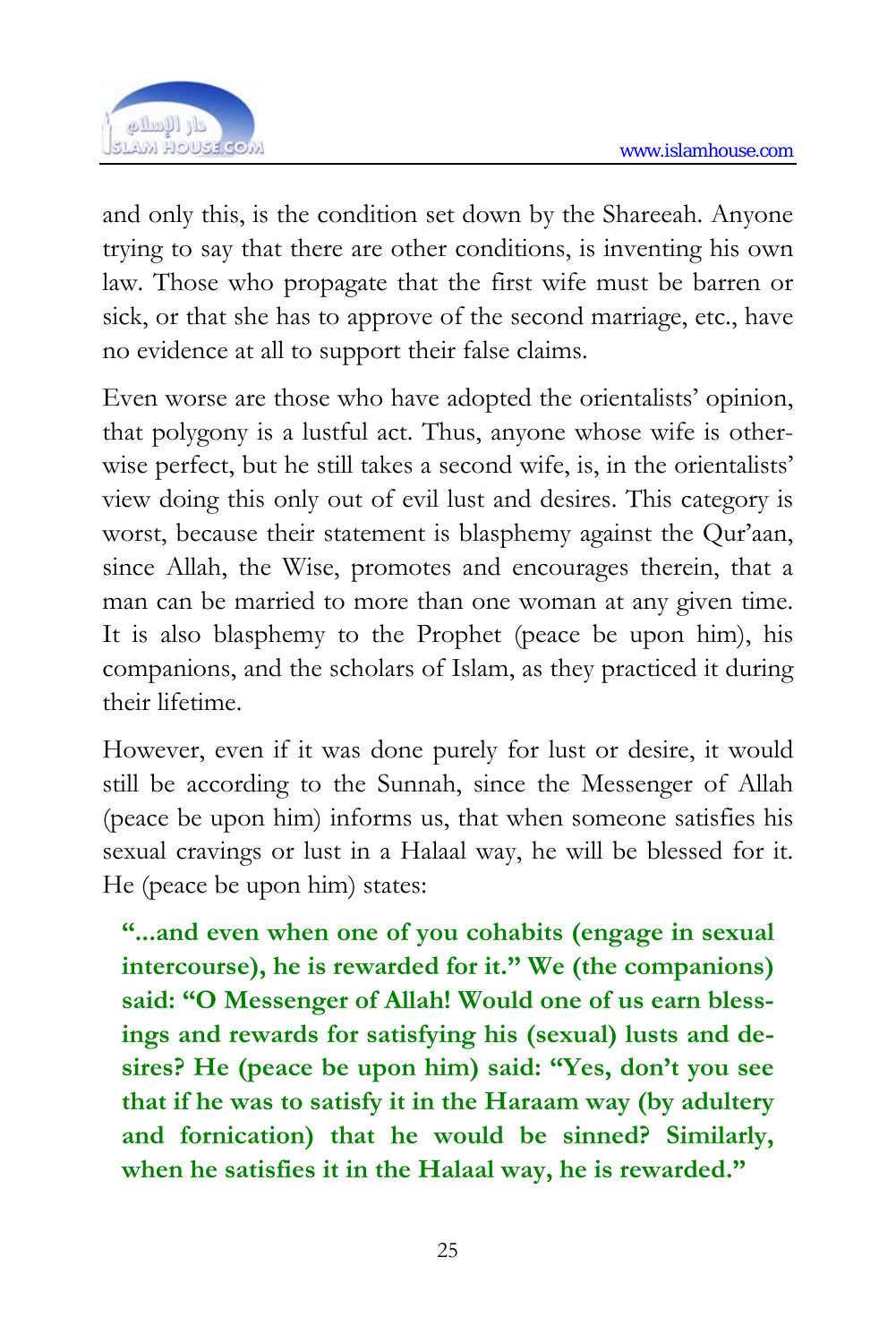

(e) Using fabricated and unauthentic aahadeeth of the Messenger of Allah (peace be upon him) is another way of lying on Allah and His Messenger (peace be upon him).

The Messenger of Allah (peace be upon him) said:

**"Whoever knowingly lie upon me, then let him occupy his seat in the Fire (of Hell)."Bukhari, Muslim & others]** 

The Messenger of Allah (peace be upon him) also said:

**"Whoever relates a Hadeeth about me, knowingly it to be un-authentic, is himself a liar." [Ibn Majah]** 

**2. Another Aspect of Speaking about Allah without Knowledge is: Making Legal Decisions (giving fatwas) in Allah's religion without knowledge.**

Allah, the Most High said:

**"Say (O Muhammad (peace be upon him): Indeed the things that my Lord has forbidden are: (and from them is) saying things about Allah of which you have no knowledge." [Al-A'raaf 7:33]** 

The Messenger of Allah (peace be upon him) said:

**"Indeed Allah, the All-Mighty will not take away knowledge by snatching it away from the people but by taking the lives of the knowledgeable people, until when not one scholar remains. The people will then take ignorant people as their leaders, who they will ask to give judgments (in Allah's religion). This they will do without**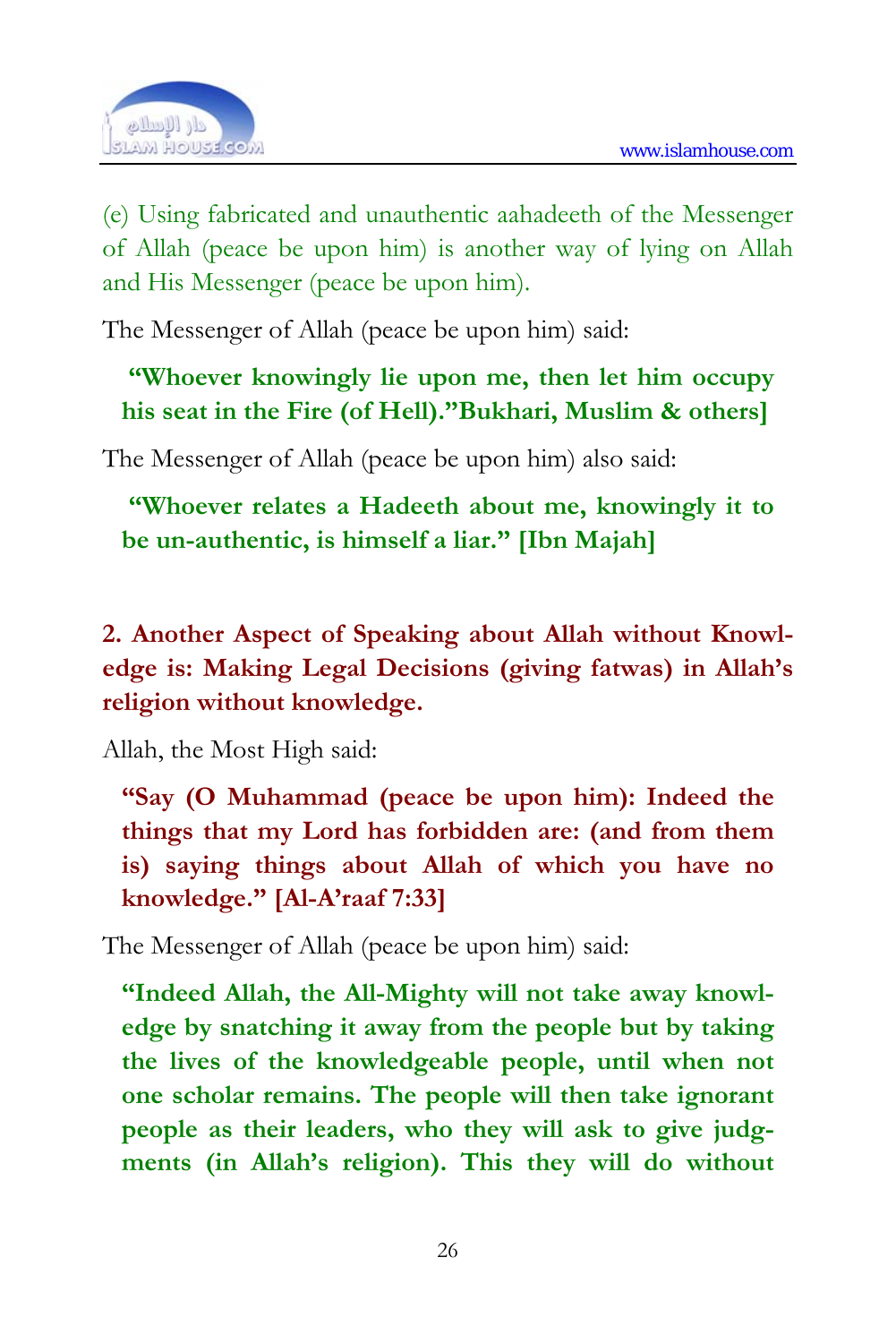

#### **knowledge. This will result in their going astray, and leading others astray." [Bukhari and Muslim]**

How many Muslims are not in this sad state today? Furthermore, how many rulings and legal decisions are given without knowledge? May Allah save us from this dangerous situation in which we find ourselves.

It is strange that when it comes to secular knowledge, we are so respectful. How many of us would dare speak of medicine in front of a doctor, or dentistry in front of a dentist? Yet we speak about Allah's laws, and make rulings in His religion ignorantly. Are we not aware that He hears us? - What! Have we no sense?

What should scare people who involve in this great sin is the following statement of the Messenger of Allah (peace be upon him):

**"Among the people who will receive the most severe punishment on the Day of judgment is a person who killed a prophet, or who was killed by a prophet, or a person who because of his ignorance, misguides people and lead them astray..." [Ahmad and At-Tabaranee]** 

What is even more severe and should discourage them even more is the fact that they will carry the burden of everyone who is misguided because of them. The Messenger of Allah (peace be upon him) said:

 **"...whoever introduces a bad way which others follow, he will have its burden and the burden of every one who acts upon it..." [Sahih At-Targheeb wat Tarheeb, Al Mundhiree]**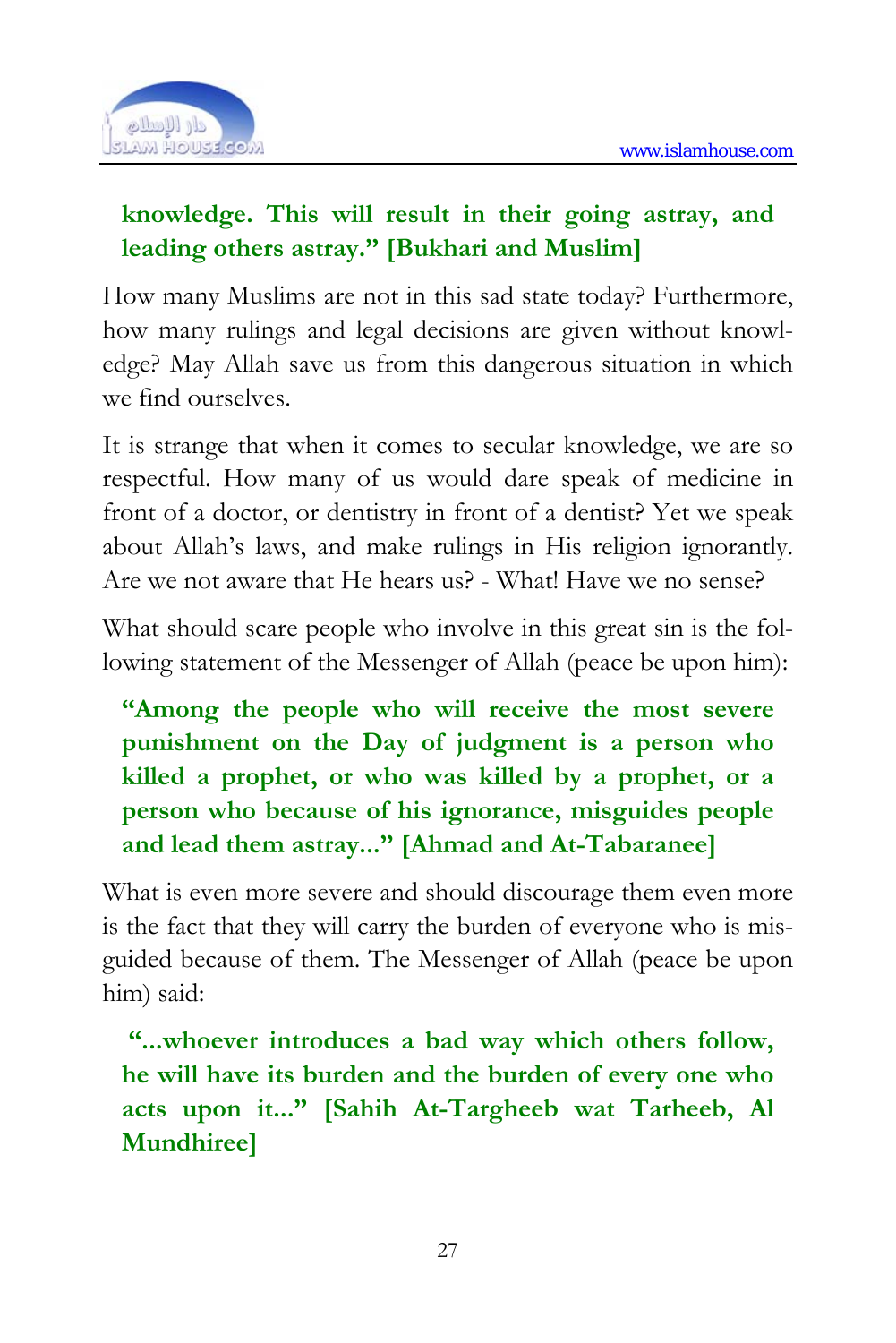

#### **3. Another Aspect of Speaking about Allah without Knowledge is: Ruling by other than what was Revealed by Allah.**

Allah said:

**"And whoever rules by other than by what Allah revealed, those are disbelievers." [Al-Maaida 5:44]** 

Allah, the Sublime, further states in the Qur'aan:

**"…by your Lord (Allah), they can have no faith until they make you (Muhammad (peace be upon him) the judge in all their dispute amongst themselves, and thereafter find no resistance against your decisions, but accept with full submission." [An-Nisaa 4:65]** 

Allah, the Most High says:

**"The only saying of the faithful believers, when they are called to Allah and His Messenger to judge between them, is that they say "We hear and we obey" - and such ate the successful." [An Noor 24:51]** 

Ruling by other than what Allah, the Almighty has revealed is indeed one of the most severe types of disbelief to which the tongue can fall prey. So, we should be very careful about this. Be aware that ruling by other than Allah's law is not only for the people who are in governmental positions, although it is easiest for them to fall prey to this, but each person is liable, based upon his responsibility, as is explained in the following hadeeth:

**"Each one of you is a guardian, and each person is answerable for his flock (those under his charge); so the Imaam is guardian and he is answerable for his flock (his people), the man is guardian of his family and he is**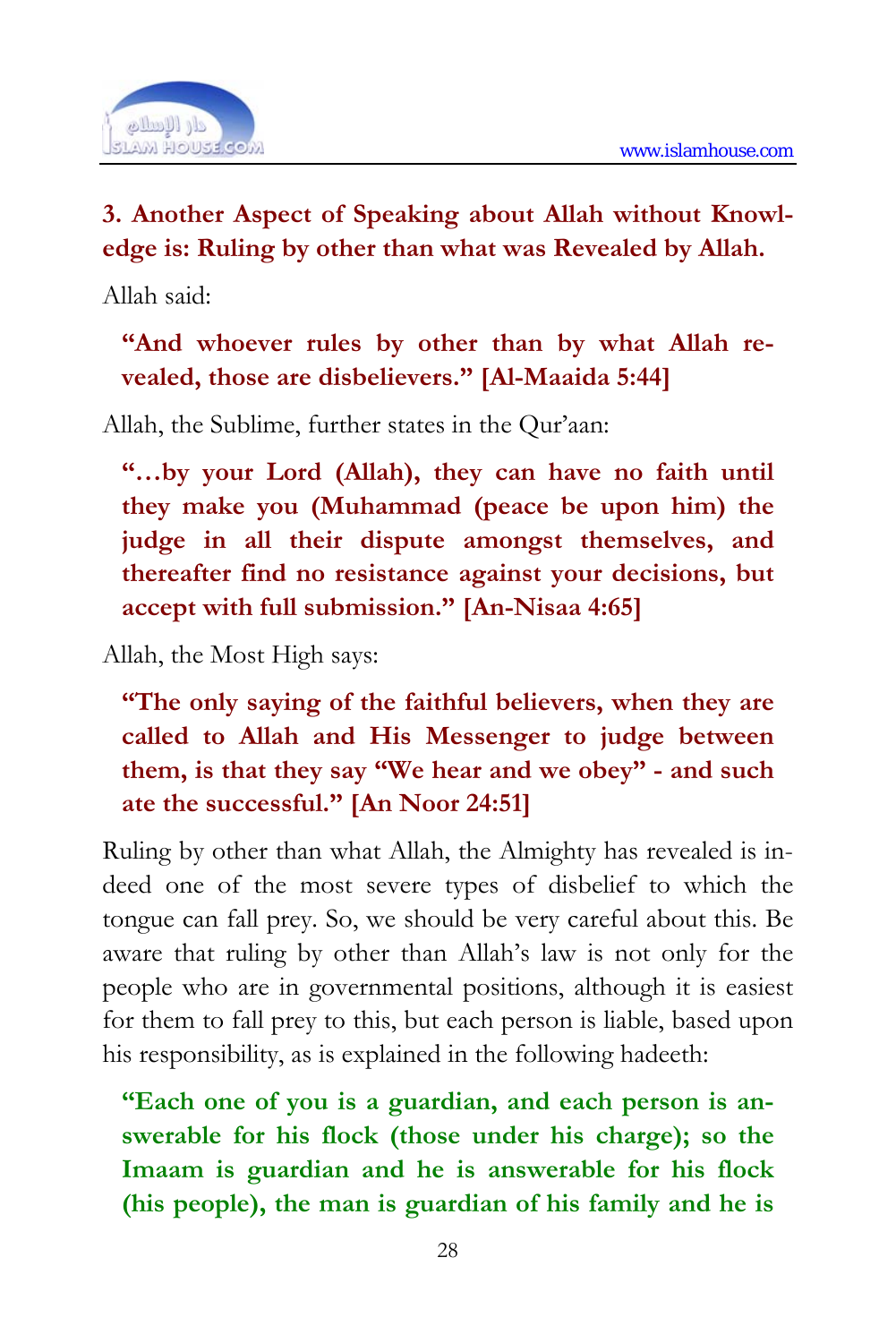

**answerable for his flock (his family), and the woman is guardian in the house of her husband and she is answerable for her flock (in his house)..., and each one of you is a guardian and ( responsible for his flock)." [Bukhari and Muslim]** 

Since most decisions and rulings are generally communicated through speaking, then making Haraam rulings would constitute misuse of the tongue.

So know, that making Halaal what Allah has made Haraam and making Haraam what Allah has made Halaal, or accepting the ruling and following someone who is involved in it, is a type of kufr (disbelief). This is clearly understood from the following Hadeeth:

" 'Adi Ibn Haatim came to the Messenger of Allah (peace be upon him) and heard him (peace be upon him) recite the following aayah: **'They took their rabbis and monks as Lord besides Allah.'** So he said: **'Messenger of Allah! They never used to worship them.'** He (peace be upon him) said: **'Verily, they have made Haraam (unlawful) what was halaal (lawful), and they made halaal (lawful) what was haraam (prohibited) and (the people) followed them - so that was their (the people) worship of them (the rabbis and monks).'** " [At-Tirmidhee]

This Hadeeth is also applicable to the so-called Islamic countries, as well as every constitution or rules and regulations set up by Organizations and Mastoids, etc., which legislate laws that are not in accordance with those that Allah has revealed.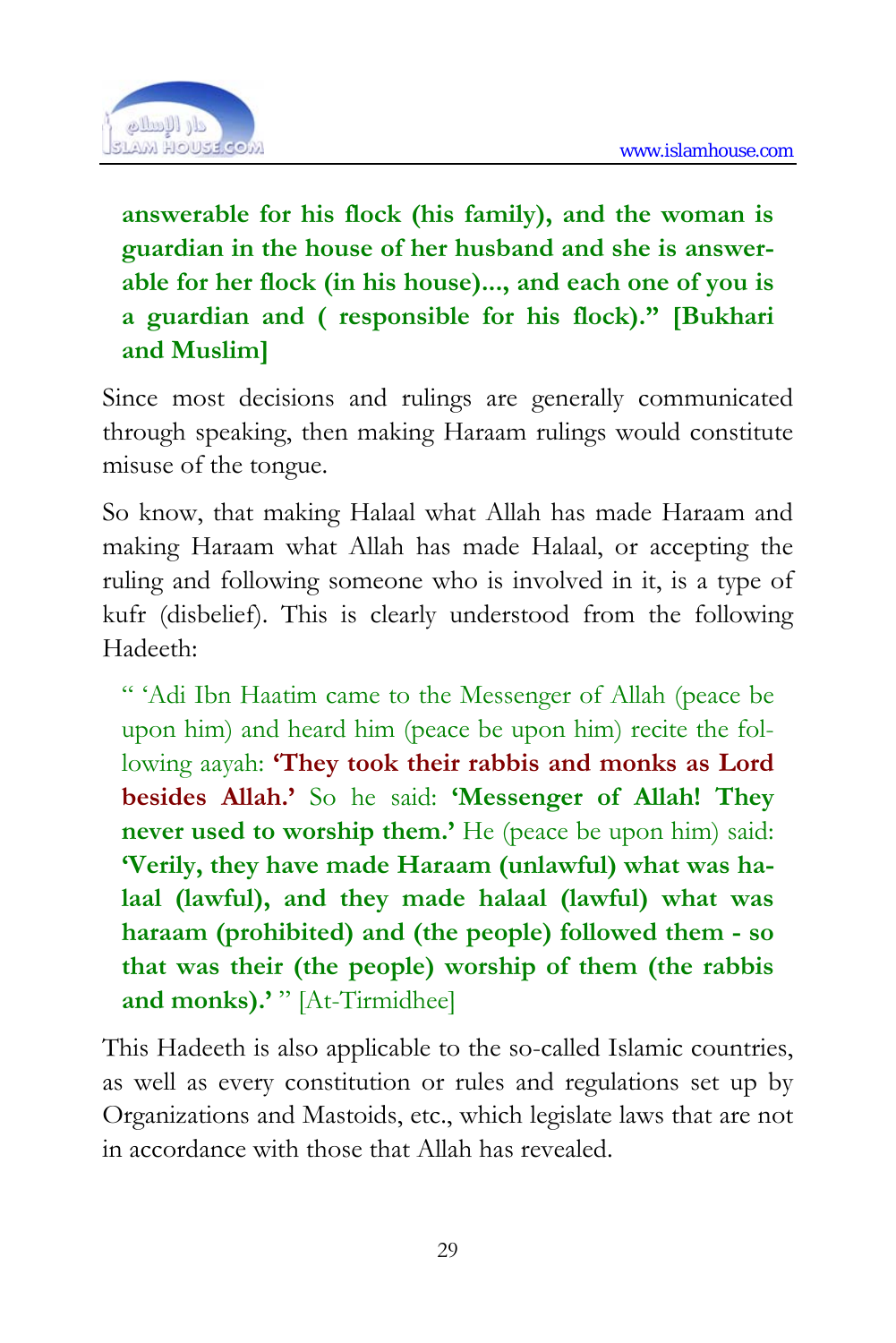

#### **4. Another Aspect of Speaking about Allah without Knowledge is: Bid'ahs (innovations)**

Bid'ah is changing any aspect of worship in Allah's Deen by either adding to it, subtracting from it or altering it in way. It is for this reason that the noble scholars of this Deen expended so much time to warn this Ummah about the great fitnah (trial) of innovation. This is because the dangers of Bid'ah, and its destructive effects upon this Deen, are much greater than that of the other major sins, as is explained from the following Aayaat and ahaadeeth of the Messenger of Allah:

Allah, the Most High said:

**"Say (O Muhammad (peace be upon him) to the people) if you love Allah then follow me, Allah will love you and He will forgive your sins."[Aali 'Imraan 3: 31]** 

The Messenger (peace be upon him) said:

**"Who ever innovates in this matter of ours (Al-Islam) that which is not from it, will have it rejected". [Bukhari & Muslim]** 

And He (peace be upon him) said:

**"…And hold fast to my Sunnah and the Sunnah of the rightly guided caliphs, and beware of newly invented matters (Bid'ah); for every newly invented matter is misguidance which leads to the fire." [Ahmad, Abu Dawood, Tirmidhi & others]** 

So, based upon the above ahaadeeth, Muslims must be aware of all matters that are not established from the Sharee'ah.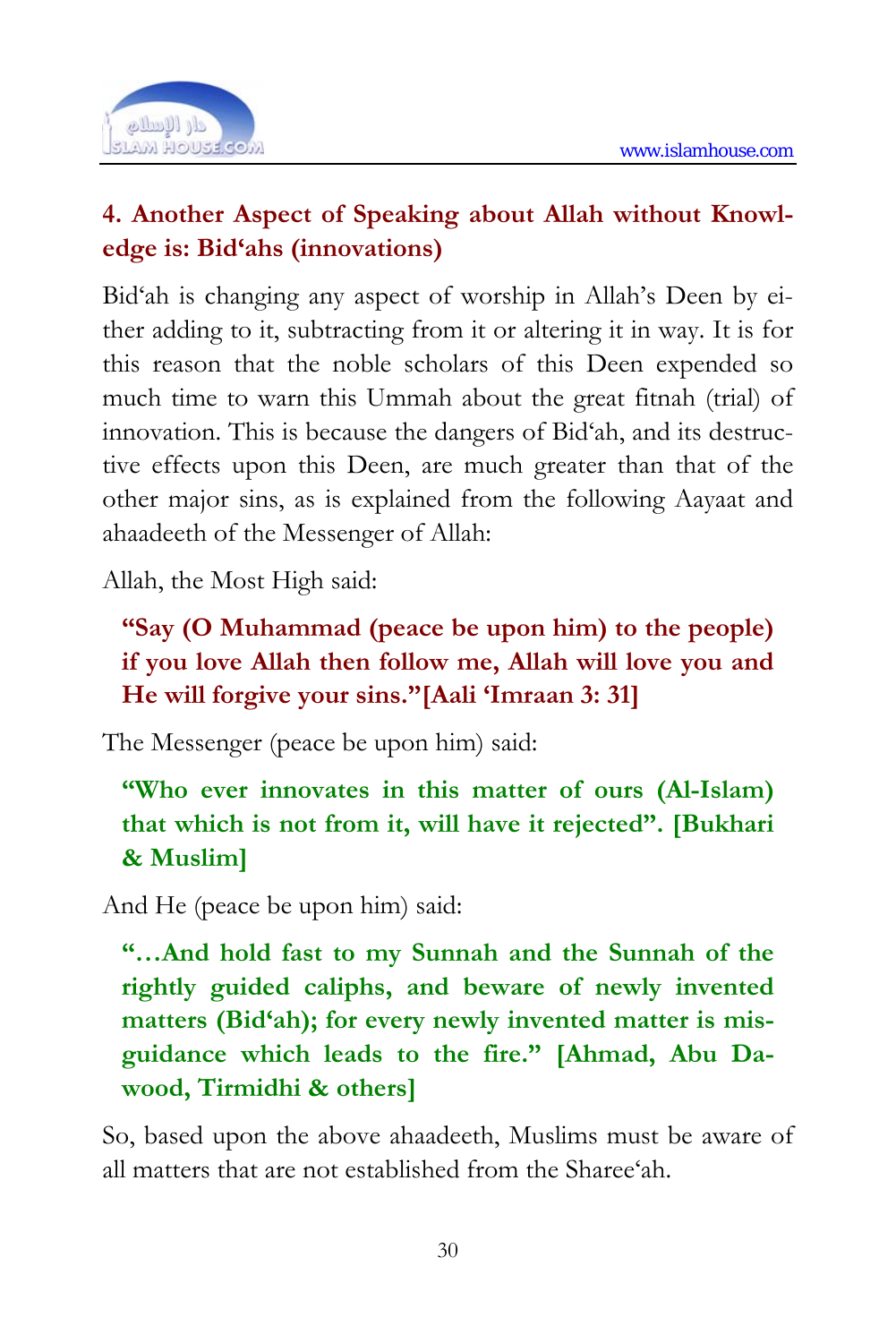

The following saying of the Messenger (peace be upon him) is even more frightening. He (peace be upon him) said:

#### **"Allah does not accept the repentance of anyone involved in Bid'ah, until he leaves it off completely." [Authentic from At-Tabaraanee]**

Brothers and sisters, let us not close off the doors of Repentance with our own hands, by indulging in and/or propagating Bid'ah. However, we must know that even worse for the practitioner of Bid'ah is what the Messenger of Allah (peace be upon him) said:

## **"Allah refuses to accept the deeds of the practitioner of Bid'ah (innovations in the deen) until he leaves his innovation (Bid'ah)." [Ibn Majah & Ibn Abi 'Aasim]**

Bid'ah is one of the most dangerous sins that sends whoever practices it into the fire (of Hell). Such action from a Muslim is most loved by Shaitaan. This is because the Muslim involved in Bid'ah feels that he is doing something good, but, in effect, it causes Allah's wrath to descend upon him. A few examples of Innovation (Bid'ah) of the tongue are as follows:

#### a) Bid'ah in Belief

The statement that Allah, the Most High, is everywhere, as was discussed before. (Refer to page 12)

#### b) Bid'ah in dhikr

Doing dhikr in congregation behind one person, which is a common practice of the Sufis. The following narration beautifully clarifies the evil of such a practice.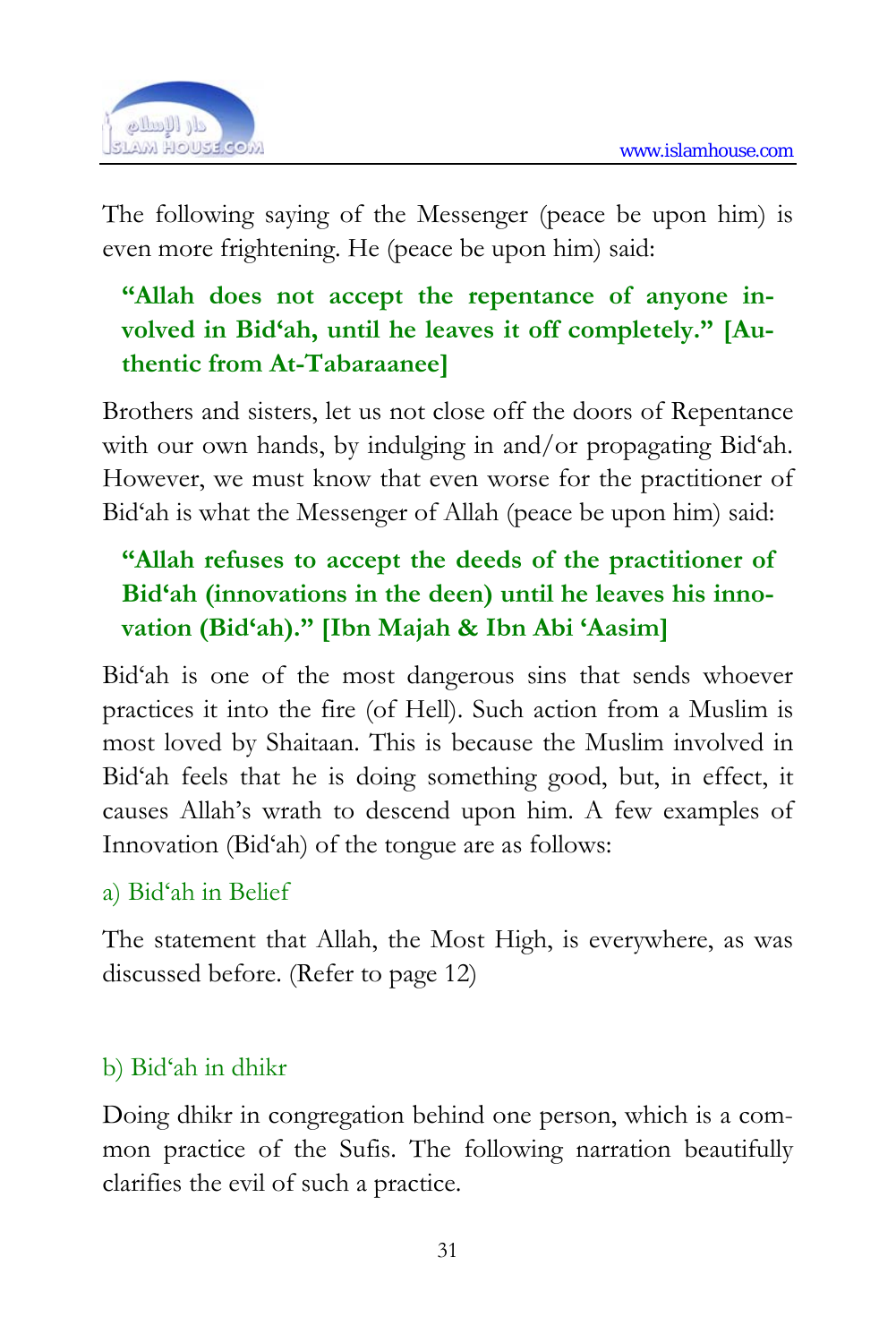

Amr Ibn Salmah said: **We used to sit at the door of 'Abdullaah ibn Mas'oud before the morning prayer, so that when he came out, we would walk with him to the mosque. One day Abu Moosaa al-Ash'aree came to us and said: "Has Abu 'Abdur Rahmaan (Ibn Mas`oud) come out yet?" We replied: "No" So he sat down with us until he came out. When he came out we all stood along with him, so Abu Moosaa said to him: "O Aba `Abdir Rahmaan! I have just seen something in the mosque which I deemed to be evil, but all Praise is for Allah, I did not see anything except good." He (Ibn Mas'oud) inquired: "Then what is it?" (Abu Moosaa) replied: "If you live you will see it. I saw in the mosque people sitting in circles awaiting the prayer. In each circle they had pebbles in their hands and a man would say: repeat Allahu Akbar a hundred times. Then they would repeat it a hundred. Then he would say: Say Laa illaha illallaah a hundred times. So they would say it a hundred times. Then he would say: Say Subhaanallaah a hundred times. So they would say it a hundred times. (Ibn Mas'oud) asked: "What did you say to to them?" (Abu Moosaa) said: "I did not say anything to them. Instead I waited to hear your view or what you declared."** 

**(Ibn Mas'oud) replied: "Would that you had ordered them to count up the evil deeds they acquired and assured them that their good deeds would not be lost!" Then we went along with him (Ibn Mas'oud) until he came to one of these circles and stood and said: "What is this that I see you doing?" They replied: "O Aba 'Abdur Rahmaan! These are pebbles upon which we are counting, takbeer, tahleel and tasbeeh." He (Ibn Mas'oud) said: "Count up your evil**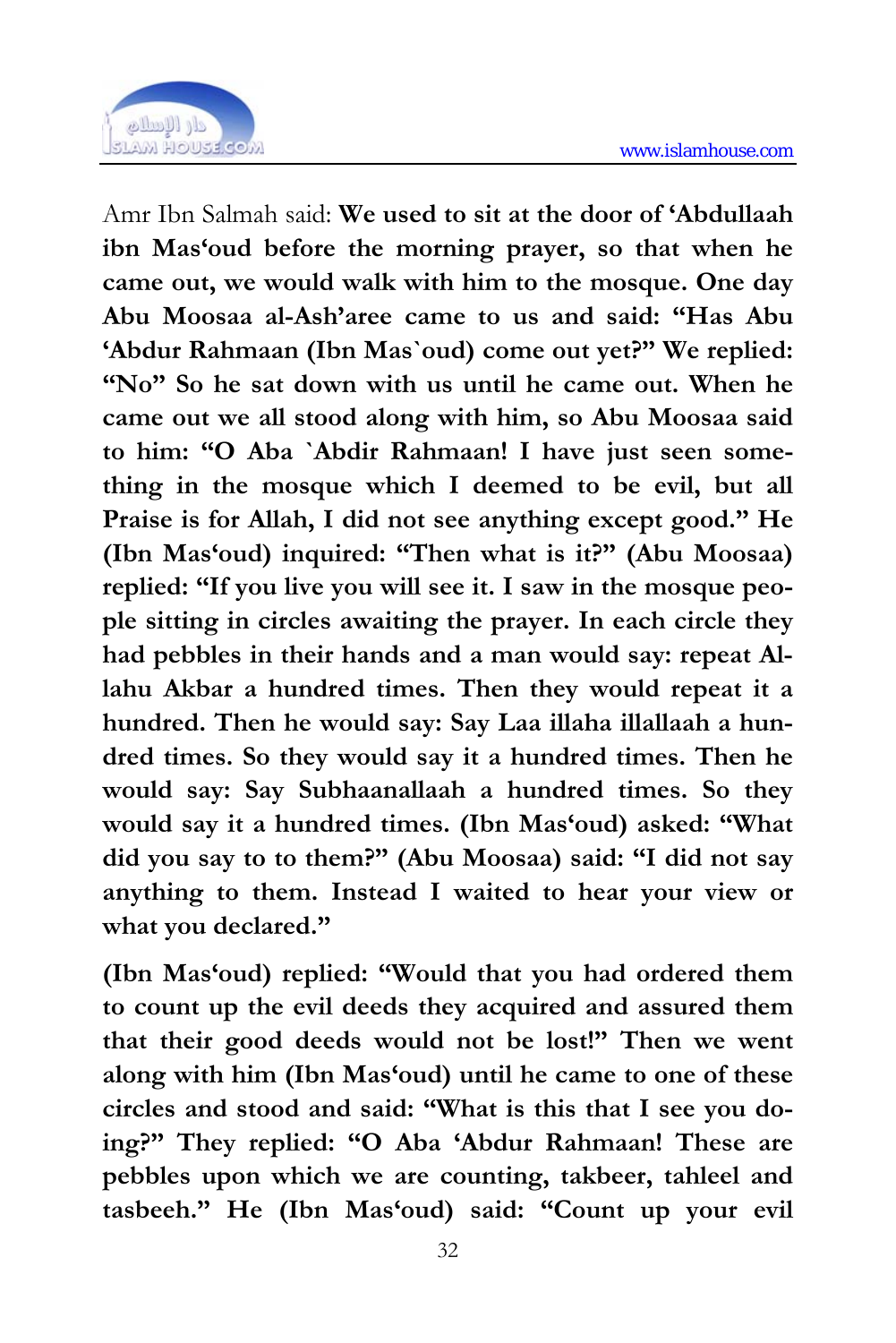

**deeds! I assure you that none of your good deeds will be lost. Woe to you, O Ummah of Muhammad (peace be upon him)! How quickly you go to destruction! These are the companions of the Prophet (peace be upon him) who are widespread. These are his clothes that have not yet decayed and his bowl which is unbroken. By Him in Whose Hand is my soul! Either you are upon a religion better guided than the religion of Muhammad (peace be upon him) or you are** opening **the door of misguidance." They said: "O Aba 'Abdir Rahmman! By Allah, we only intended good." He (Ibn Mas'oud) said: "How many are there who intend good but do not achieve it. Indeed Allah's Messenger (peace be upon him) said to us: "A people will recite the Quran but it will not pass beyond their throats."**

**"Then he left them. 'Umar ibn Salamah (the sub-narrator) said: 'We saw most of these people fighting against us on the day of Nahrawaan, along with the Khawaarij.' "** [Ad-Darimee Vol. 1#79]

It should be observed from the above incident involving Ibn Mas'oud and the people who were making their congregational (Soofie like) Dhikr, that they were:

**(i)** In the right place (i.e. the Masjid),

**(ii)** Saying the right and prescribed dhikr -Tasbeeh, Takbeer, etc

**(iii)** Doing it at the right time, that is before, or according to some narrations, after the Salaah.

However, it was only one difference that caused Ibn Mas'oud to reject and rebuke what they were doing -HOW they did it, that is,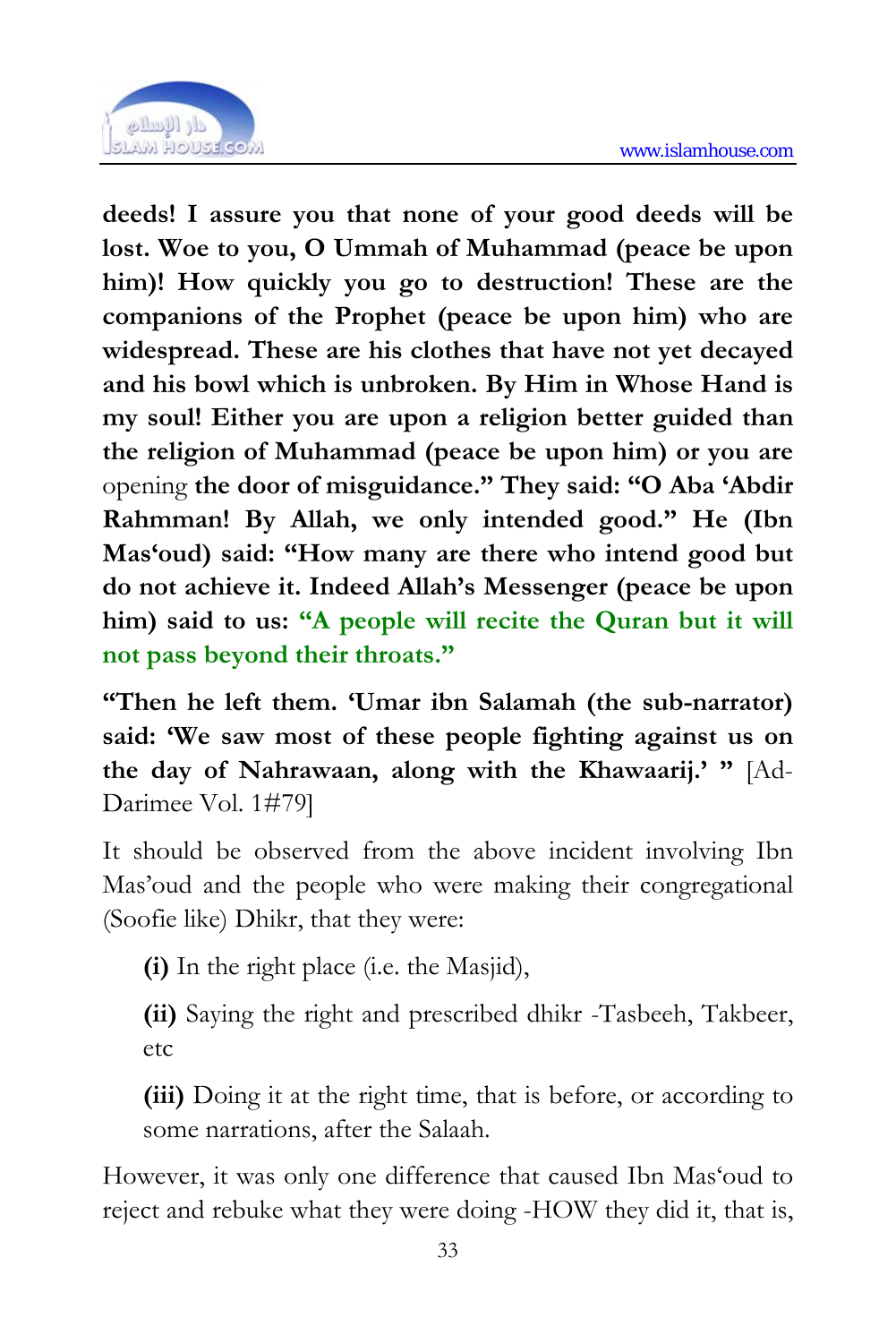

in congregation. This emphasizes the i[m](#page-33-0)portance of following the Sunnah with precision in every possible way.

The following example further highlight the importance of doing any act of worship, especially dhikr or du'aa exactly and precisely as was demonstrated by the Sunnah of the Messenger of Allah (peace be upon him).

Both Al-Bukhari and Muslim narrated the Hadeeth that the Prophet (peace be upon him) taught Al-Baraa ibn 'Aazib a du'aa to use before sleeping, part of which was: "...Aaman-tu bi kitaabikal lathee an-zalt, **wa bi nabiyyikal** la-thee ar-salt…" However, when Al-Baraa repeated it to the Prophet (peace be upon him) he said: "..wa **bi rasoolikal** la-zhee arsalt..." The Prophet (peace be upon him) immediately corrected him saying: "No! **bi nabiyyikal**  $l$ a-zhee ar-salt $"$ <sup>4</sup>

This shows the importance of adhering to the Sunnah, and not even changing a single word, which in essence has the same meaning as the substituted word (i.e. Nabee means prophet and Rasool means Messenger and both are titles given to the Messenger of Allah (peace be upon him) by Allah, the Most High).

#### c) Bid'ah of Du'aa in congregation.

1

A widespread practice amongst Muslims is making Du`aa in congregation after the Fard (compulsory) Salaah. This practice, in fact, does not have any proof from the Sunnah of the Prophet

<span id="page-33-0"></span><sup>&</sup>lt;sup>4</sup> He replaced the word "Prophet" with "Messenger", but the Prophet ( $\frac{1}{20}$ ) corrected him, even though a messenger is of a higher status than a Prophet. (e)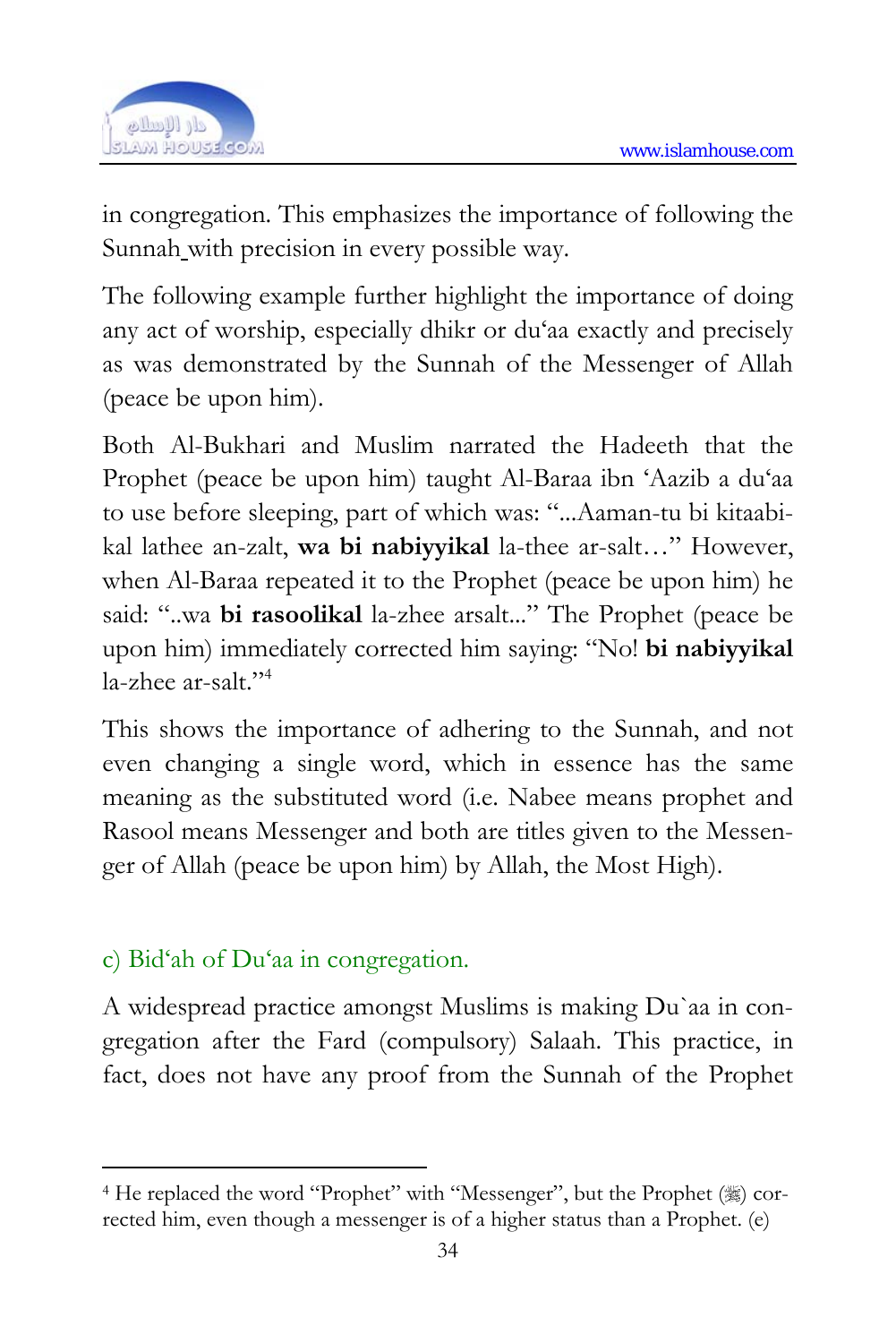

(peace be upon him) or the companions who led Salaah all their lives but never once made a co[ng](#page-34-0)regational du'aa after the Salaah.

Of the many innovations of the tongue, these few examples will suffice.

The majority of Muslims are deeply involved in many innovations. However, we must realize that Allah can only be worshipped with what He, the Most High, legislated, and that it must be performed as precisely as possible as was explained or shown to us by the Prophet (peace be upon him) and as it was understood by the pious predecessors (the companions). Therefore, before doing anything in this Deen, a Muslim must esquire about the proof for that action from Quraan and authentic Sunnah, or whether it was something practiced by our pious predecessors from among the companions, the Taabi'een<sup>5</sup> and the Tabi Tabi'een<sup>6</sup> If there is no precedent from them, then It is compulsory for us to leave it. May Allah guide us an to practice Islam in its pristine purity. Ameen.

1

<sup>5</sup> The students of the companions. (e)

<span id="page-34-0"></span><sup>6</sup> The students of the Taai'een. (e)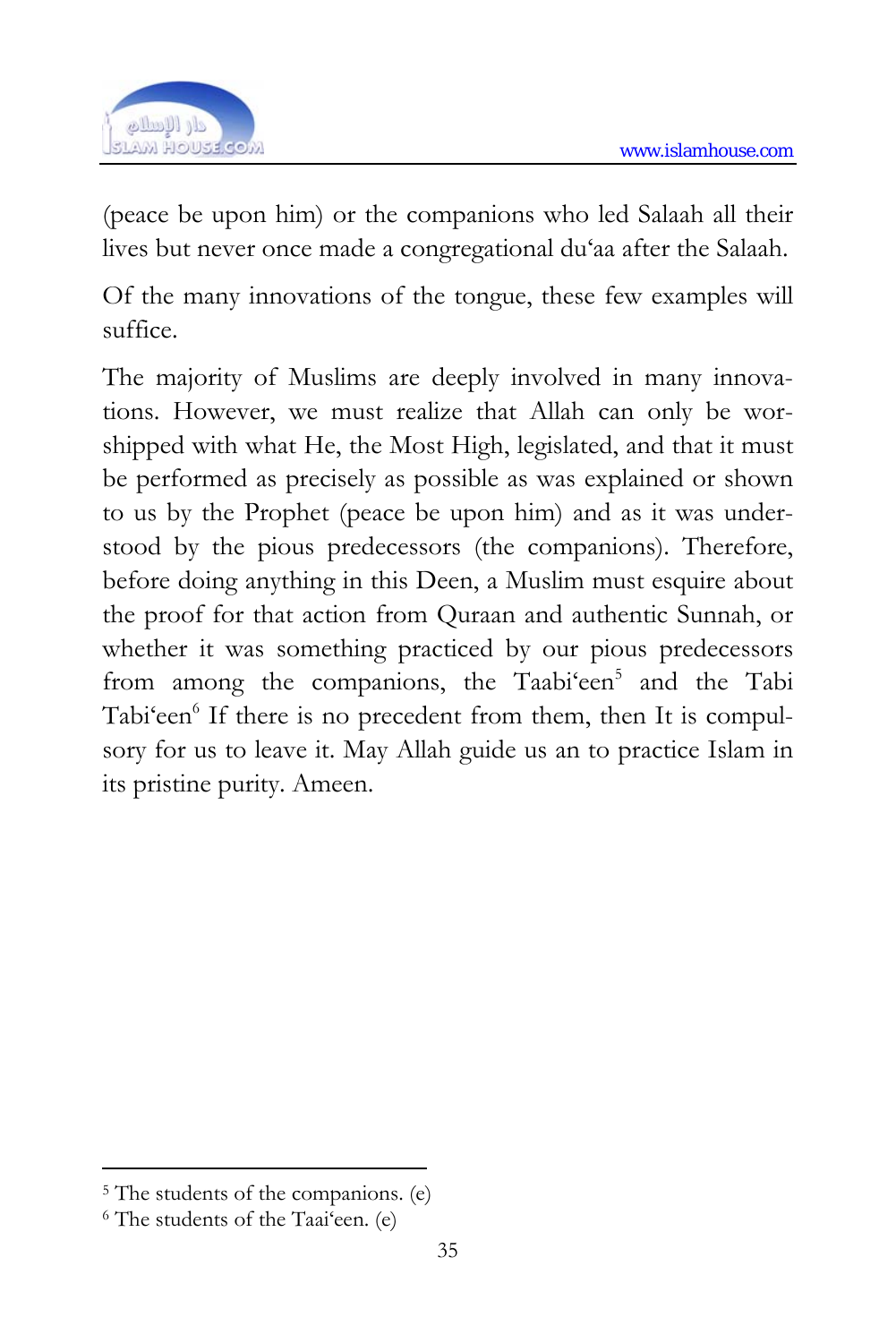

# Chapter Two: Committing Shirk Through the Tongue

**Shirk refers to assigning a partner or partners with Allah in whatever form it may take, and it is the opposite of worshipping Allah alone.** This act of associating partners with Allah is (one of) the most dangerous sins in which a Muslin can be involved. In fact, if someone dies in such a state, then he/she will not be forgive Allah protect us from all types of shirk. Ameen.

About shirk Allah, the Most High said:

**"Indeed Allah does not forgive shirk (that you associate any partners with Him), but He forgives other than that to whom He pleases." [An Nisaa 4:48]** 

He, the Sublime said:

**"Indeed shirk is the greatest oppression." [Luqman: 13]** 

Allah, the Most High also said:

**"...Indeed he who associates partners in worship with Allah, then Allah has forbidden Jannah (Paradise) for him, and the Fire (of Hell) will be his abode." [Al-Maaida 5:72]** 

In addition to that, the Messenger of Allah (peace be upon him) said:

**"Shall I not inform you about the greatest of sins?" We said: "Surely, O Messenger of Allah." He (peace be upon**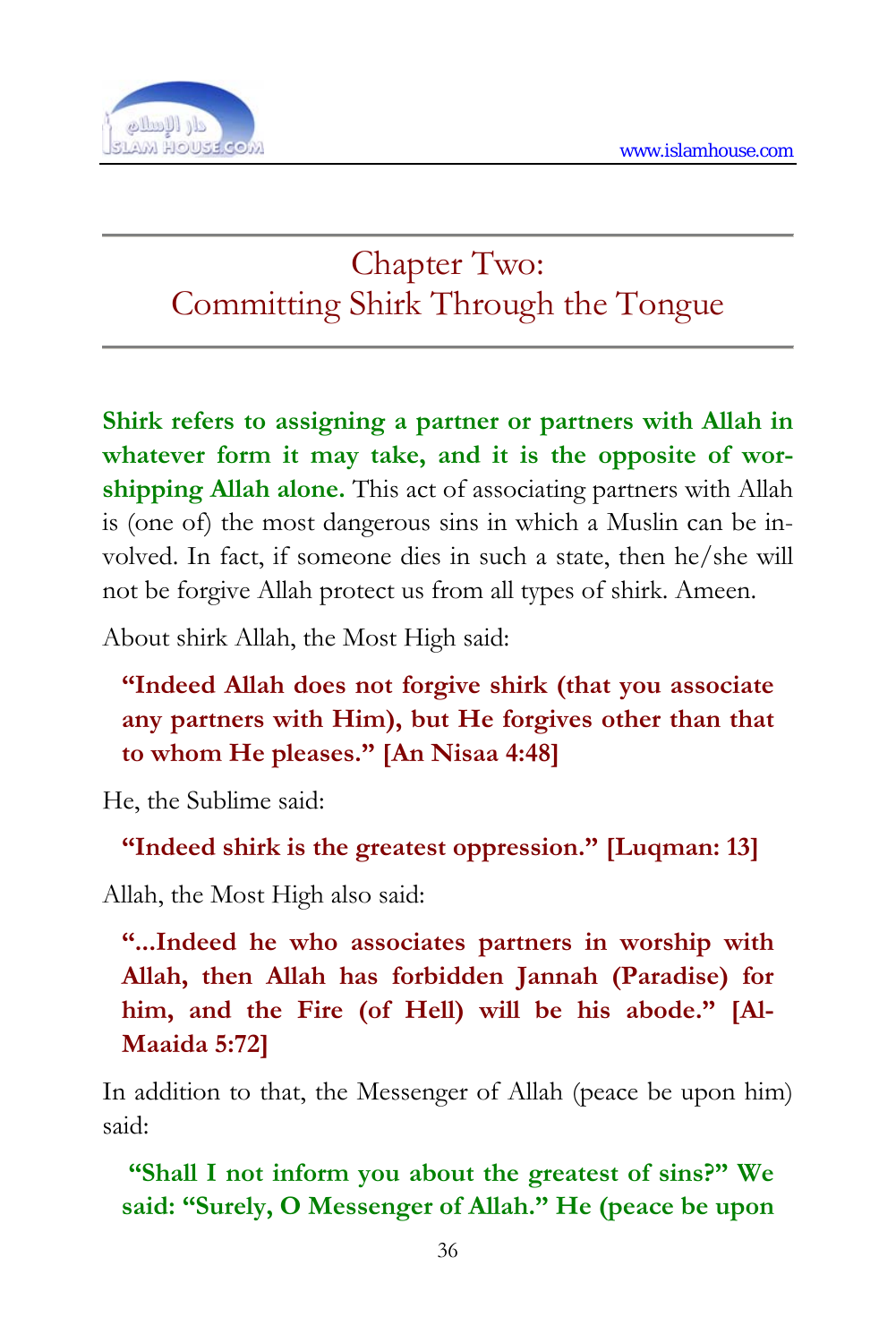

## **him) said: "Associating partners (shirk) with Allah..." [Bukhari and Muslim]**

Proofs indicating the dangers of shirk (associating partners with Allah) from the Qur'aan and authentic Sunnah are numerous, but the above reference would suffice. Shirk is a very extensive subject about which most Muslims are ignorant. However, a sin that Allah does not forgive definitely needs serious attention, because Satan would work assiduously to get us to concern ourselves with smaller issues, thinking that we are saved, but causes us to practice Shirk. Listen to what Allah, Most High, said:

**"Say, Shall we not tell you (who are) the greatest losers in respect of (their) deeds. Those whose efforts have been wasted in this life while they thought that they were acquiring good by their deeds. [Al-Kahf 18: 103-104]** 

Allah, the Sublime said:

**"And if you commit shirk (associating partners with Allah) all of your works would be in vain (destroyed) and you wilt definitely be among those who are the losers." [Al-Zumar 39:65]** 

It is reasonable to conclude that unless we, as Muslims, know clearly what is Shirk, then we are likely to become ready victims of it. And if we are in shirk (may Allah save us from this plight), then, based upon the above statements of Allah, about which there is no doubt, all of our works would be destroyed and we would be from among the losers, although we may think we are not doing anything wrong. Brother and sisters, let us make more sincere effort to know our Deen, and not just assume that, because Allah is All-forgiving, that we would get His forgiveness.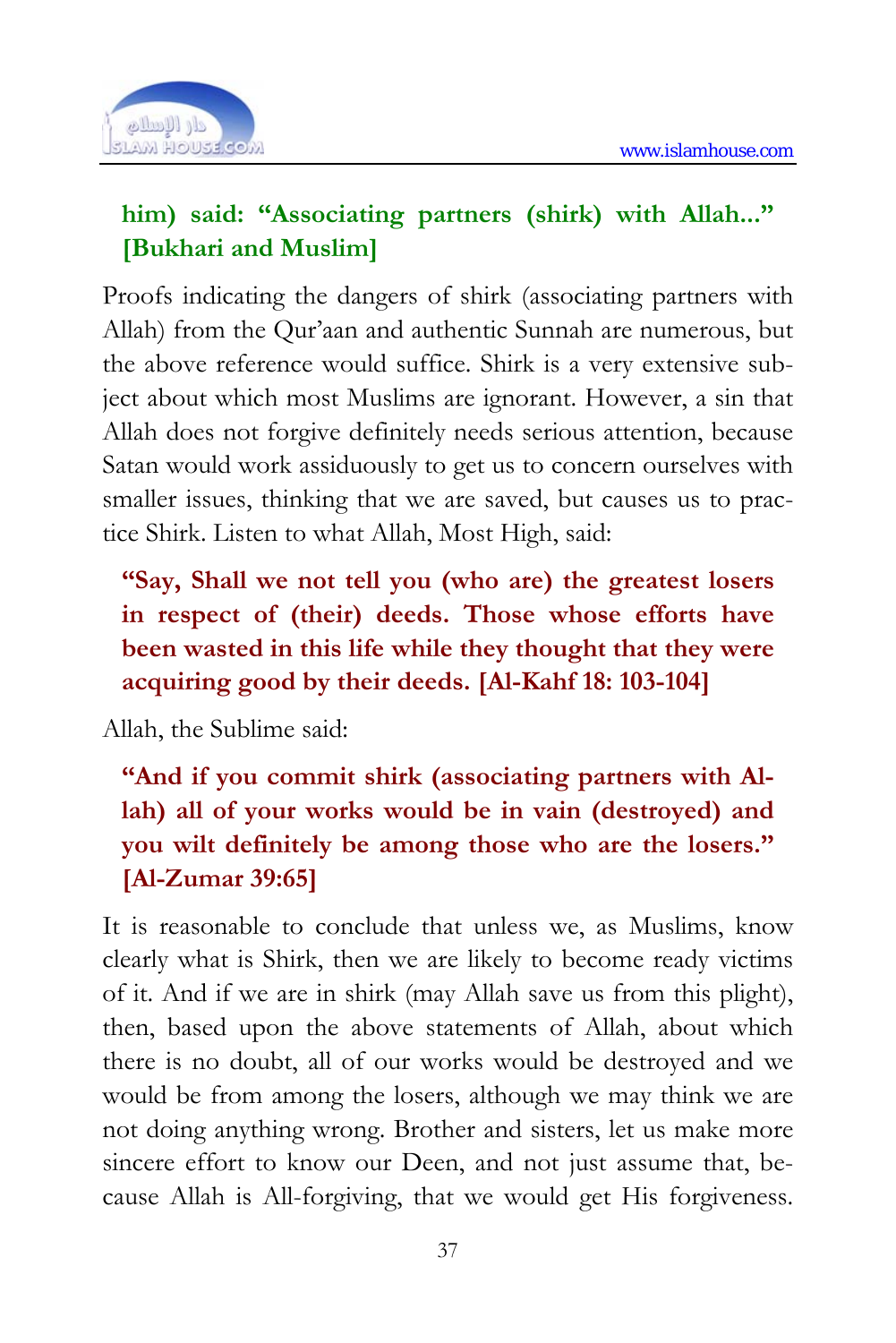

We must remember also, that He is swift in punishment. Forgiveness has to be earned, and it is not given to someone just because he carries a Muslim name, or says he is Muslim. It is earned by striving.

Allah, the Almighty, said:

## **"...and strive all-together for the forgiveness from your Lord..." [Aali 'Imraan 3:133]**

The grave sin, Shirk, like acts of worship, can be done with either the heart, the tongue, or the limbs. However, we will only deal with those aspects of shirk which are committed by the tongue herein.

# **Shirk Commfited by The Tongue**

## **Supplicating to Other Than Allah.**

He, the Glorious said:

## **"Supplicate to Me and I will answer you" [Ghaafir: 60]**

The Messenger (peace be upon him) said:

## **"Du'aa (supplication) is worship itself." [Abu Dawood]**

Since Du'aa is the essence and main element of worship, as it is the seeking of help from a supernatural source, it must be directed to the Creator and Sustainer, Allah Himself. It is precisely for this reason that, Allah, the Sublime, warns:

**"And supplicate not to any other than Allah, that which can neither profit nor harm you, but if you do so, then**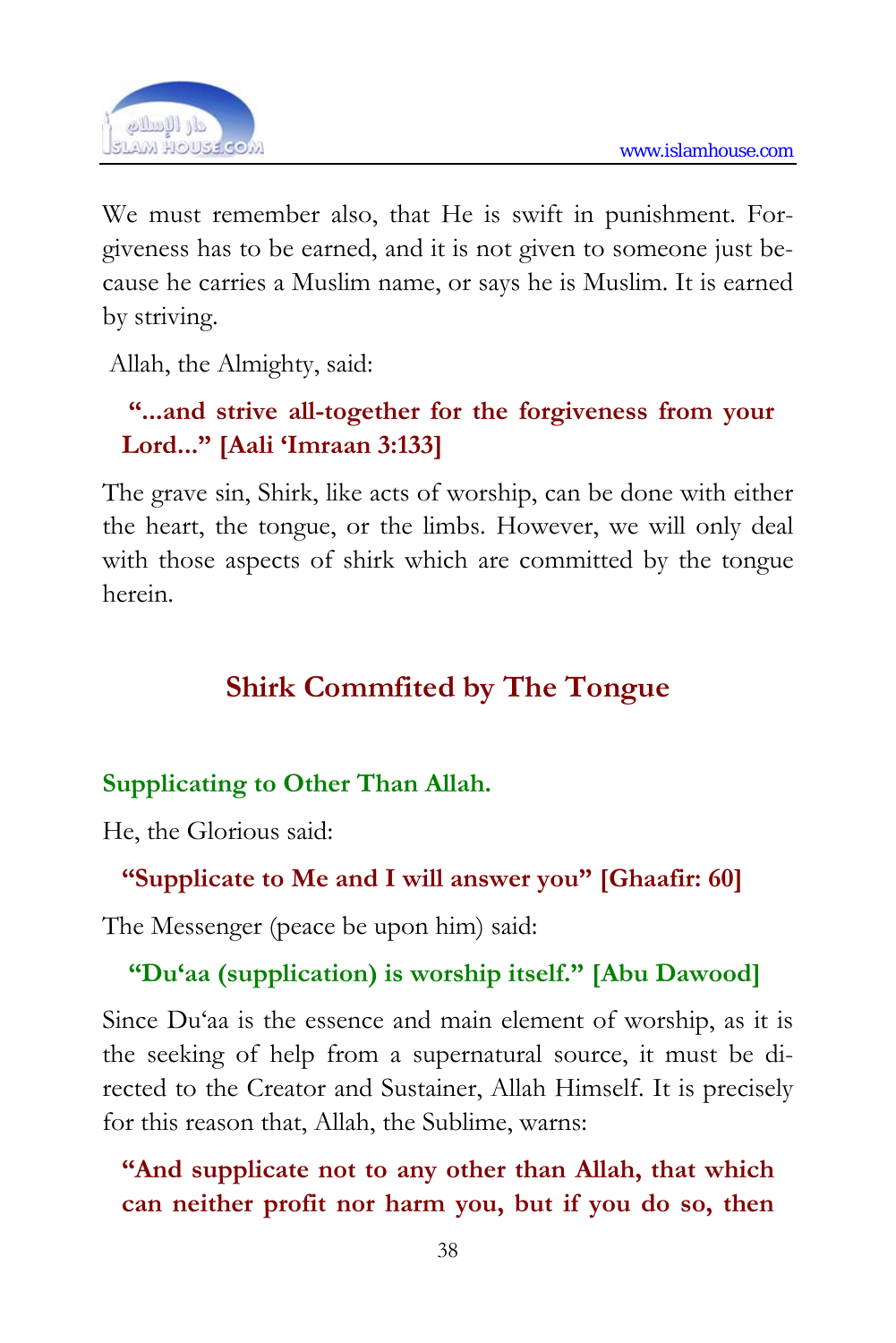

## **certainly you will be from among the transgressors." [Yunus 10:106]**

Yet, we would find Muslims going to graves of seemingly pious people, supplicating to them to fulfill their needs. It is also commonplace for some Muslims to make Du'aa through the name of the Prophet (peace be upon him), as well as other righteous people. However, all supplications must be directed towards Allah, Alone. To do otherwise constitutes shirk, -pure and simple.

## **Kufr Ni'mah: Disbelief Manifesting Itself in Ungratefulness for Allah's Blessings or Favors.**

Allah, the Sublime said:

## **"They recognize the bounty (blessings) of Allah, yet they deny it and most of them are disbelievers". [An-Nahl 16:83]**

Instead of praising Allah for the bounties He, the Sublime bestows upon us, we deny them and sometimes feel it is by our own hands that we have achieved whatever Allah has blessed us with. The correct attitude would be to acknowledge, that all that we have is only from Allah, the Almighty. This should help us to feel less independent, and make us more grateful to Allah, the Sublime. This, in turn, will cause us to receive more of Allah's blessing (Inshaa Allah), He, the Glorious said:

## **"And if you are thankful, I will increase (My blessings) to you." [Ibraheem 14:7]**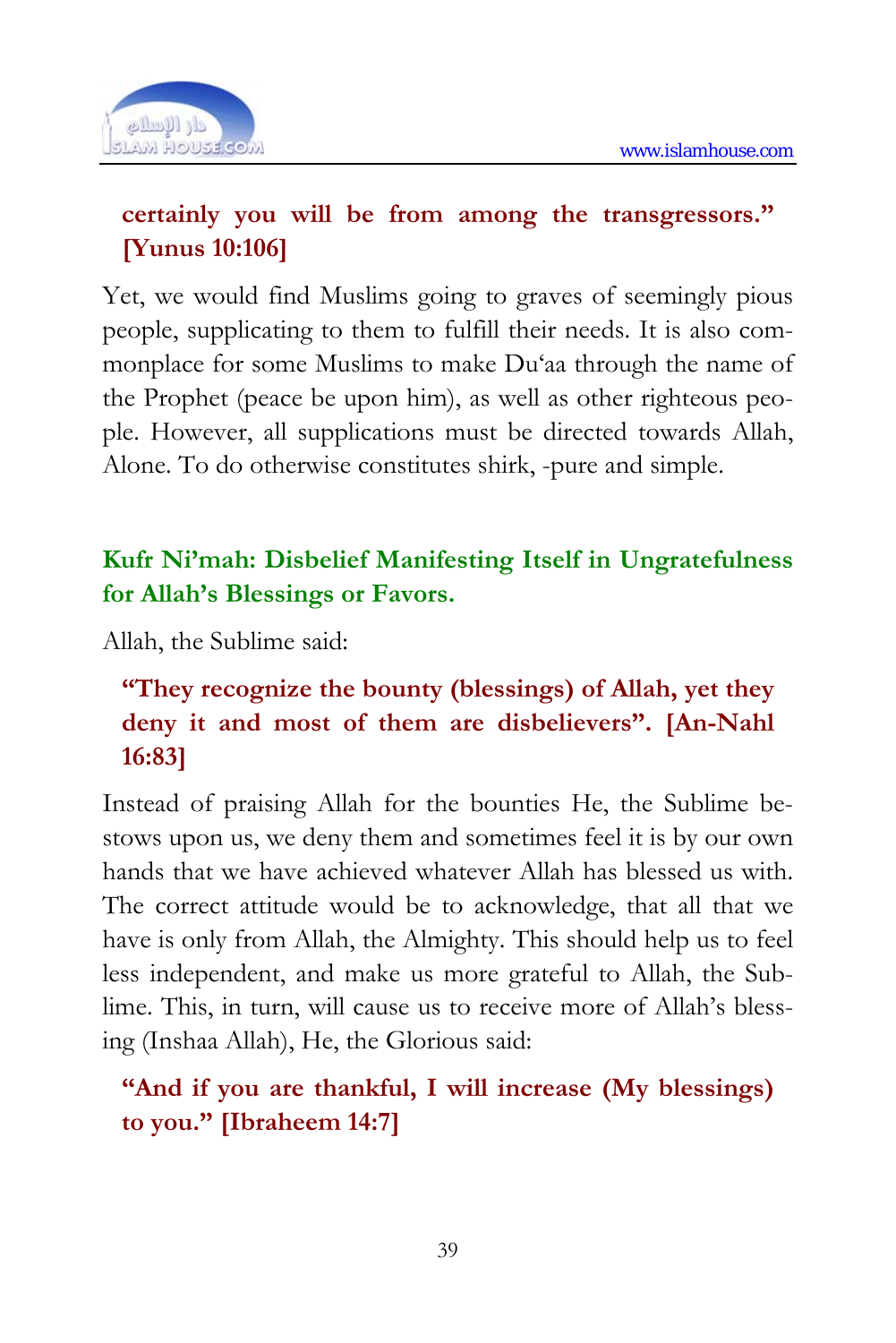

### **Visiting Fortunetellers, Obeah Men or Psychics; etc.**

The Messenger (peace be upon him) said:

## **"Whoever goes to a fortuneteller and asks him anything, Allah will not accept his Prayers for forty days." [Muslim]**

This is the punishment for going to him and seeking his help. However, if a Muslim believes in what the fortuneteller says, the harm is even greater. The Messenger (peace be upon him) said:

## **"Whoever goes to a fortuneteller and believes in what he says, has disbelieved in what was brought by Muhammad (i.e. Islam)." [Ahmad]**

This Hadeeth clearly declares, that to believe anything from the fortuneteller/obeah man, is disbelief.

These experts at deception have deceived many people, and extracted from them much wealth. Yet, many Muslims frequent them. May Allah assist and guide us from such practitioners of evil.

#### **Swearing By Other Than Allah**

Ibn 'Umar, may Allah be pleased with them both, said that the Prophet (peace be upon him) said:

## **"Allah prohibits you from swearing by your fathers, so whoever swears, let him swear by Allah or keep quiet." [Bukhari & Muslim]**

It is stated in another Hadeeth of the Prophet (peace be upon him) that: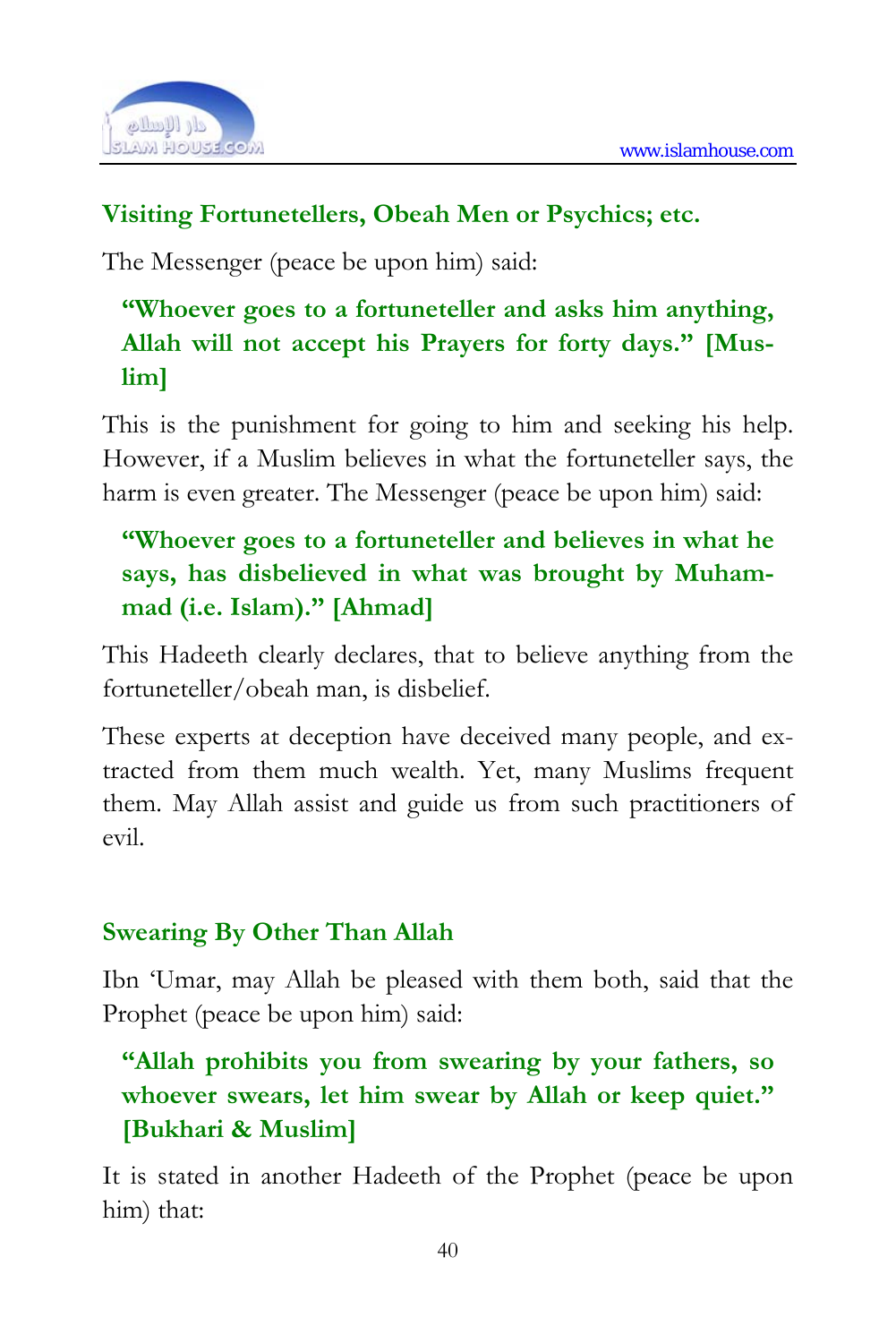

#### **"Whoever swears by other than Allah has committed shirk." [Ahmad, Tirmidhee & Al-Haakim]**

Swearing is allowed in Islam, but a person can only swear by Allah. If he swears by anything else, then this is an aspect of Shirk. To swear by the moon or the star or any of Allah's creation, is Haraam. Allah can swear by whatever He wants, but we can only swear by Him. The common practice among many Muslims to swear by the Qur'aan is a Bid'ah (innovation), and should be discouraged. What is even more heinous, is to swear by Allah while knowing full well that one is lying.

## **Denying a Name or Description of Allah or Changing its Apparent Meaning**

This occurs when someone denies any Name or Attribute of Allah that He affirmed for Himself, or that His Messenger (peace be upon him) affirmed for Him, the Most High. For example, to deny or cast doubt on the fact that Allah has Two Hands, or that He hears, or that He is above the heavens are aspects of Shirk which fall within this category. To seek to explain the Hands of Allah as His Mercy, Strength, Power, etc., falls into the above category also. This type of explaining of Allah's Attributes is also prohibited in Islam.

It must be noted that the belief of *Ahlus-Sunnah wal Jamaa'ah* regarding Allah's Names and Attributes is:

"That Muslims must believe in all of Allah's Names and all of His Attributes that are found in the Qur'aan and the authentic Sunnah. They must accept them exactly and literally as they are."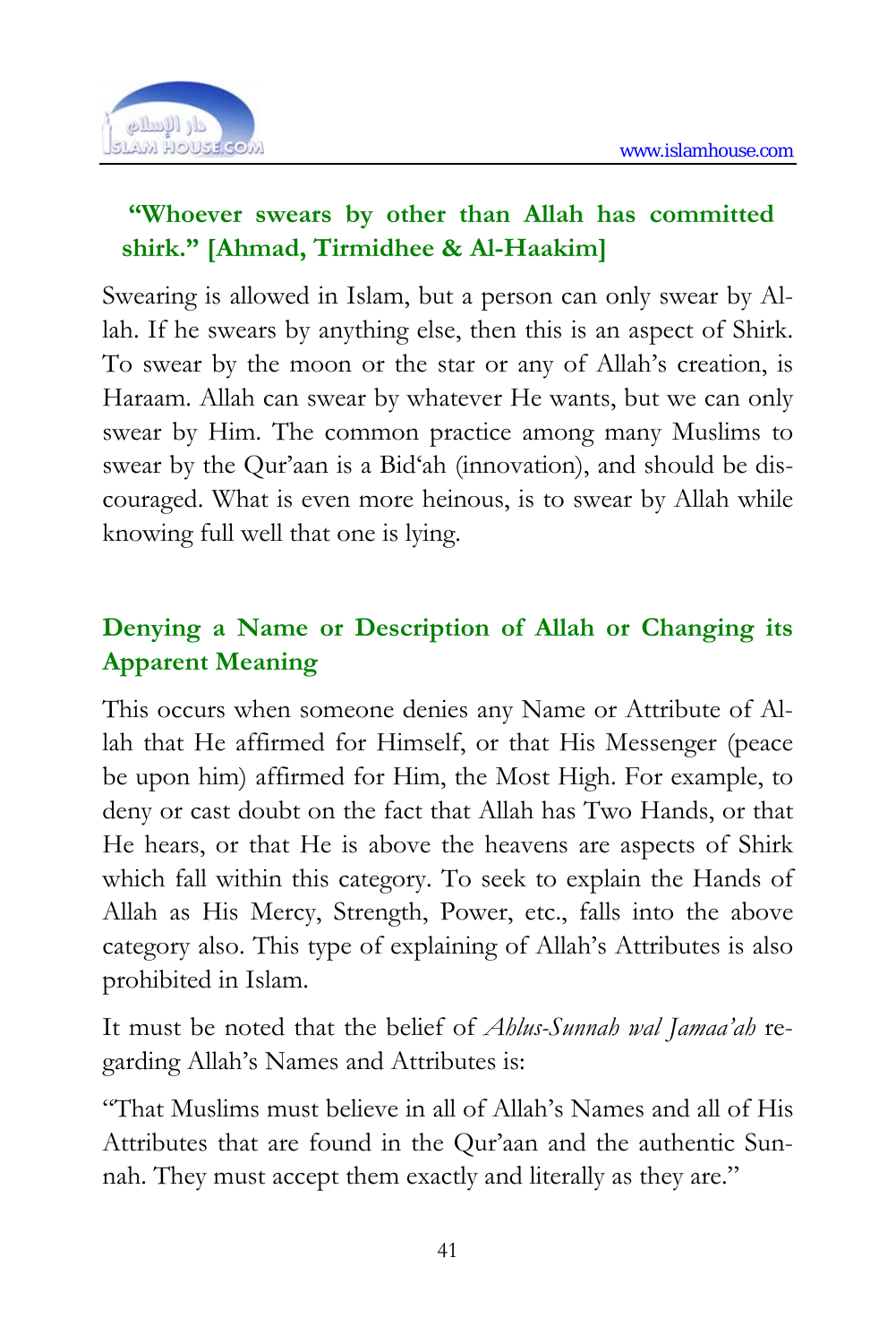

The above demands the following:

**(a)** Not seeking to explain any of them by similitude (i.e. by saying for example that Allah's Hands are like the hands of mankind).

**(b)** Not seeking to explain "How it is" (i.e. by seeking to explain, for example, how Allah is established above His Throne).

**(c)** Not declaring it to be figurative language and not literal (i.e. by saying, for example, that the meaning of 'the Hand of Allah is with the Jamaa'ah' means 'His Mercy or Blessings' and not literally 'Hand'. Or to say that Allah does not have Hands or a Face because these are human or animalistic characteristics, and thus the "Hands" and "Face" is figurative and not literal.<sup>7</sup>

## **To Blaspheme Allah, His Quraan or His Messenger (peace be upon him)**

Another aspect of disbelief is to blaspheme Allah, His Messenger (peace be upon him), the Qur'aan, the Sunnah of the Messenger, the Deen of Islam, Muslims, the angels, etc.

Ibn Taimiyah said: **"If the one who blasphemes is a Muslim, he has disbelieved, and therefore, should be killed (by the Khaleefah). This is a consensus among the four Imaams."** 

Allah, the Almighty said:

1

**"Verily, those who harm Allah and his messenger (by, abusing or telling lie against Allah and his messenger),** 

<sup>7</sup> At the same time, we must affirm that Allah and His Names and Attributes are **nothing** like His creation.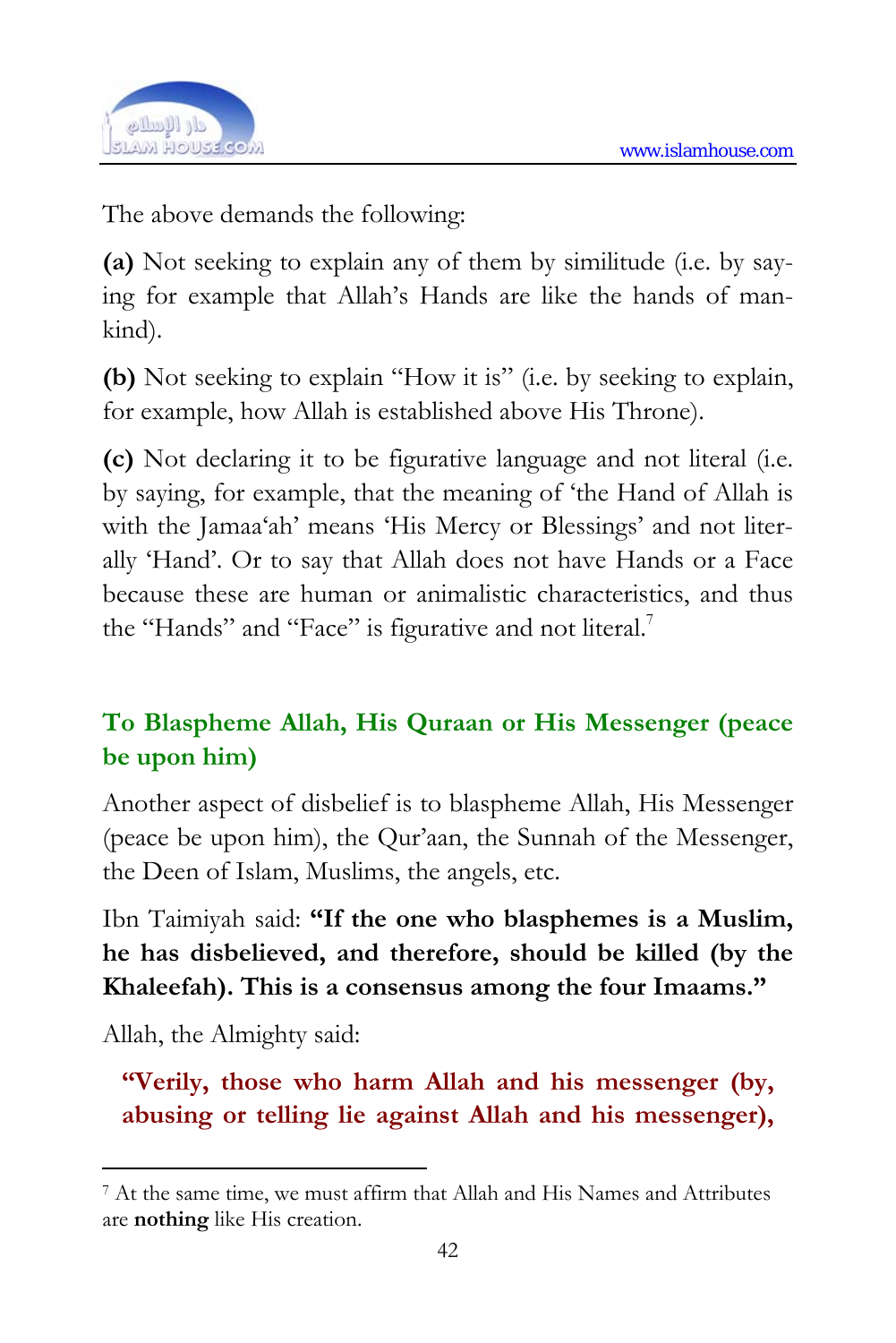

## **Allah has cursed them in this world, and in the hereafter, and has prepared for them a humiliating torment " [Al-Ahzaab 33:57]**

## **Deniers of Qadr**

The Messenger of Allah (peace be upon him) said:

"Every Ummah has its Majoos (Magians) and the Majoos of my ummah are those who say: "There is no Qadr (Predestination)' if they become sick do not visit them and if they die do not witness them (i.e. to attend their funerals)". [Ahmad]

## **It Is Prohibited To Sit in the Company of Those Who Give Deviant or Wrong Interpretations About the Qur'aan or Islam.**

This evil is so great that Allah, the Wise, even prohibits Muslims to allow themselves to overhear the conversations of those who involve in the wrong interpretations about the Qur'aan or Islam. Allah, the Great, said:

**"And when you see those who engage in false conversation about Our Verses by mocking at them, stay away from them till they turn to another topic. And if Satan causes you to forget, then after you have remembered, sit not in the company of the evil-doers." [Al-A'raaf 7:68]** 

And He, the Most High said:

**"And stay away from those who take their religion as play or amusement and are deceived by the Life of this world..." [Al-A'raaf 7:70]**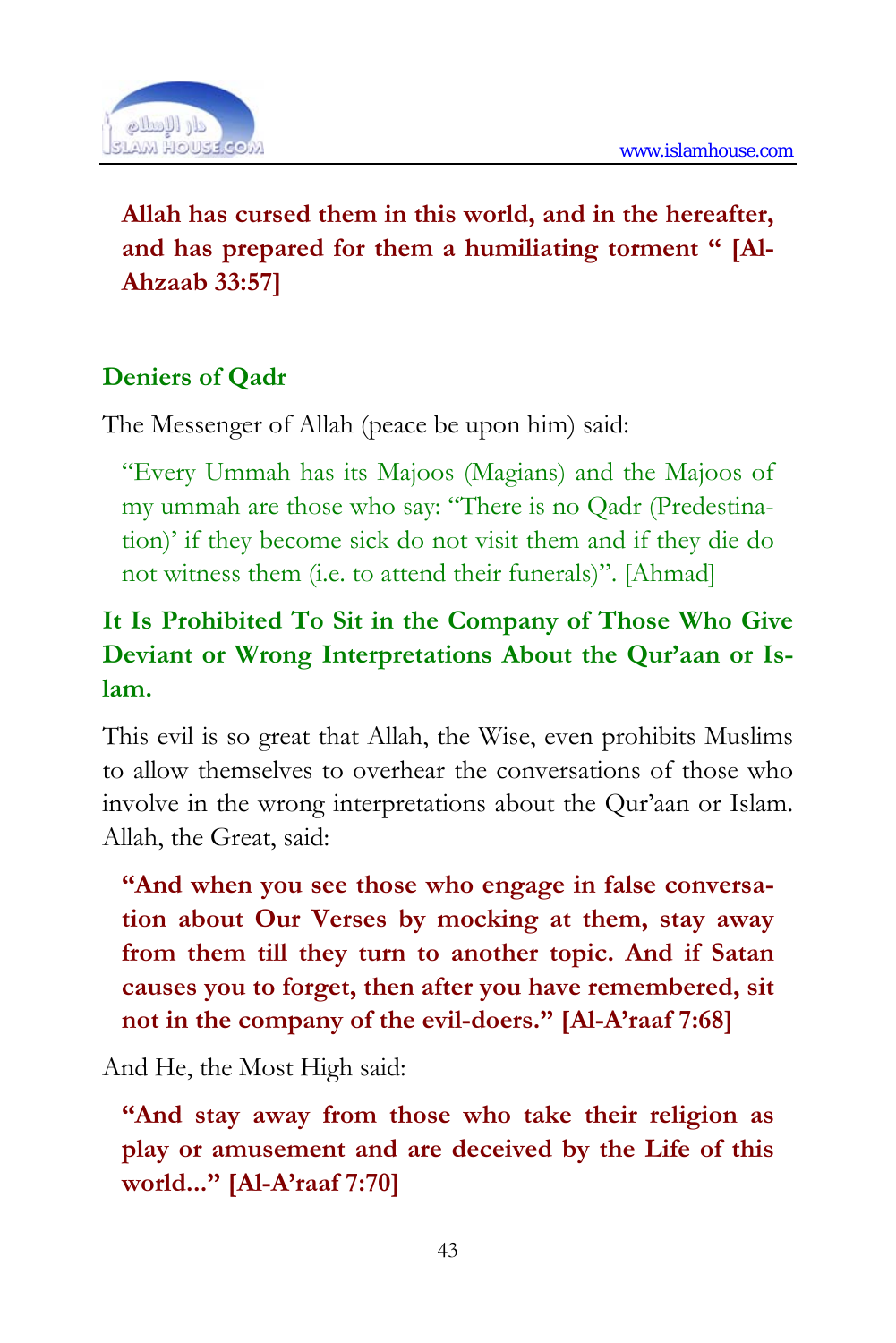

Allah, the Glorious said:

**"And We have already revealed in this Qur`aan, that whenever you hear the verses of Allah denied and mocked at, then sit not in such a company until they change the subject of discussion. (If you sit in such company), then, verily you are just like them. Surely Allah will gather all the disbelievers and hypocrites in Hell." [An-Nisaa 4: 140]** 

In his Tafseer, Imaam Al-Qurtubi has noted that the scholars of Islam have declared it totally forbidden for anyone to remain in any such company (i.e. the company of sinners), whilst they are committing these sins, or the people of Bid'ah, or of anyone who distorts the teachings of Islam. [Al-Qurtubi Vol. 5 Pg. 268]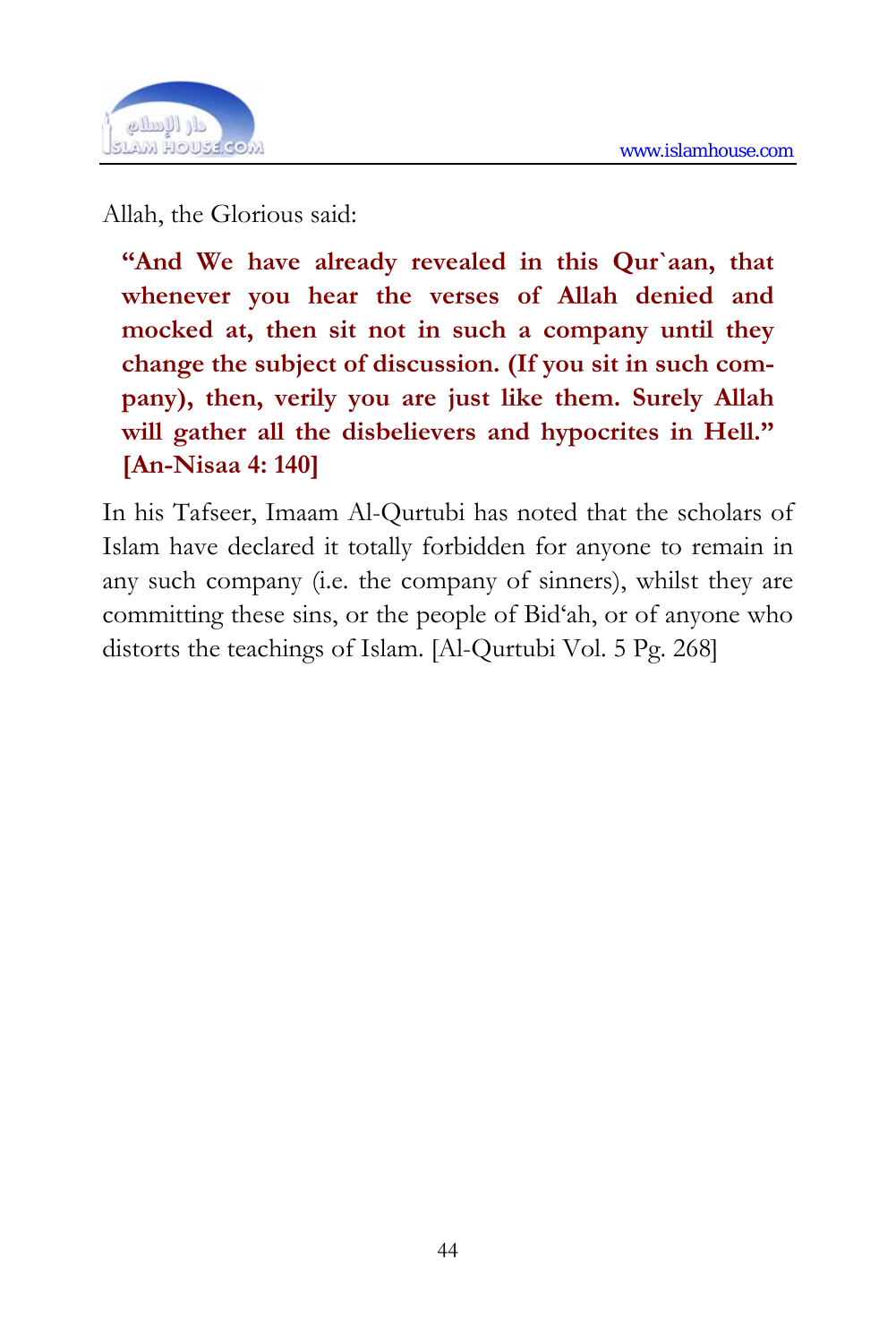

# Chapter Three: Afflicting a Muslim with the Tongue

The Messenger of Allah (peace be upon him) said:

**"The whole of the Muslim is sacred, his blood, his property and his honor." [Muslim]** 

And in his farewell Khutbah, he (peace be upon him) said:

**"...Indeed your blood, your wealth and your honor are all Haraam (sacred) to each other, just as this day is sacred (the Day of 'Arafah), in this sacred month (Dhul Hijjaa) in this sacred place (the sacred precinct of Makkah)." [Al-Baihaqee]** 

## **Backbiting**

Allah, the Most High said:

**"Do not backbite one another, would any one of you love to eat the flesh of his dead brother, verily you detest this...." [Al-Hujuraat 43:12]** 

The Messenger of Allah (peace be upon him) said:

**"Backbiting is mentioning something about your brother that he dislikes." [Maalik & Ibn Mubaraak]** 

And in another narration, he (peace be upon him) said: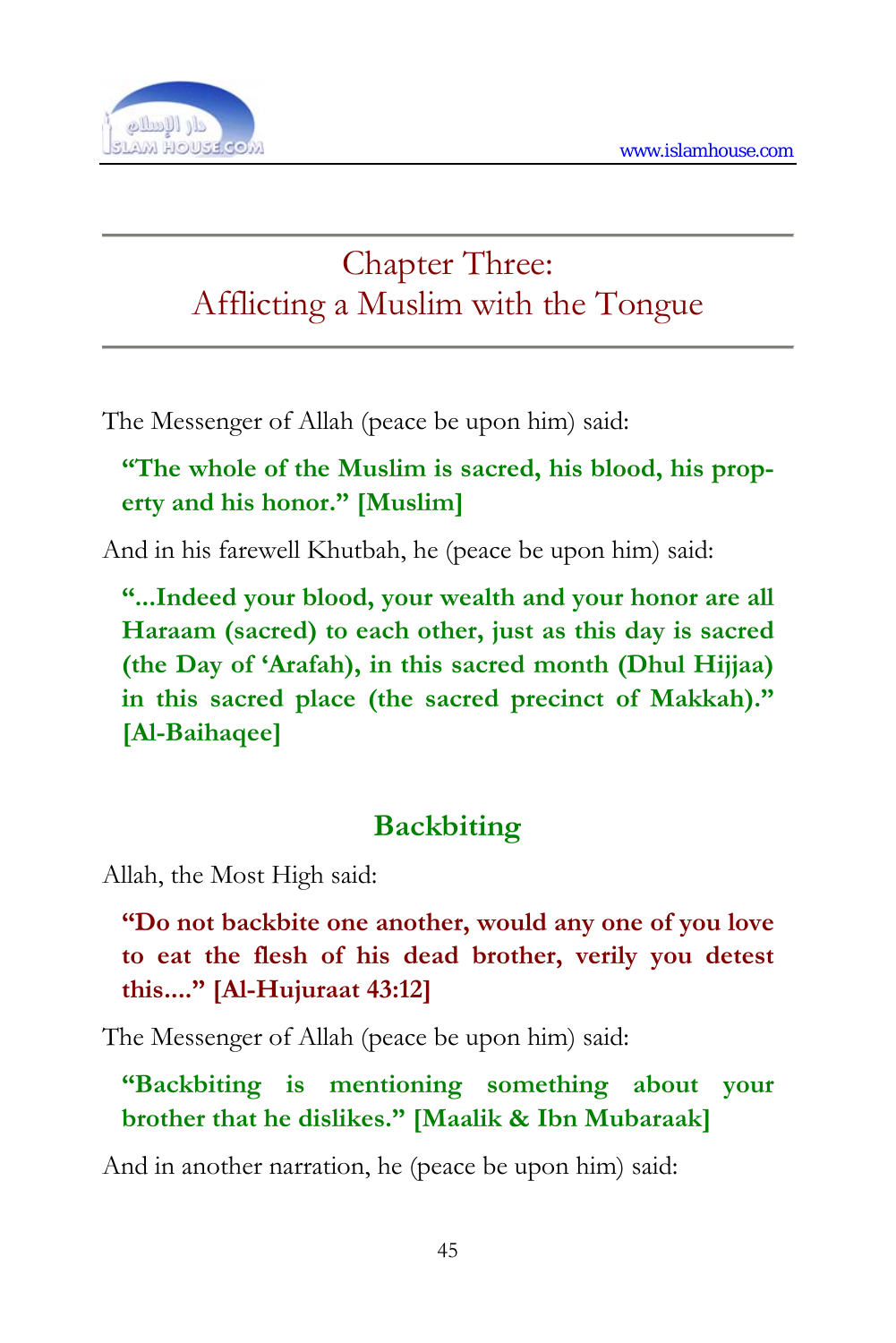

#### **"Backbiting is to mention about a person something about him in his absence". [Abu Dawood]**

The Messenger (peace be upon him) said:

"Do you know what is *gheebah* (Backbiting)? They said "Allah and His Messenger (peace be upon him) know best." He (peace be upon him) said: "Mentioning about your brother what he would hate (in his absence)'. It was said: 'What about if what I say about my brother is true?' He (peace be upon him) said: "If what you said about him is true then you would have backbited him, and if it is not true, then he is slandered (*buhtaan*)." [Muslim]

Based on the above ahaadeeth backbiting can be defined as: "Mentioning about a person in his absence something he would hate even if it is a characteristic he possesses." Backbiting is haraam and the person who involves in it must repent.

**When is talking about your brother not considered to be backbiting?** Hind, the wife of Abu Sufyaan, came to the Messenger (peace be upon him) and said:

"Abu Sufyaan is a miserly man and he does not give me enough for me and my child except that I take from him and he does not know. " The Messenger (peace be upon him) said: **"Take what is commonly known as enough for you and your child."** [Bukhari & Muslim]

It is clear from the above Hadeeth, that in certain specific cases, a Muslim is permitted to talk about someone behind his or her back. For example: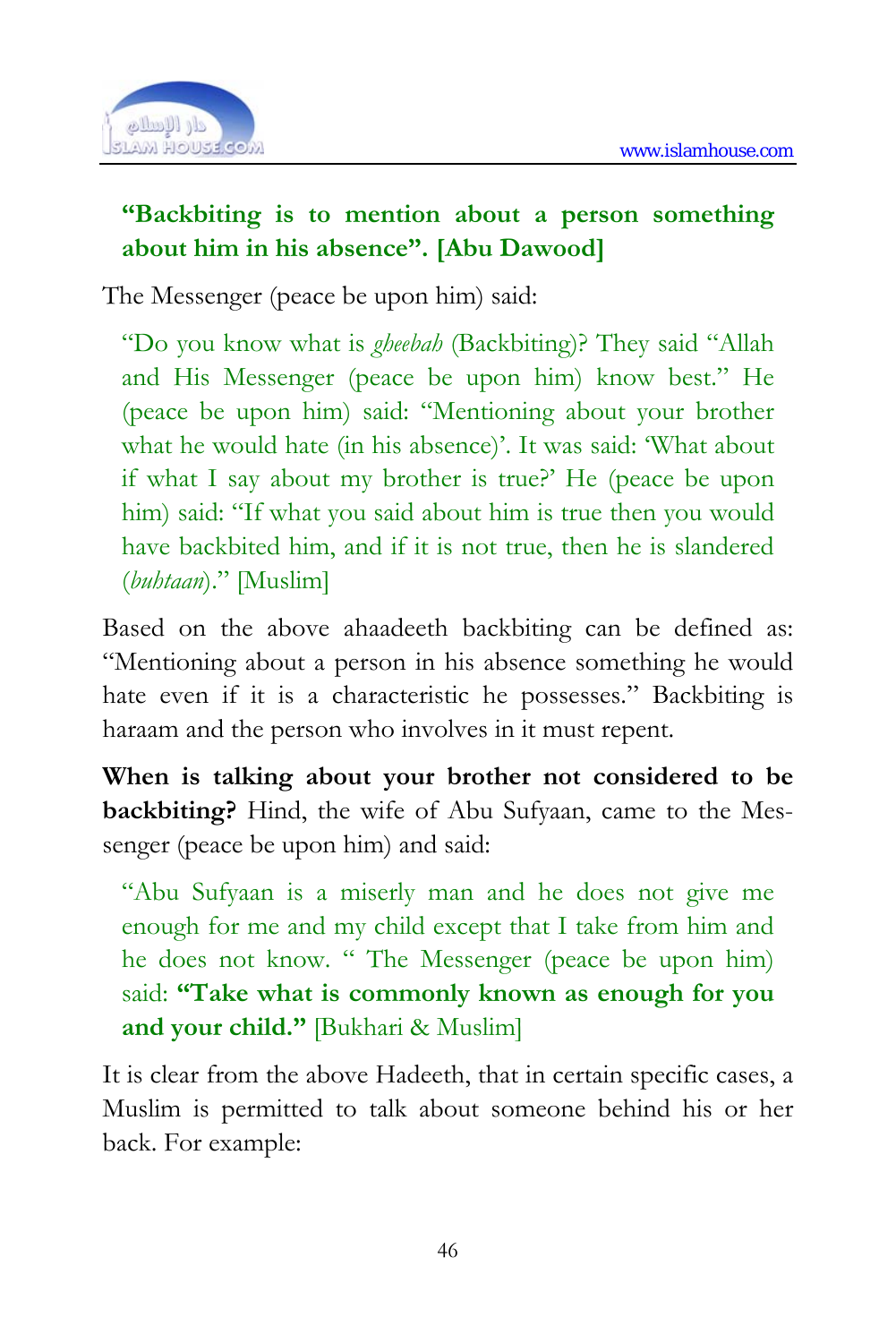

**a)** If a man is oppressed, he can go to the ruler or judge or someone who has the ability to stop the oppression, and make a petition, as Hind did.

**b)** Also, when seeking an Islamic ruling, it is allowed to mention a person's bad quality, as is established in the hadeeth of Hind above, as when Hind asked: "Abu Sufyaan is a miserly man and he does not give me enough for me and my child except if I take from him and he does not know".

**c)** Seeking help to change a wrong by taking one's right. If someone cannot change it himself, then he can go to someone who is in a position to change it. Thus, he will have to backbite his oppressor to inform the person who can give him authority. The hadeeth of Hind above exemplifies this.

In the case of "commanding good and forbidding evil", a person is allowed to mention the known innovation or sin of another person, in order to warn others about it. However, if one declares the actions of people that are done in secret, this is considered to be backbiting.

One is also permitted to inquire about a person who has a specific nickname, like the deaf man, or blind man. However, if his correct name is known, then it would not be allowed to use other false names.

In the same vein, one is allowed to forewarn and caution his brother or sister, about someone who is a sinner or innovator, in order for them to be free from their influence. Allah, the Most High said: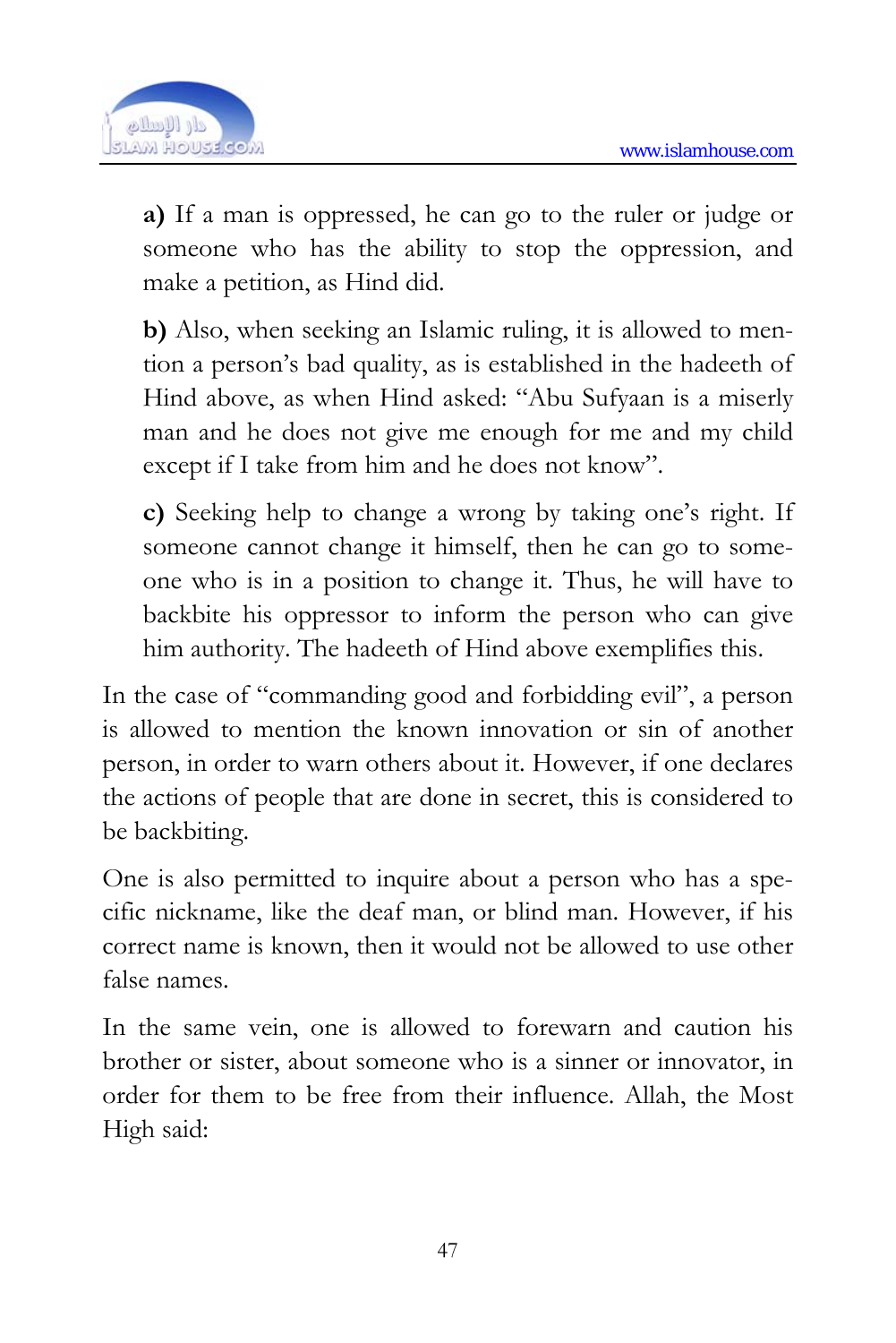

## **"Help one another in righteousness and piety; but do not assist one another in sin or transgression" [Al-Maaidah 5:2]**

Some factors that cause backbiting and their cures:

**1. Subsiding anger.** This is done by backbiting the person who kindles his anger - so every time this person makes him angry, he subsides it by backbiting the person. Through this (the backbiting), he feels he is getting even with the other person. The cure for this is the advice of the Messenger (peace be upon him):

**"Whoever suppresses his anger while in a position to enforce it, Allah will call him at the head of the creation until he chooses for him from the hoor 'een (special women of Jannah that are promised to the believer), for him to marry from them as he pleases." [Ahmad and At-Tabaraanee]** 

**2. Wanting to keep Mends.** In order to maintain friends with others, a person indulges in backbiting because he is afraid of losing their friendship. Thus he does not reprimand them when they backbite, but indulge in it with them. To cure this he must remember the saying of the Messenger (peace be upon him):

#### **"Whoever solicits the pleasure of men by displeasing Allah, Allah will consign him to mankind." [At-Tirmidhi]**

**3. Wanting to raise one's status with other people.** This is done by debasing others, by saying things like such and such a person, is ignorant or his understanding is weak, thus indirectly implying that he is more knowledgeable than the one he debases. In order to cure this sickness, the perpetrator must be reminded that Allah is the final judge and this person that he is claiming is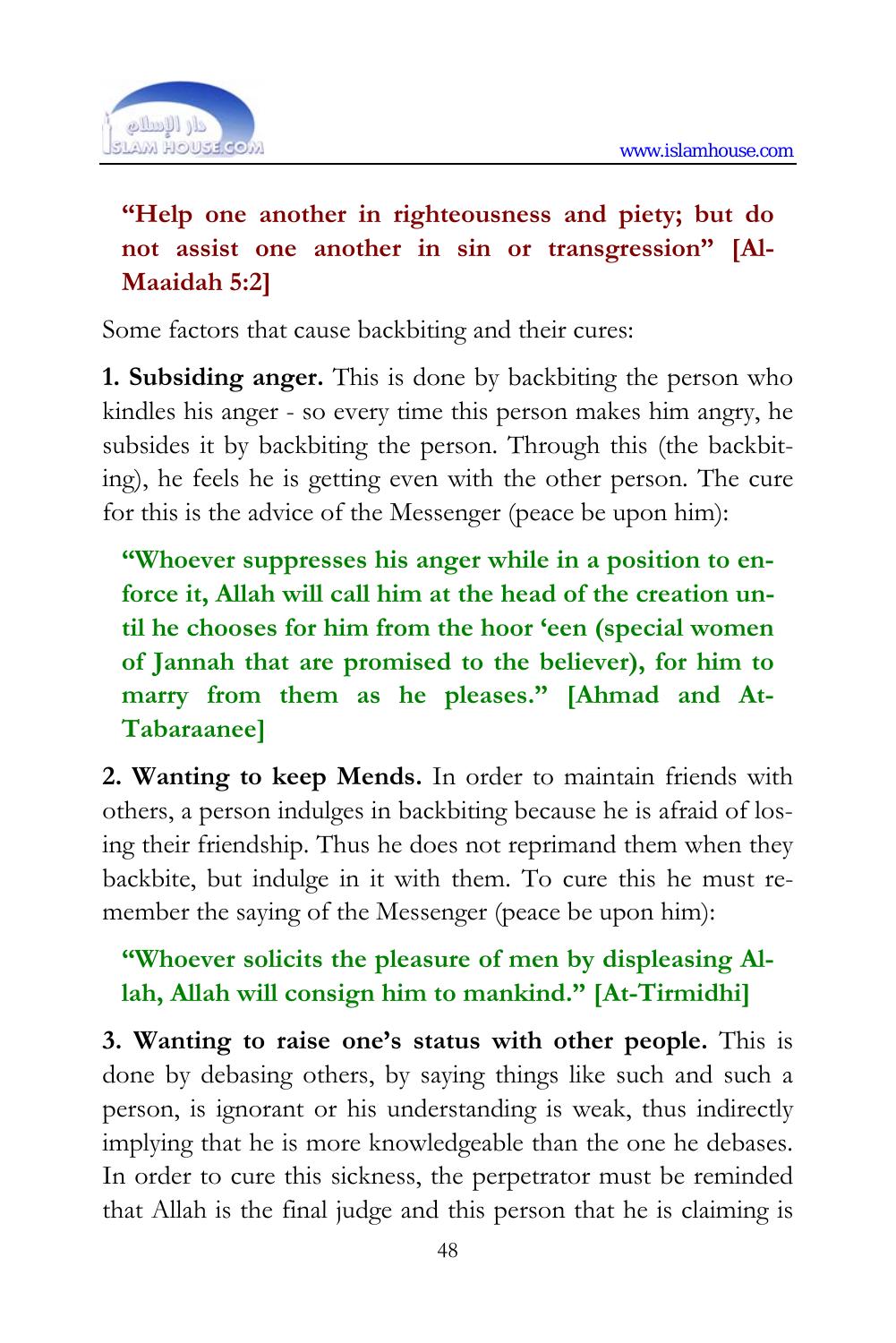

ignorant, might be better than him with Allah. Furthermore, that person may be excused because of his lack of understanding.

**4. Playing around and making fun of others.** This could involve mockery and sarcasm. It is enough to remind those indulging in this practice of what Allah, the Most High said:

## **"O you who believe! Let not a group scoff at another group, it may be that the latter is better than the former..." [Al-Hujuraat 49:11]**

At other times, it could involve lies, as mention is made of some people in a way to make others laugh. It is enough to answer with the statement of the Messenger (peace be upon him):

## **"Woe to the one who speaks and lies to make people laugh, woe to him, woe to him." [Ahmad, Abu Dawood & others]**

**5. Envy.** Through envy, a person is backbitten because of his noble position and high standing, in order to debase and reduce his worth in people's eyes. The envier should reflect upon the statement of the Messenger (peace be upon him):

## **"Faith and envy cannot exist together in the heart of the slave". [Ahmad 8: 436]**

**6. Fear of Blame.** Something is attributed to a person who wants to free himself from it, by blaming another person totally, although they both had shared in the act. He does this so that he can free himself from being blamed. The correct thing to do is to acquit himself honestly, and not try to throw the blame upon anyone else.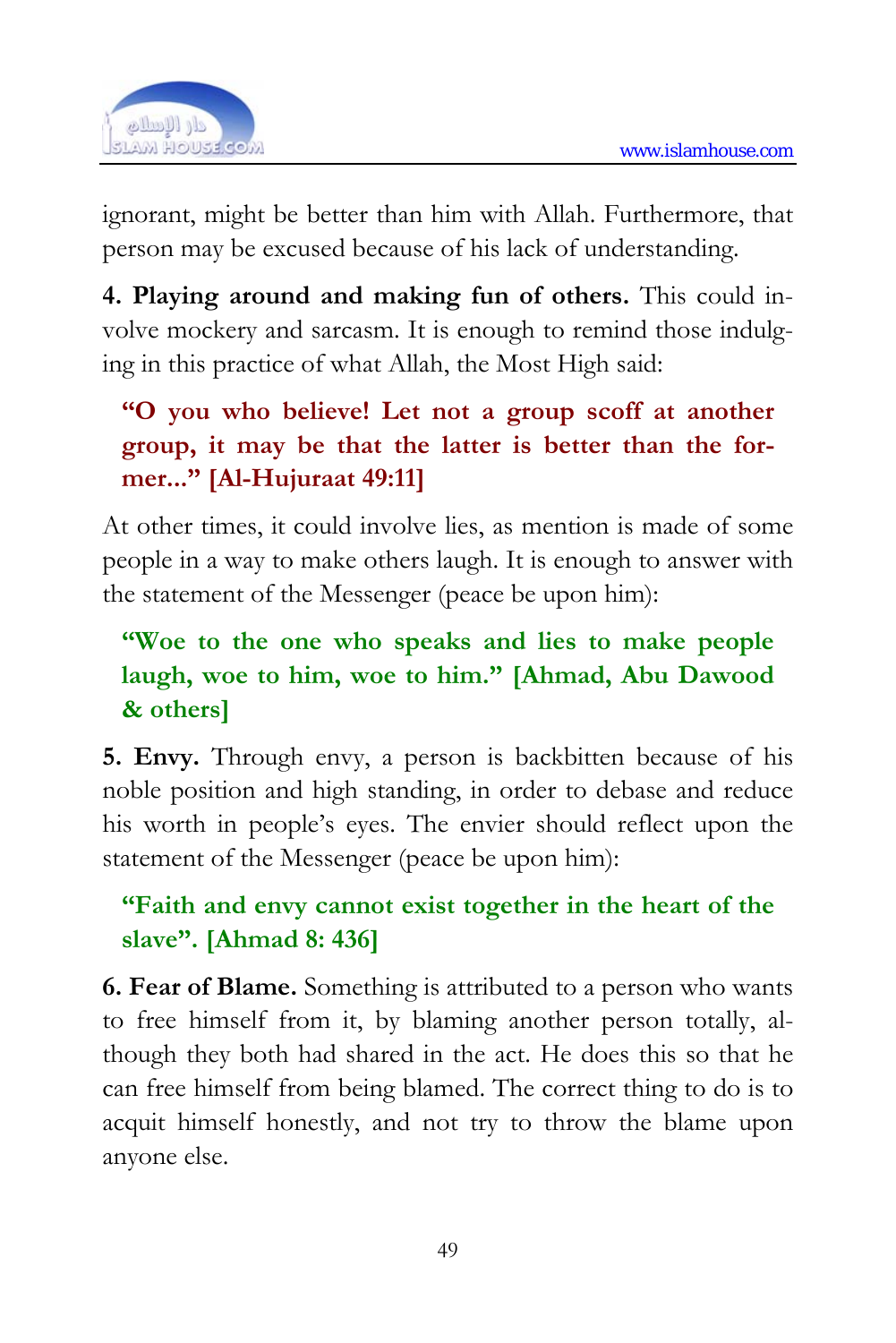

**7. Having too much spare time.** This can cause a person to fall into backbiting, because it is easy for such an idle mind to become busy with men, their honor and their faults. To correct this a person must spend his time in acts of obedience to Allah, worship, seeking knowledge, and teaching others. The Prophet (peace be upon him) said:

## **"Two blessings are misused by people, good health and spare time to do good." [Bukhari]**

**8. Trying to get close to a person in authority to acquire material gains.** In order to get close to those in authority and to gain their favors, someone may backbite his workmates with his boss. To cure this, he must realize the true value of this world with Allah, the Glorious, and that He is the Provider, and that He would allow him to get only what he deserves. And no boss can give him anything if Allah, the Sublime does not will such for him. The Prophet (peace be upon him) said:

## **"...know that if the nation (all mankind) were to gather together to benefit you with something, it would only benefit you with something that Allah had already prescribed for you..." [At-Tirmidhi]**

Aspects of backbiting that people might not feel is backbiting:

1. If someone is involved in backbiting, and when he is reprimanded he responds: "I am prepared to say it in front of him."

He can be replied to with the following: You mentioned about him something he would not like in his absence. This is backbiting, and being prepared to mention it in front of him, is a different issue altogether. There is no proof from the Shar'eeah to show that being prepared to mention it to him allows backbiting.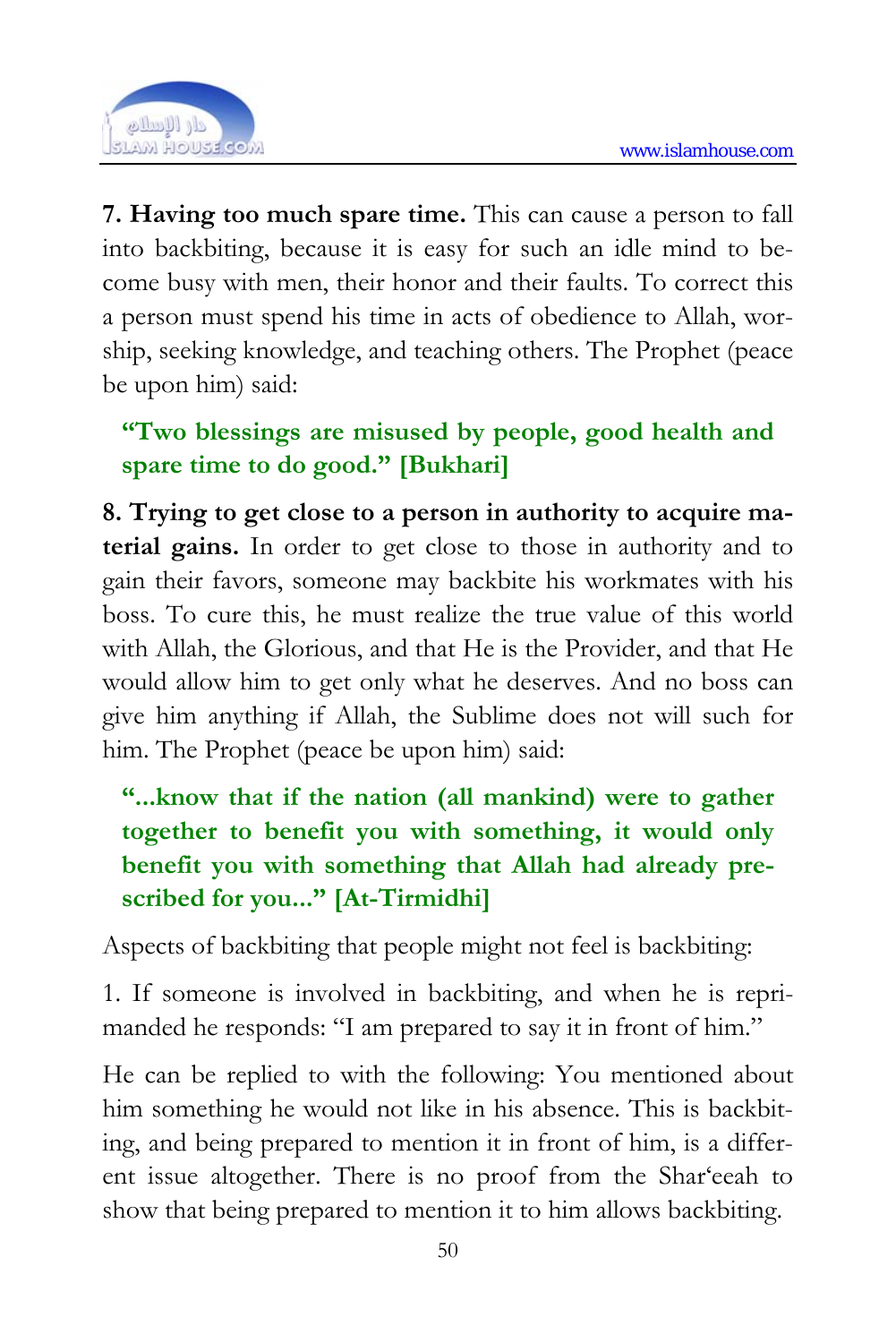

2. If a specific person is mentioned, and someone says something loudly that implies something negative, like: "We seek refuge with Allah from being misguided" then this is also backbiting, because it is mentioning something bad about a person in his absence in an indirect way.

3. A statement about a person like: "Such and such a person is being tested with such and such" or "we used to do the same thing," implies it is something bad, and mentioned in his absence. Is that not what we have defined as backbiting?

4. Thinking it is allowed to backbite someone because he is a younger person. There is no proof for this.

5. Finding it easy to talk about someone because he is poor, or because he is weak, or a sinner, or the like.

**How should the Backbiter be treated?** The backbiter should be corrected by stopping him from backbiting and he should be warned that he is involved in a great sin.

The one to whom the backbiter comes should defend the brother who is being backbitten.

Also, the person who listens to the backbiter should be aware that he is encouraging an evil, and if the person does not stop, then he should walk away from him.

## **Slander & False Accusations**

Slander and the making of false accusations, are considered to be major sins in Islam. This involves fabricating or spreading a lie about your brother (Muslim) in his absence.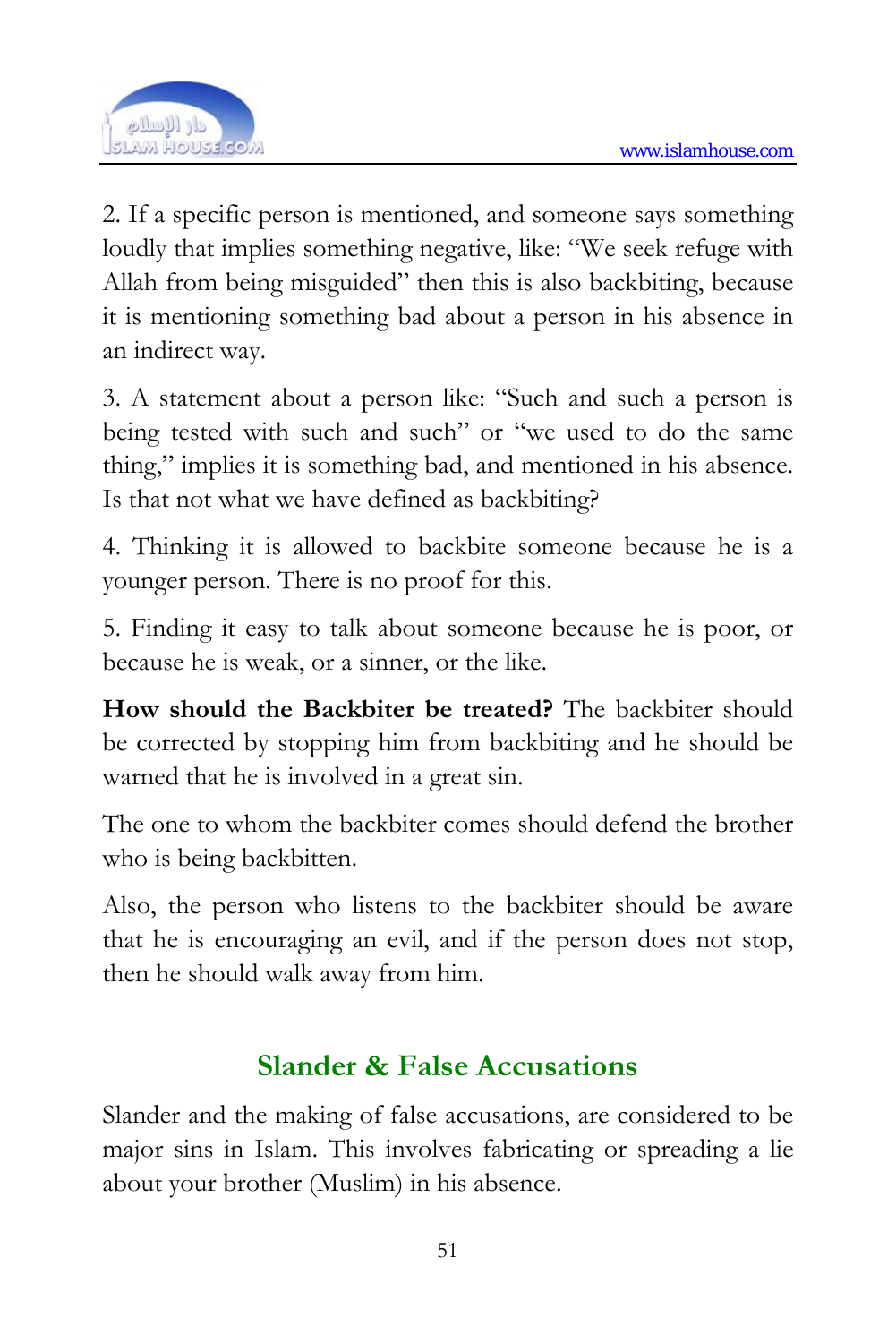

The Messenger (peace be upon him) said:

**"Do you know what is** *gheebah* **(Backbiting)? They said: "Allah and His Messenger (peace be upon him) know best. He (peace be upon him) said, "Mentioning about your brother what he would hate (in his absence)'. It was said: 'What about if what I say about my brother is true?' He (peace be upon him) said: "If in him is what you say you would have backbited him, and if it is not in him. then he is slandered (***Buhtaan***)." [Muslim]** 

Of course, slander is a more heinous sin than backbiting, since it involves not only backbiting but also lying with intent to maliciously dishonor a Muslim.

The Messenger (peace be upon him) also said:

**"...And whoever knowingly argues uselessly, Allah will continue to be angry with Him until he refrains from it, and whoever says about a believer, that which is not in him Allah will house him in a mill of the people of the fire of Jahannam until he leaves off what he said..." [Abu Dawood, Al-Haakim & others]** 

#### **Some of the punishment for backbiting and slandering are:**

1. They are both major sins in Islam, and the one who does not cease from it and repent, would be punished severely in the grave. The Prophet (peace be upon him) said:

**"...On the night that I was taken (to Jerusalem and up to the heavens), I saw a set of people who were (being punished by) taking their own finger-nails (which were long and metallic) and scraping the flesh of their own faces**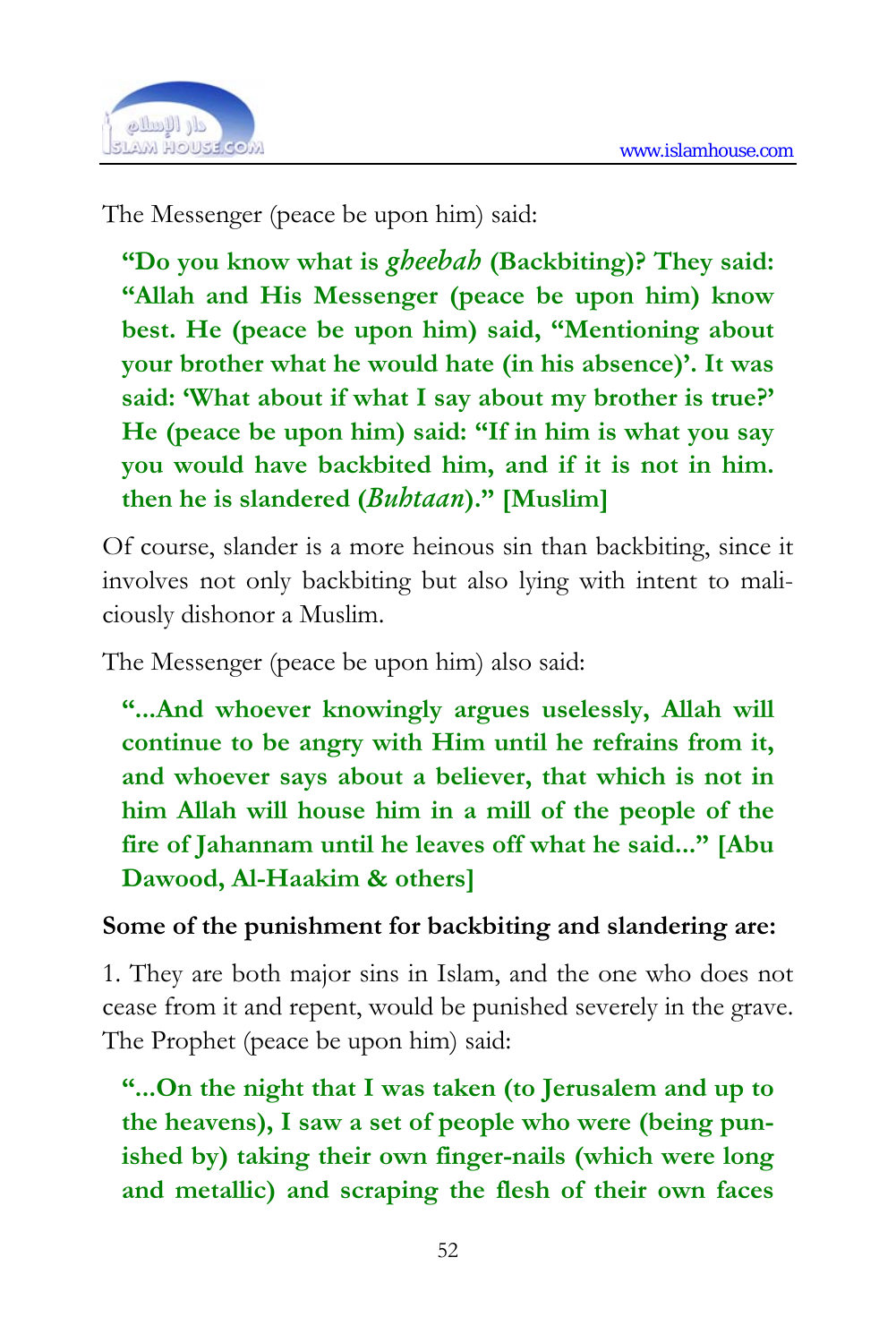

## **(and eating it). When I asked Jibreel about them, he said: 'these are people who used to be engaged in backbiting'." [Ibn Abi Duniya - Kitaab Al-Ghiba wan Nameemah]**

Ibn 'Abbaas, may Allah be pleased with him, said; the Messenger of Allah (peace be upon him) passed by two graves and said:

## **"The inhabitants of (these graves) are being punished for major sins; one of them used to engage in slandering others..." [Al-Bukhari Vol. 2 Pg. 259]**

**2.** Whoever backbites or slanders, Allah, the Most High vows to expose their faults. The Prophet (peace be upon him) said:

**"O you who believe with your tongue and not your hearts, do not seek after the faults of Muslims, nor pry into their mistakes or downfalls. For whoever amongst you will investigate the mistakes of Muslims, then Allah will go after his mistakes and expose him, even if that mistake was committed (secretly) in the privacy of his house." [Ibn Abi Duniya- Kitaab Al-Ghiba wan Nameemah]** 

## **Giving False Testimonies or Bearing False Witness**

Among the other blatant misuse of the tongue is witnessing to falsehood or bearing false witness. Allah, the Glorious said:

#### **"...And shun lying speech (false statement)" [Hajj:30]**

The Messenger of Allah (peace be upon him) said:

**"Shall I not inform you about the greatest of sins." We said: "Most assuredly" He (peace be upon him) said:**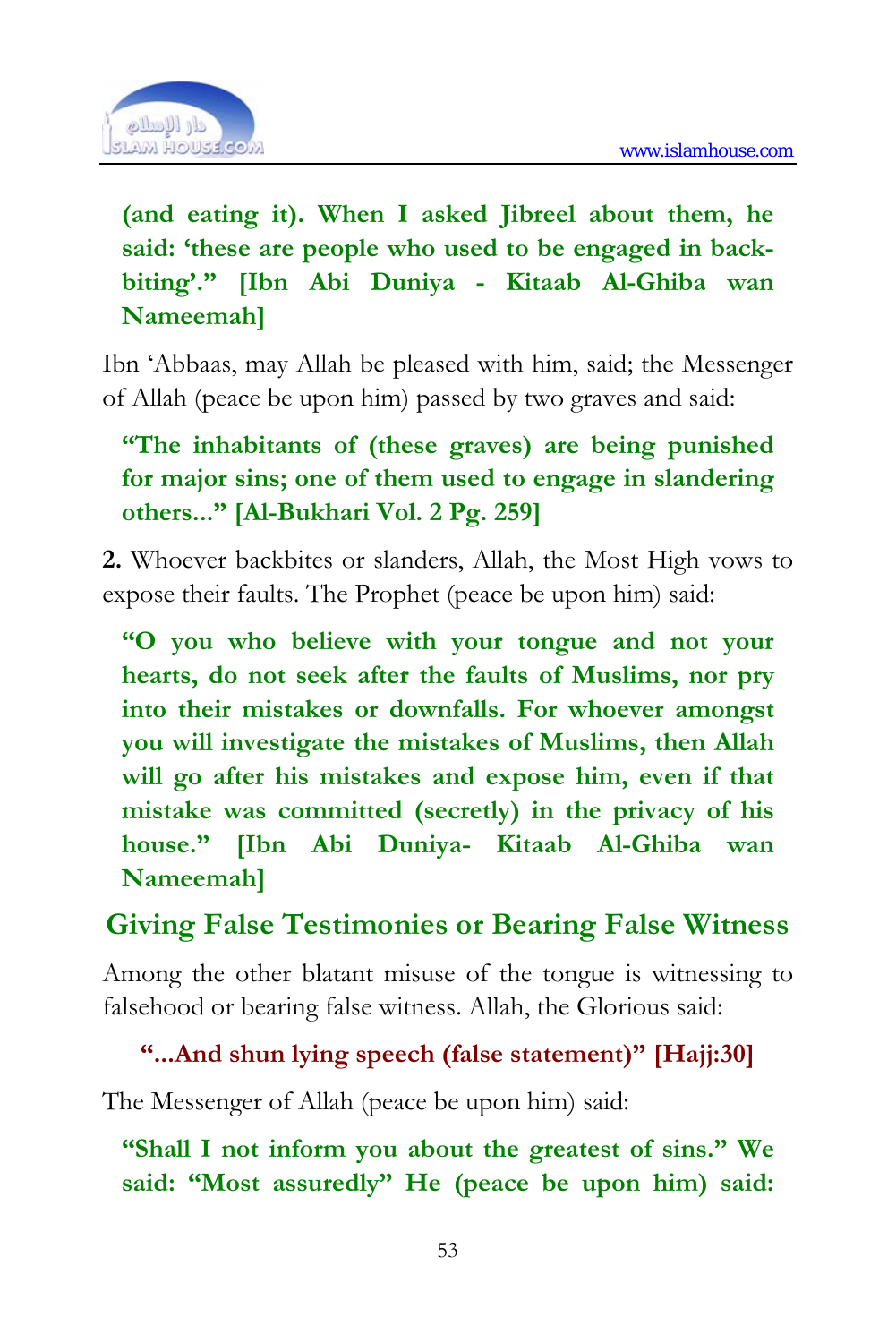

**"Shirk! (associating partners) with Allah, ungratefulness to parents', he was reclining but now sat up and said: 'and bearing false witness', he continued to repeat it so much that we said: We wish that he would stop speaking." [Bukhari & Muslim]** 

Imaam Adh-Dhahabee in his work Al-Kabaair (The Major Sins) said:

**"The bearer of false witness commits several major sins. These are as follow:** 

**(a) He is spreading lies and falsehood. And Allah, the Most High said:** 

**"... Truly, Allah does not guide anyone who is a Musrif (one who commit great sins, oppressor, transgressor), a liar..." [Ghaafir 40: 28]** 

**(b) He was unjust to the person against whom he testified, because it is from his witness, that the person was either deprived of his property, or his honor, or his life.** 

**(c) He was unjust to the person in whose favor he testified, because he made it possible for him to acquire property that does not belong to him, thereby rendering him a sinner.** 

**(d) He is unjust to himself, by being the one who bore false witness."** 

## **Accusing/Slandering Pious Women (of adultery)**

Allah, the Sublime said: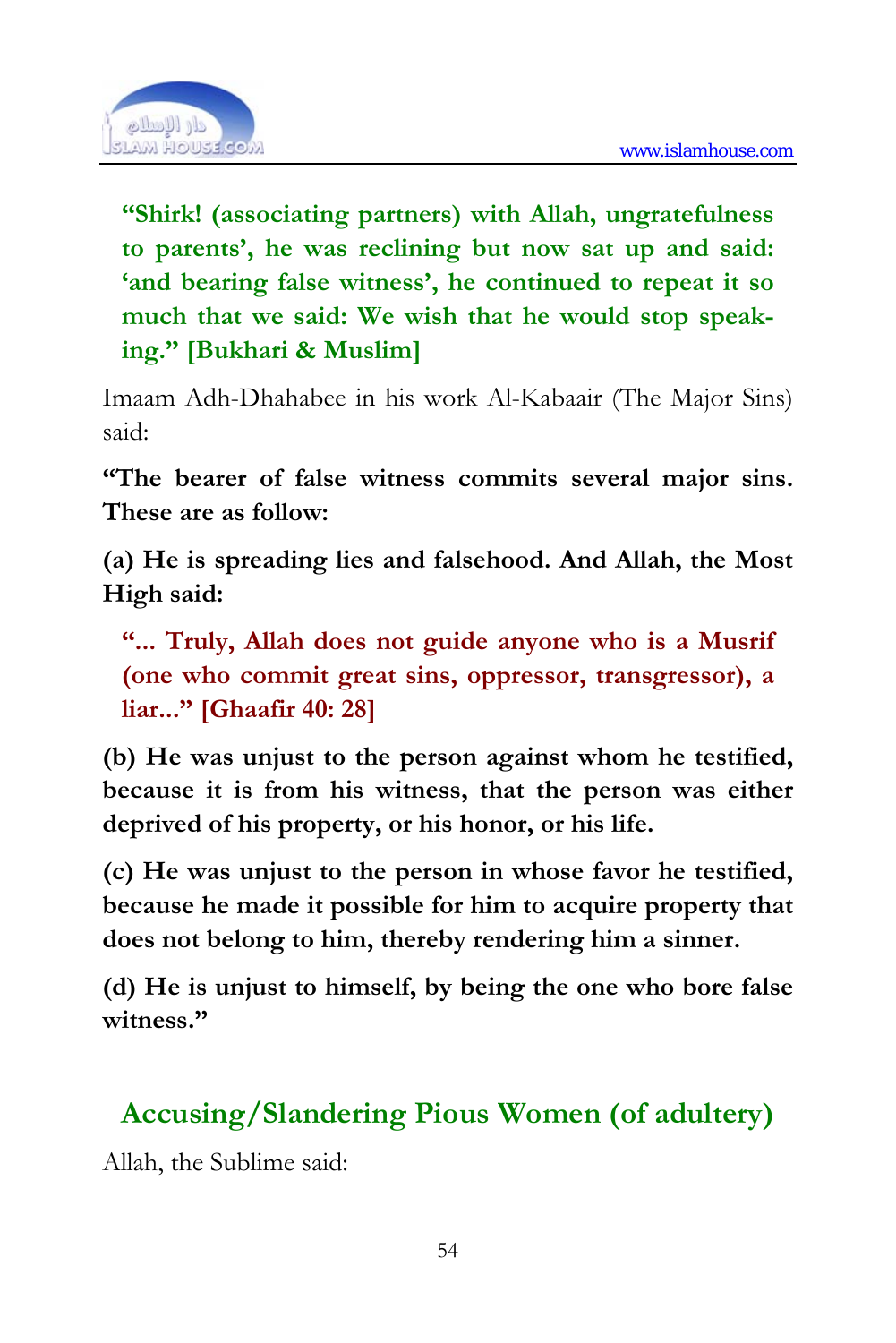

**"Verily, those who accuse chaste women who never ever think of anything touching their chastity, and (who) are good believers, (their accusers) are cursed in this Life and in the Hereafter, and for them will be a great torment " [An-Noor 24:23]** 

Allah, the Most High, is making it clear in this aayah that anyone who slanders pious women are cursed in this world, and in the Hereafter, they will have a severe torment.

The Messenger (peace be upon him) said:

**"Keep away from seven dangerous and destructive sins (and from them is) ... slandering pious women (by accusing them of adultery)..." [Bukhari & Muslim]** 

The Messenger of Allah (peace be upon him) said:

**"Whoever accuses what his right hand possesses of adultery will have the judgment established (against him for it) on the Day of Judgment, unless it is as he claimed." [Bukhari & Muslim]** 

Note: The Sharee'ah stipulates that, for the accusation of Zinaa (adultery or fornication), that four mature, male witnesses must testify that they all (together) saw the accused in the actual act itself (i.e. "as a bucket enters into a well" according to the Prophet (peace be upon him). If the testimony is not as stipulated above (i.e. they have not seen the actual act in itself), but have only seen convincing evidences, or there is three or less witnesses, then their testimonies are rejected. And Allah, the Most High stipulates: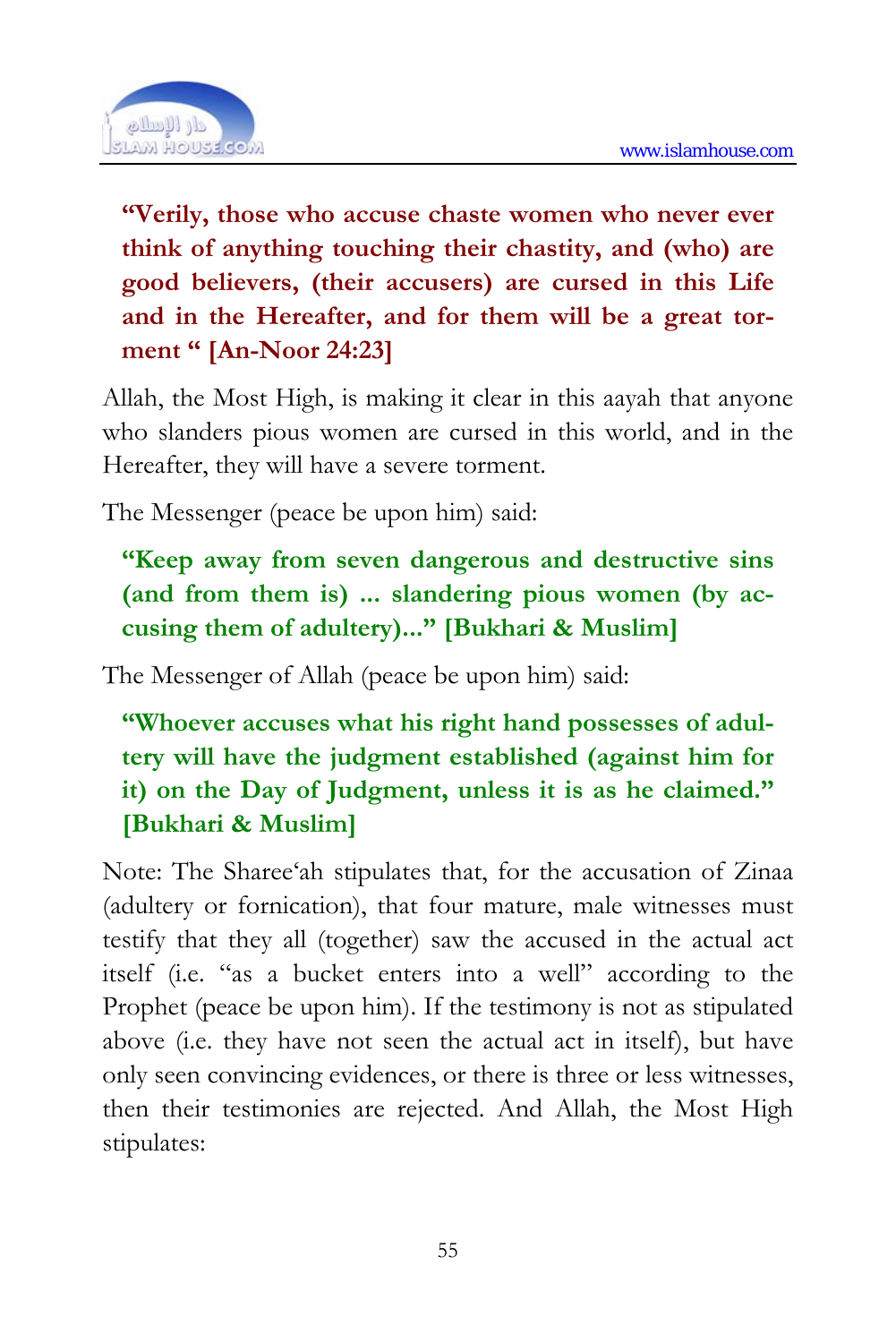

**"And those who accuse chaste women, and produce not four witnesses, hog them with eighty stripes, and reject their testimony forever..." [An-Noor 24: 4]** 

## **Lying is Another Evil of the Tongue**

Allah, the Sublime, said:

**"Indeed those who fabricate Lies upon Allah, are only those who disbelieve in His signs, and it is they who are truly liars." [An-Nahl : 105]** 

Allah, the Almighty said:

### **"A painful torment is theirs because they used to be liars" [Al-Baqarah 2:10]**

Ibn Mas'oud, may Allah be pleased with him, said that the Messenger of Allah (peace be upon him) said:

**"Truth guides to righteousness, and righteousness leads to Janaah and indeed a person would involve in truth until he is written with Allah as truthful. And lying guides to immorality which guide to Jahannam, and a person would lie until he is written with Allah as a liar." [Bukhari & Muslim]** 

From among the characteristic of a hypocrite, described to us by the Prophet (peace be upon him), is that:

#### **" when he speaks he lies': [Bukhari & Muslim]**

Hypocrites are the worst of people, because of their evil deeds which involve deception. Consequently, their punishment would be the most severe on the Day of Judgment. So, brothers and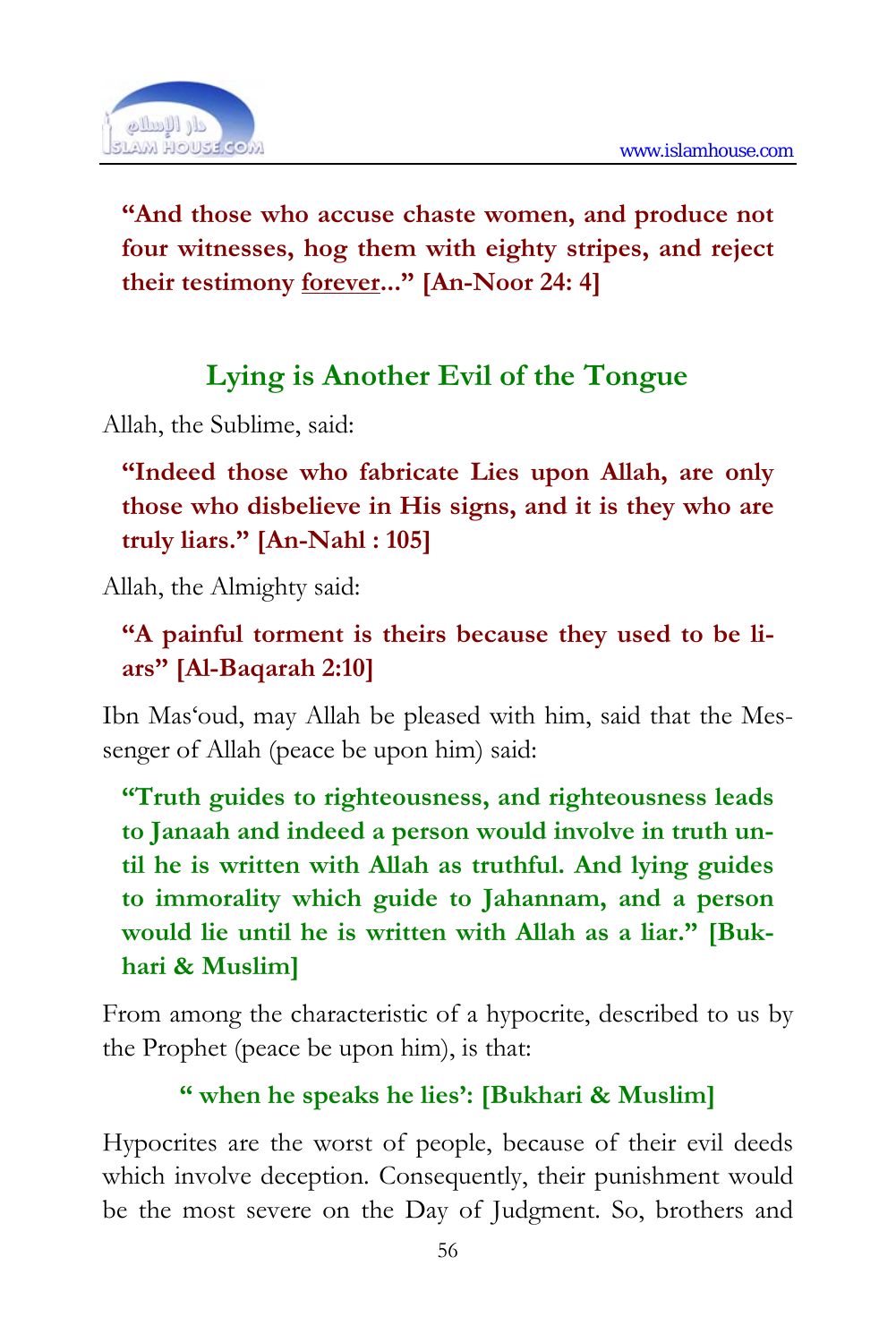

sisters, avoid lying at all cost, so as to save yourself from being even considered to be associated with the worst of mankind.

'Aaishah, informing us about the Messenger of Allah (peace be upon him) said:

**"If he (peace be upon him) finds anyone from his family lying, he would turn away from that person until he/she repents." [Ahmad and Al-Haakim]** 

#### **Situations in which lying is allowed:**

A person is only allowed to lie if it involves the following:

- Making peace between two Muslims.

- Lying to the enemy in battle to protect other Muslims.

- The lying of a man to his wife and she to her husband (to keep their relationship harmonious). However, this should not be understood to mean cases of clear lies. Rather, it is the extolling of the virtues of each other, by using pleasant words, although it contains exaggeration. And Allah knows best.

All of the above are established in the following Hadeeth of the Prophet of Allah (peace be upon him):

**"I do no consider it lying: A man who makes peace between other men, a man who speaks in battle, a man speaking to his wife, or a wife speaking to her husband." [Abu Dawood]** 

**Incidents of lying that are not considered by people as lies:**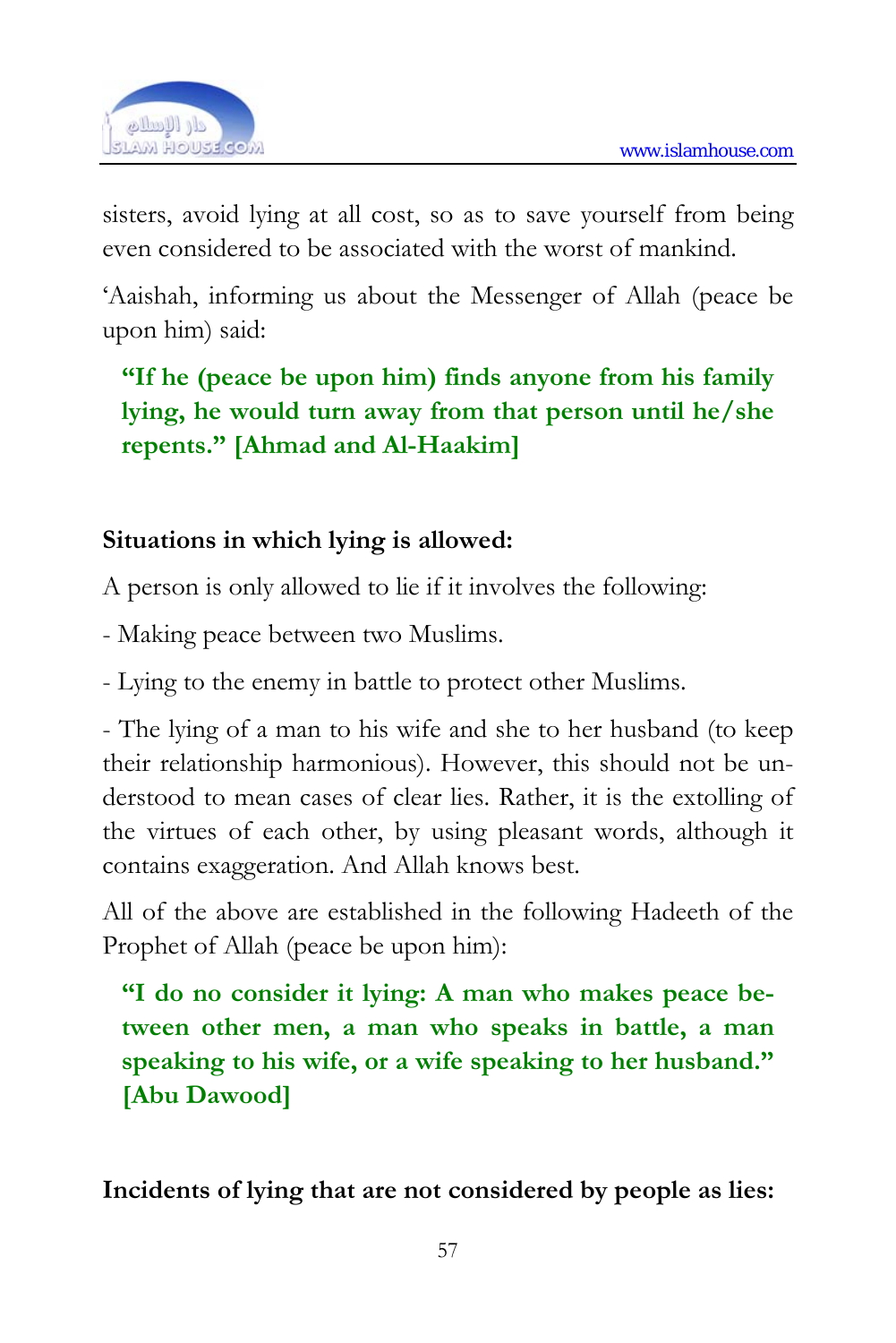

There are many blatant cases of lying, although people do not consider them to be such:

**1. Calling a child for something and there is nothing to give him.** 'Abdullah ibn 'Aamir said:

**"The Messenger of Allah came to our house while I was a boy, so he 'Abdullaah said: 'I left to go and play. My mother said 'Come 'Abdullaah for me to give you (something).' The Messenger (peace be upon him) said: 'What will you give to him?' She said 'I will give him a date.' He (Abdullaah) said, that the Messenger of Allah (peace be upon him) said: 'If you did not have anything to give to him, a lie would have been written against you.'" [Abu Dawood & Ahmad]** 

Parents, take heed! Since we want to raise our children upon Islam, and to train them to be truthful, we must beware of lying to them, because that will teach them to lie.

It should be noted that this incident was related by someone who was young when it happened to him. So, children take note of incidents much more than we realize. Therefore, we must not assume that we are playing around and trying to make fun with them, by fooling them.

**2. Speaking about everything we hear.** The Messenger (peace be upon him) said:

#### **"It is enough (to make) a man a liar if he speak everything he hears." [Abu Dawood & Al-Haakim]**

A person might transfer something that was not verified saying: 'This is what I heard, and I did not add anything to it'. So what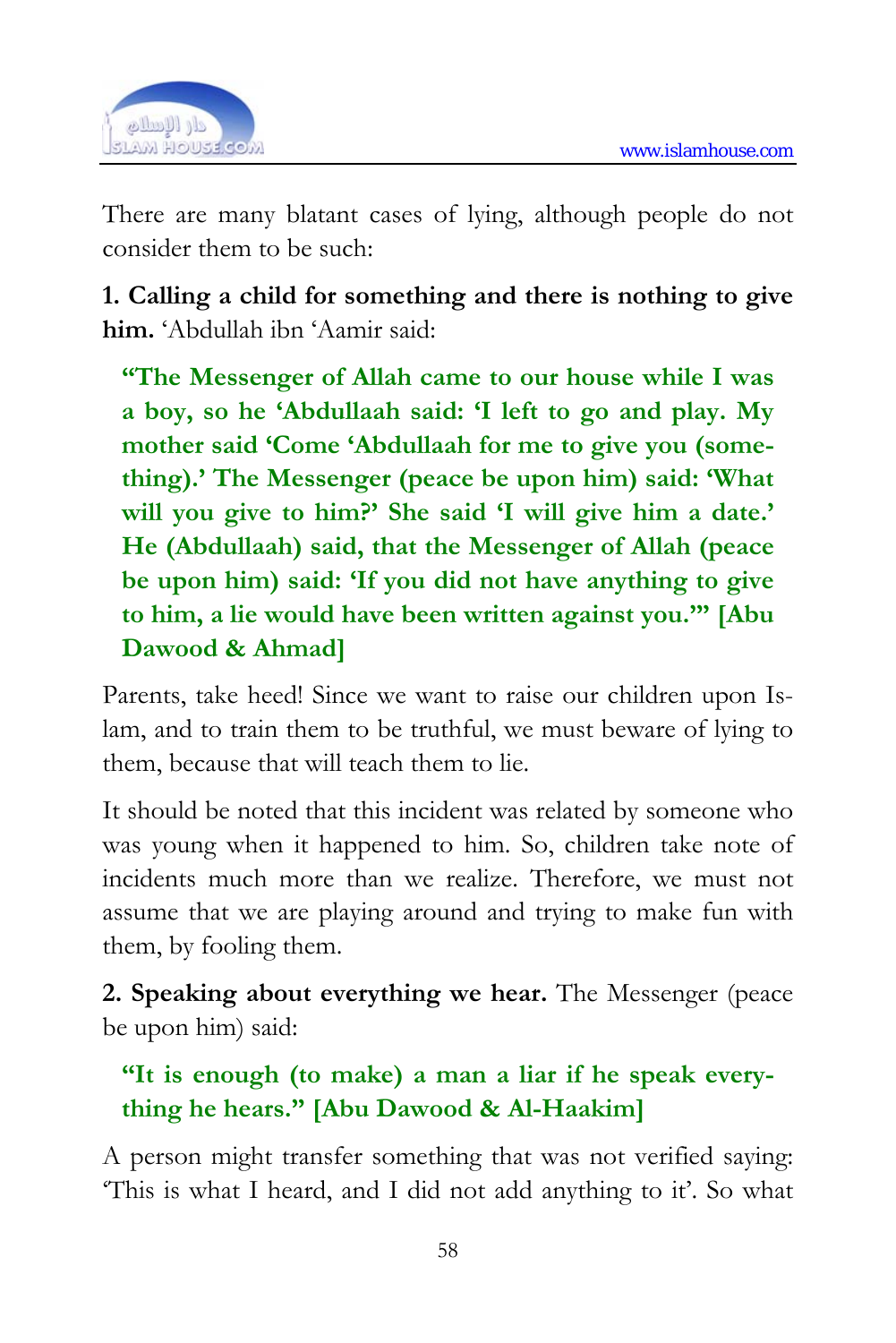

would be his end, if what he heard was slander or vilifying of a pious person?

**3. Lying to make others laugh.** The Messenger said:

**"Woe to him who speak and lie so that he can makes people laugh - woe to him, woe to him." [Ahmad, Abu Dawood & others]** 

# **Tale Carrying (scandal) or Strife-making.**

Allah, the Most High said:

**"And obey not everyone who swear much and is considered worthless, a slanderer going about scandalmongering, hinderer of good, transgressor, sinful..." [Al-Qalam 68:10-12]** 

The Prophet (peace be upon him) said:

## **"The tale-carrier (scandal mongerer) would not enter Al-Jannah." [Bukhari & Muslim]**

The Messenger of Allah (peace be upon him) said:

"Do you know what is scandaling (carrying tales)? It is transferring of the speech of someone to another person to cause trouble between them." [Al-Bukhari in Adab Al-Mufrad]

However, it should be noted that it is not scandaling if a man informs his brother what was said about him, if there would be some benefit from this. Ibn Mas"oud said:

The Messenger of Allah (peace be upon him) divided something, so a man from the Ansaar said: **'By Allah! He (i.e. the**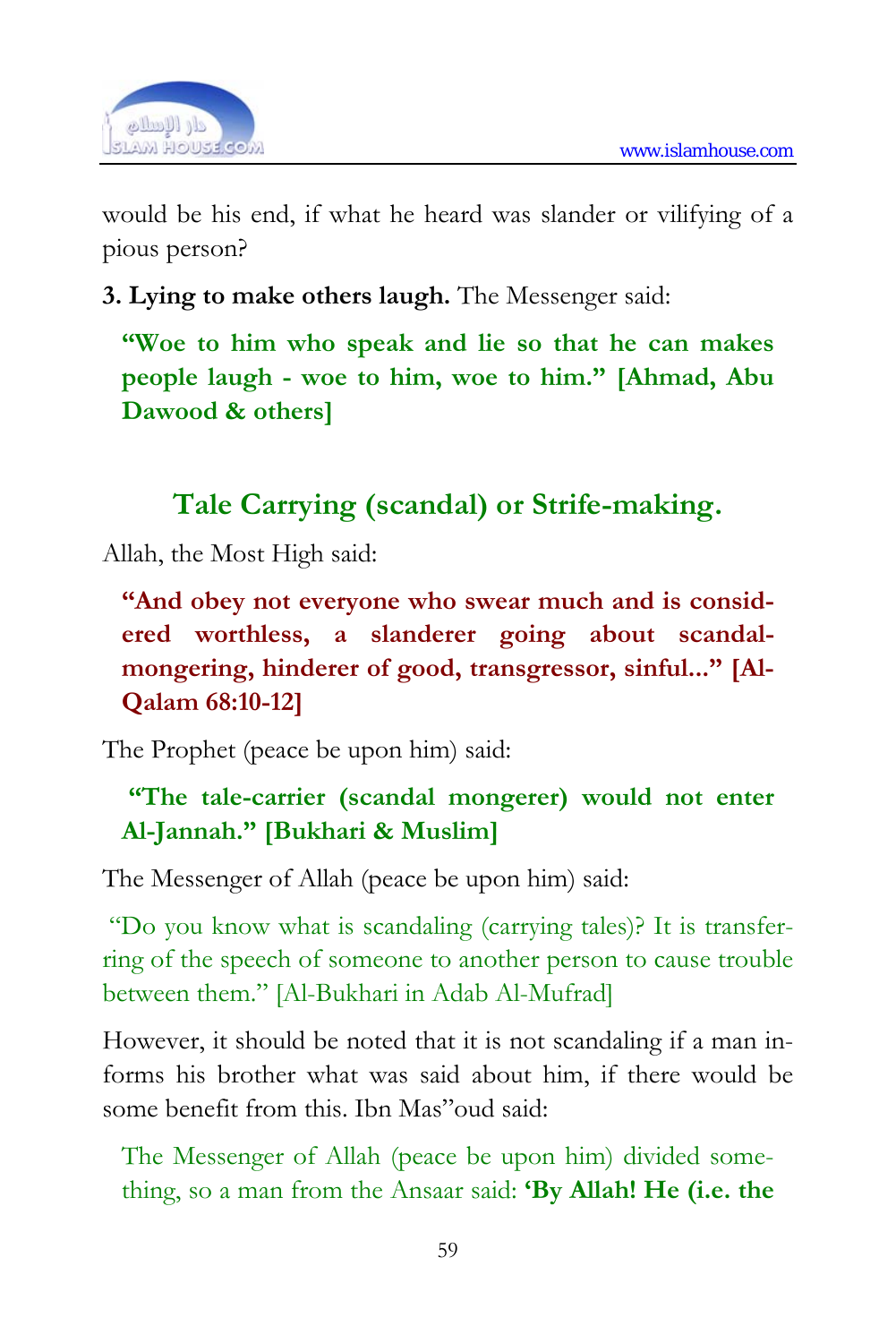

**Prophet) did not do that seeking the pleasure of Allah (implying that it was unfairly done);'** so I came to the Messenger of Allah (peace be upon him) and informed him, immediately his face reddened and he said: **"Allah's Mercy be with Moosaa, he was tested with more than this and was patient."**[Al-Bukhari]

## **How to Treat the Carrier of Tales**

One must verify the tales or stories brought by the carrier of tales, lest he act upon his words, thus harming someone who is innocent. Allah, the Most High, said:

**"O you who believe. If a rebellious evil person come to you with a news, verify it - lest you harm a people to ignorance, sad afterwards you become regretful of what you did. " [Al-Hujuraat 43:6]** 

The tale carrier should be advised, admonished, and even prevented from doing such an evil action. One should also express his hate for tale carrying, by desisting from listening to such a person. In addition to the above, one should not perpetrate the evil of the tale carrier, by entertaining bad thoughts about his brother, or disclosing what was said by the tale carrier.

## **It is Prohibited to Deceive a Muslim who is Seeking Sincere Advice**.

The Messenger of Allah (peace be upon him) said:

**"...and whoever directs his brother in an affair; but knows that the right guidance is other than that, has deceived him." [Abu Dawood & Haakim]**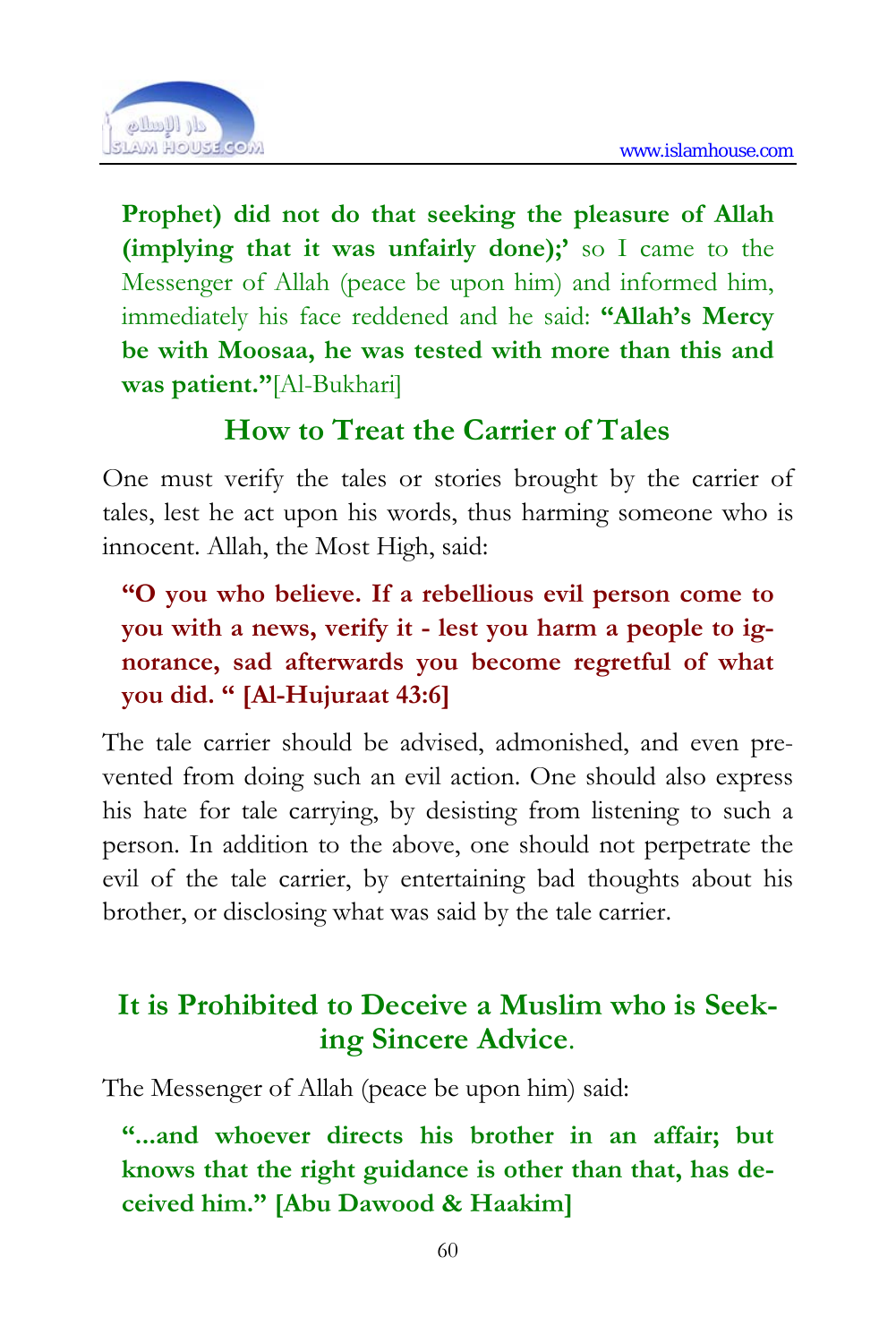

Generally, all persons who are directly or indirectly responsible for leading and educating the Muslims, individually (i.e. like one's wife, children, relatives, etc.) or collectively (their Jama'ah i.e. like Masjids, communities, organizations, etc.) should pay careful attention to this Hadeeth and its implications. This is because they are the ones who are most likely to find themselves involved in this serious sin of injustice and misguidance of their brothers and sisters. This often occurs when such educators/leaders knowing the truth in a given issue or affair, as established from the Qur'aan and the authentic Sunnah, deliberately gives a fatwaa, or promote directly or indirectly, the wrong opinion or version of that particular issue. The motivating factors for such deliberate deception of his fellow Muslim/s, who vested their trust in him to lead and guide them correctly, is one or more of the following:

**(a)** *Itibaa'-ul-Hawaa (*i.e. Following their personal prejudices/preferences/tastes/desires, etc.)

**(b)** Seeking to acquire or maintain a position of office (either because of fame or money)

**(c)** Political motives (partisanship i.e. to support the operative view of a particular organization because it appeals to its adherents, or because it appeals to the masses).

This type of deception can also result because of material benefits. For example, someone seeks the advice of his brother in relation to a particular business venture, but his brother likes the idea himself, and then Shaitaan influences him to reserve the business for himself, thus he responds to the seeker of the advice against getting into the business, explaining that there is little or no bene-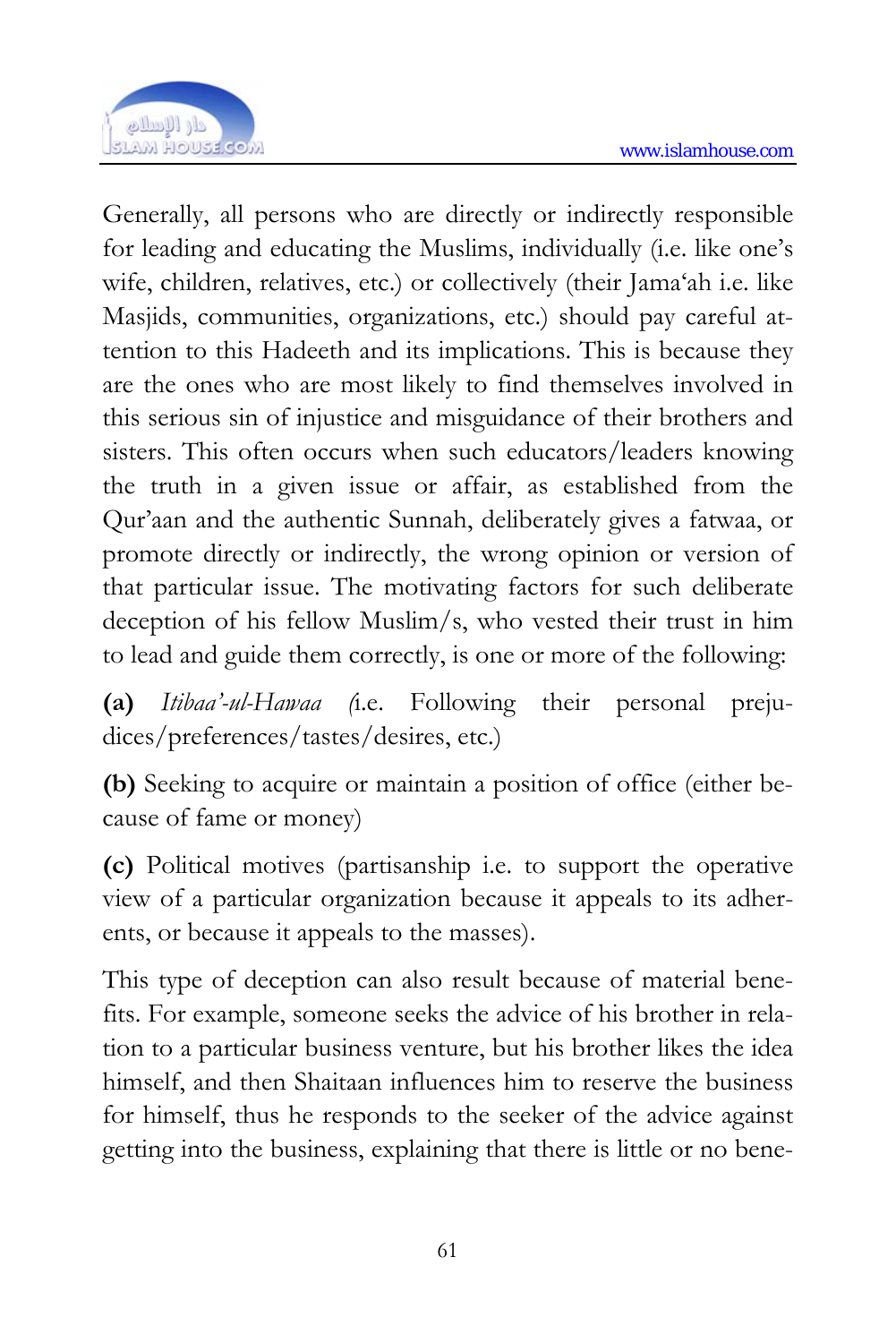

fit in it. It can also be that he deceives him because he is envious of his brother, and so he withholds what he knows from him.

## **The Prohibition of Proposing to a Woman who is Already Engaged.**

The Messenger of Allah (peace be upon him) said:

**"No one should propose (to marry a woman) if his brother already proposed." [An-Nasaa`i]** 

He (peace be upon him) also said:

**"The believer is the brother of a believer, so it is not allowed to undercut his brother in business and he does not propose (to the same woman) to whom his brother has already proposed, until the proposal of his brother is canceled." [Muslim]** 

## **Indulging in Defaming a Muslim.**

The Messenger of Allah (peace be upon him) said:

**"***Ribaa* **(interest) is divided into seventy two categories, the least is (as evil as) the like of a man who comes (fornicating) with his mother; and the worst form of ribaa is (the like) of a man who deliberates in the honor of his brother. " [At-Tabaraanee].** 

## **The Two Faced Person**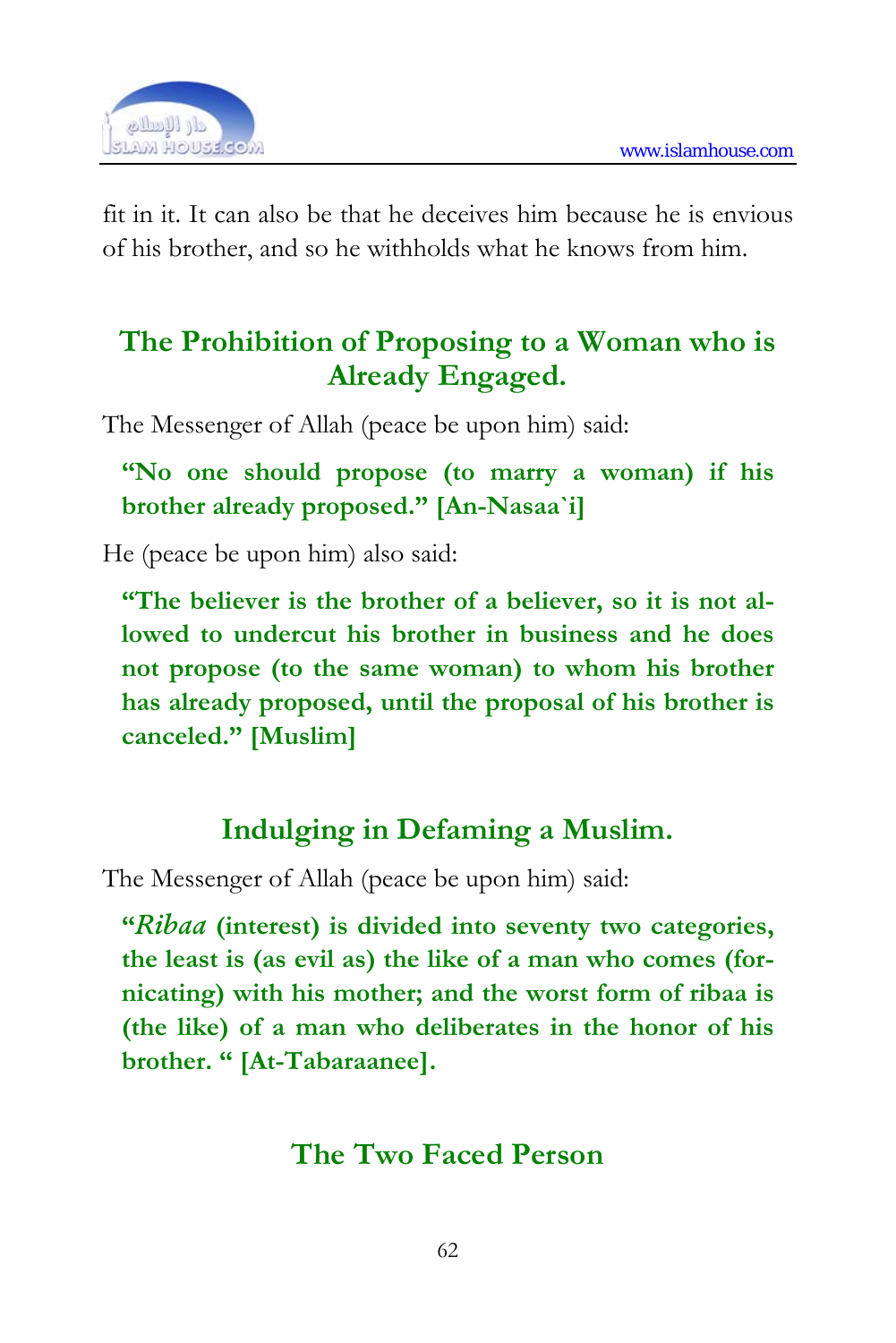

The two-faced person is someone who moves frequently between two persons, who are enemies of one another, and speaks to each one of them with words of praise for each one of them, and speaks against the other's enemy.

This is also manifested by a person who praises another person on one occasion (like in his presence), and on another, debases him. This is one of the signs of hypocrisy.

It was said to Ibn 'Umar, may Allah be pleased with both of them, that when we are amongst our leaders, we speak highly of them. However, when we leave them, we would say otherwise (i.e. speak badly of them). Ibn 'Umar said (of that attitude): **"We (the Sahabahs) used to regard that attitude as hypocrisy during the time of the Prophet (peace be upon him).**" [Ibn Abi Duniya Kitaabl Gheeba wan-Nameemah]

Transferring the speech of each person to the other is also described as two-tongued. The Messenger of Allah (peace be upon him) said:

## **"The most evil of people is the two faced person who come to these with one face and goes to those with another." [Abu Dawood]**

He (peace be upon him) also said:

## **"Who is two faced in this world will have two tongues of fire on the Day of Judgment." [Abu Dawood]**

However, if someone enters upon both of them, and agrees with what is truthful from each side without trying to find favor with either one, but his desire is to be just and to try to settle their dif-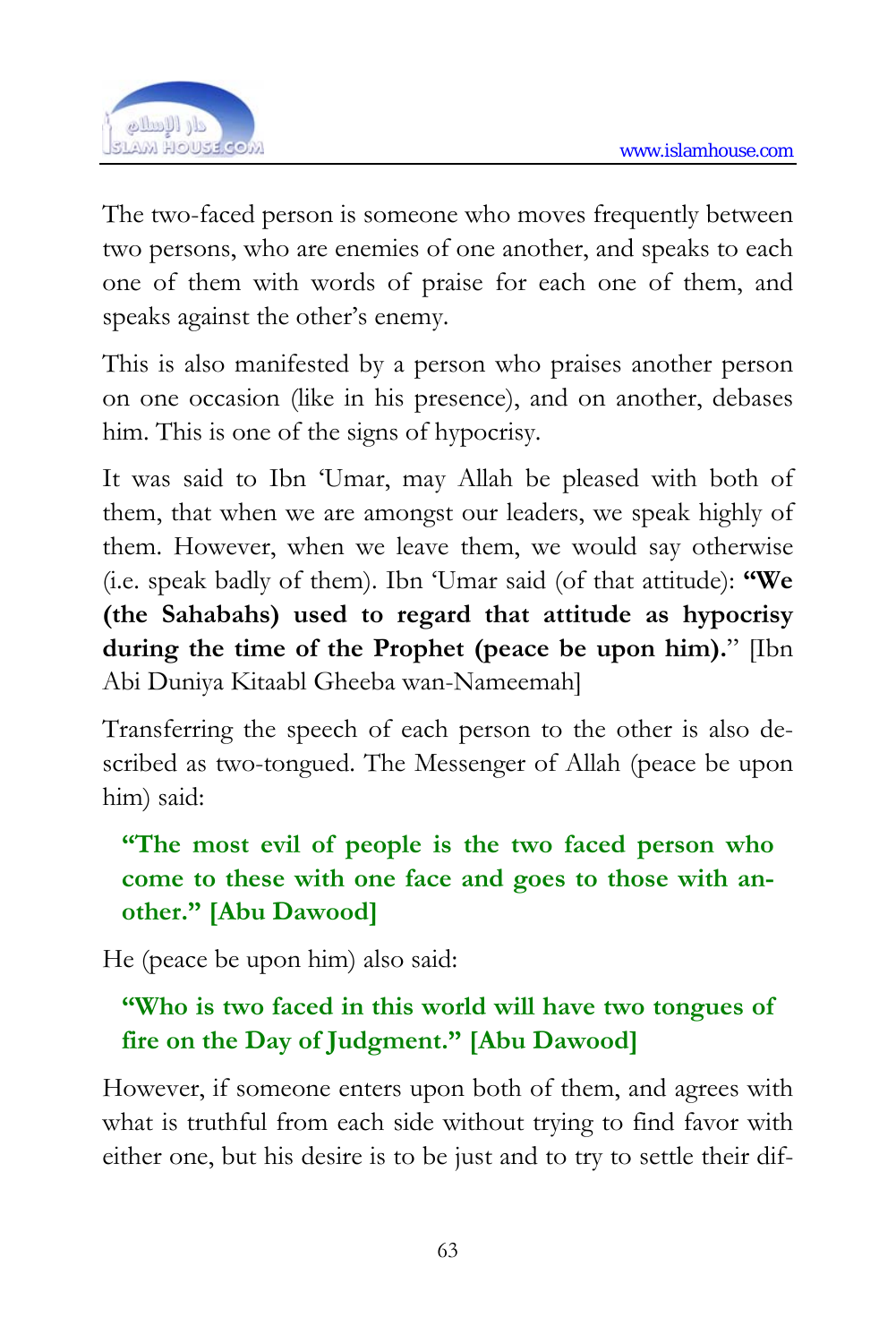

ferences, then this is not two-faced nor hypocritical. On the contrary, this is a noble act.

## **Mockery, Sarcasm and Debasing Muslims.**

It is evil enough for a Muslim to misuse his tongue, by indulging in mockery, sarcasm, debasing Muslims, scoffing etc. Mockery is to highlight someone's weaknesses and faults, in such a way that it is laughed at. This could either be by statement, or action. These and other related characteristics, like irony, taunting, scoffing, etc. are all prohibited in Islam.

Allah, the Glorious said:

**"O you who believe! Let not a group mock at another group, it may be that the latter is better than the former, nor let some women mock at other women, it maybe that the latter are better than the former... " [Al-Hujuraat 43:11]** 

This is because, in most cases, it is used to debase the person that is mocked at. The Messenger of Allah (peace be upon him) said:

## **"...It is only evil that causes a man to debase his Muslim brother..." [Muslim]**

## **Disclosing and Spreading of Secrets.**

Secrets are meant to be kept. We are forbidden from disclosing and spreading the secrets of people. The Messenger of Allah (peace be upon him) said: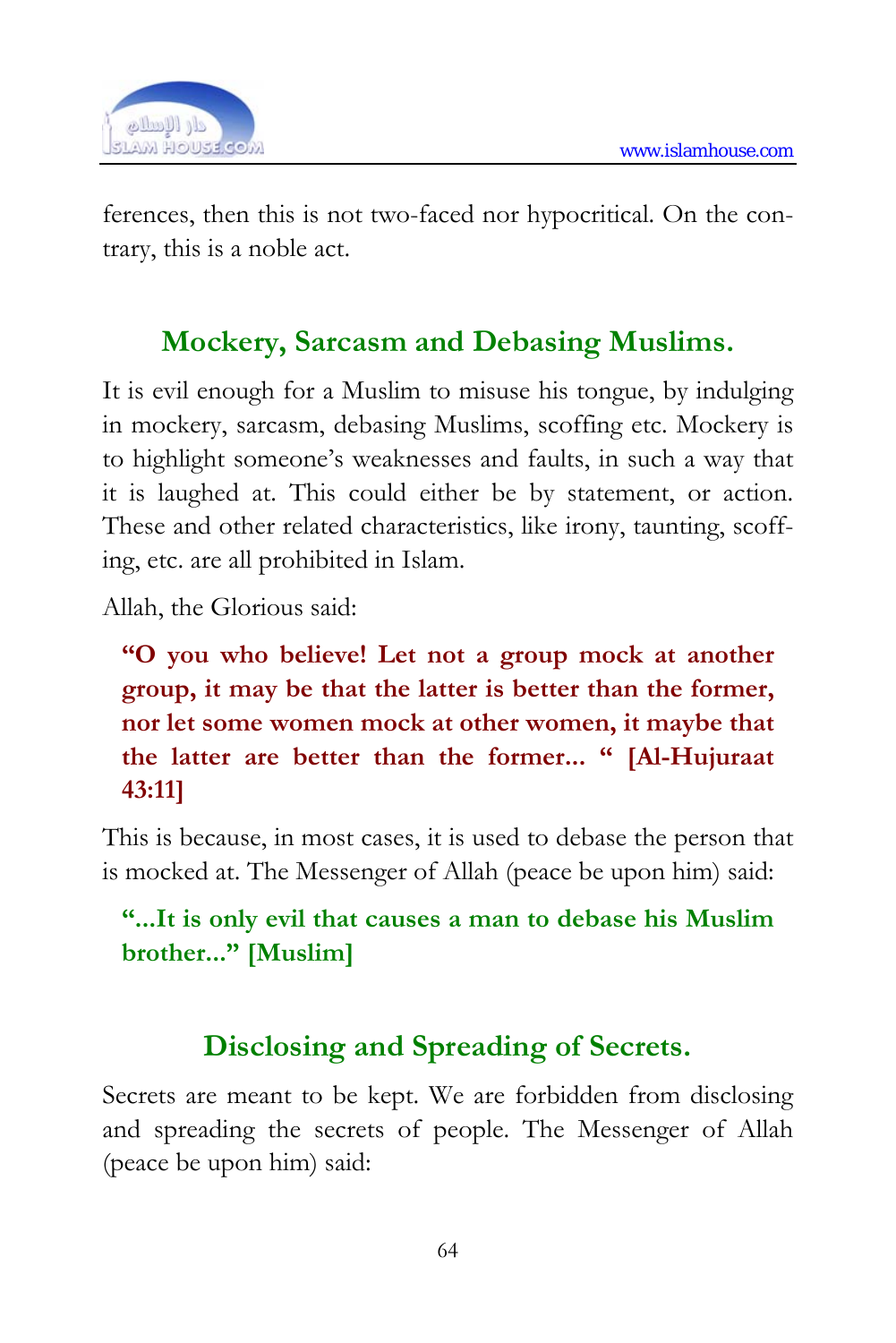

#### **"If someone confided something (to another person), then it is a trust.' [Abu Dawood, Ahmad and others].**

So, spreading of secrets would thereafter be faithlessness, or betrayal of a trust. If there is harm resulting from this, then this is Haraam. If there is no harm, then it is blameworthy because Allah, the Most High said:

#### **"Fulfill your trusts..." [Al-Israa 17:34]**

Breaking a trust is a sign of Hypocrisy. The Messenger of Allah (peace be upon him) said:

**"The signs of hypocrisy are four...[from among them is] if he is entrusted he breaks it..." [Bukhari and Muslim].** 

## **It is Prohibited to Remind Others of One's Generosity.**

Allah, the Sublime said:

**"O you who believer do not render vain your charity (sadaqah) by reminders of your generosity or by injury..." [Al-Baqarah 2:264]** 

Allah, the Almighty, also said:

**"Those who spend their wealth in the Cause of Allah, and do not follow up their gifts with reminders of their generosity or with injury, their reward is with their lord..." [Al-Baqarah 2:262]** 

Abu Dhar said that the Messenger of Allah (peace be upon him) said: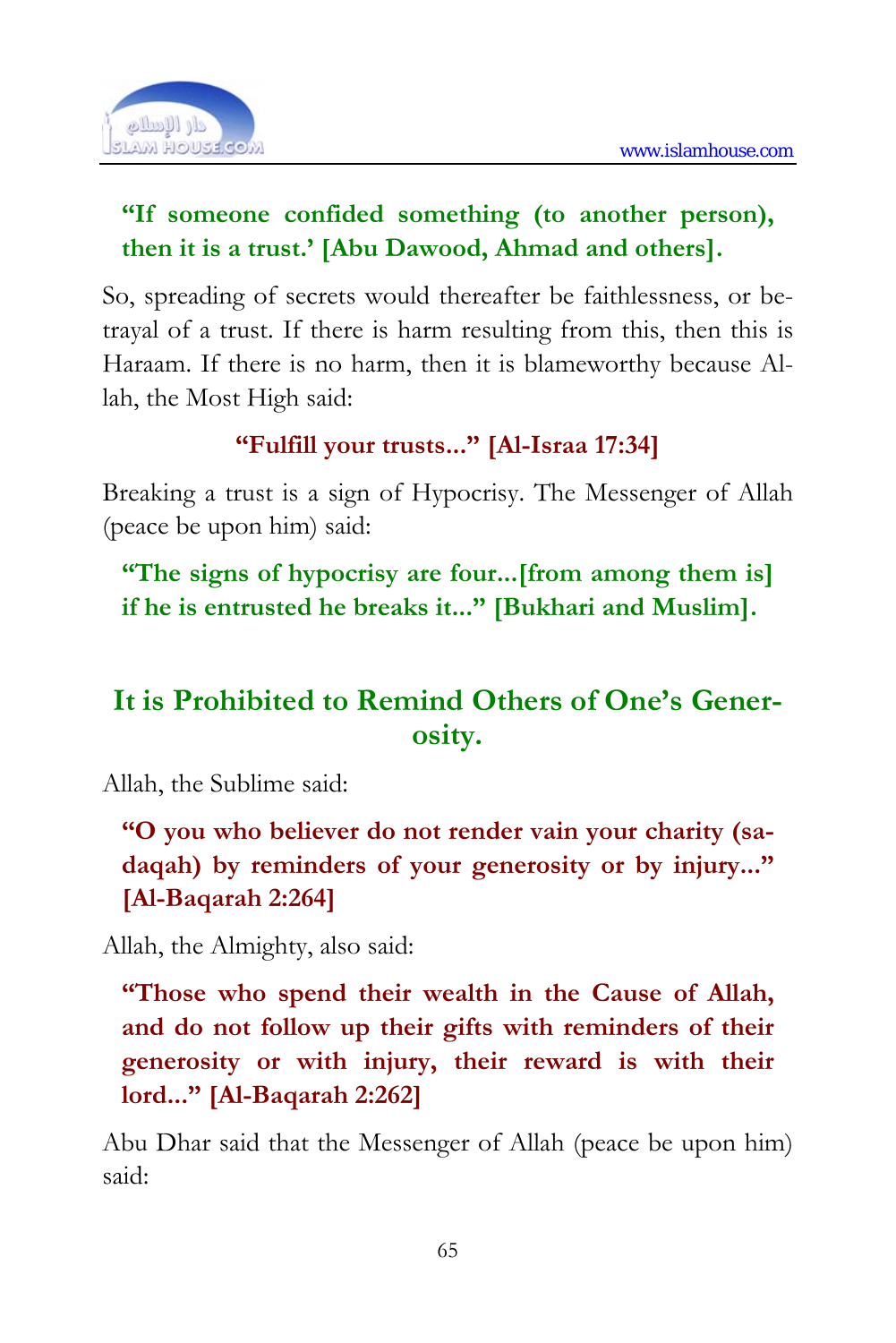

**"Allah will not speak to three (groups) of people on the Day of Judgment, nor look at them, nor purify them, and they will have a severe torment." He (Abu Dhar) said: "The Messenger of Allah said this thrice." Abu Dhar said: "They have failed and are losers, who are they, O Messenger of Allah?" He (peace be upon him) said: "***Al-Musbil* **(one who wears his lower garment below his ankles), the one who reminds (the person he gave to) of his generosity…" [Muslim]** 

The proper attitude is described by Allah, the Wise:

**"Kind words and forgiving of faults are better than** *Sadaqah* **(charity) followed by injury..." [Al-Baqarah 2: 263]**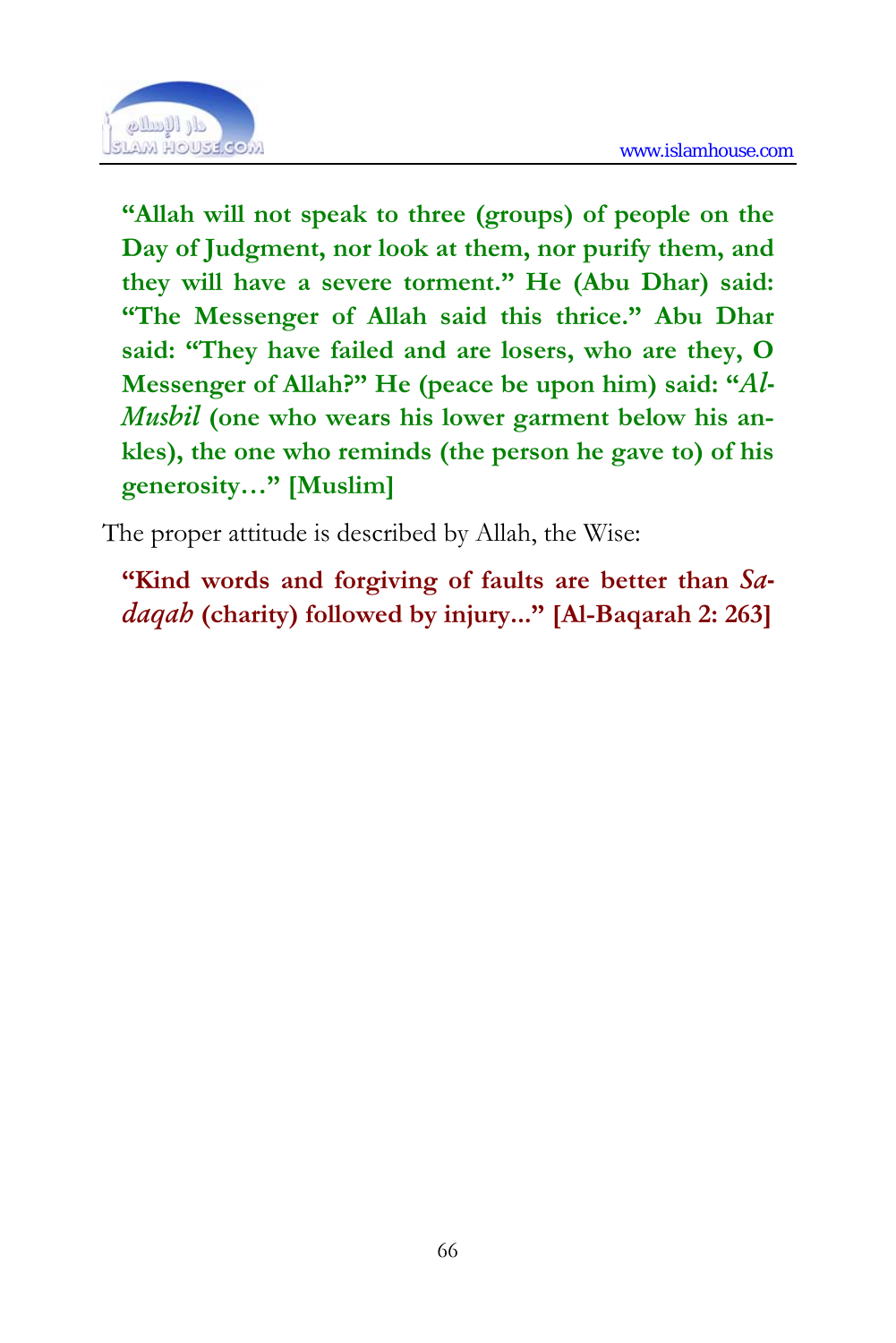

# Chapter Four: Some Seemingly Harmless Uses of the Tongue That Have Disastrous Consequences

It is commonplace to find many Muslims involved in misusing the tongue, without even recognizing its inherently evil consequences. To this effect, the Messenger (peace be upon him) also said:

## **"The servant says something that he thinks is harmless, and for which he will be plunged into the depths of the Fire for seventy autumns (years)." [Al-Tirmidhi]**

Among such seemingly harmless use of the tongue that Muslims should be aware of, are begging, praising people, singing, jesting, and disputes.

**1.Begging.** Although it is quite usual for people to wantonly beg, in order to fulfill some worldly need, in Islam it is something reprehensible. In many Aa-Hadeeth the Messenger of Allah (peace be upon him) strongly discouraged begging. For example, the Messenger of Allah (peace be upon him) said:

## **"If the beggar knows what is in it for him, he would not beg." [At-Tabaraanee]**

He (peace be upon him) also said:

**"A person will continue to beg until he meets Allah, the Almighty, and upon his face will not be even a shred of flesh." [Bukhari, Muslim & An-Nisaai]**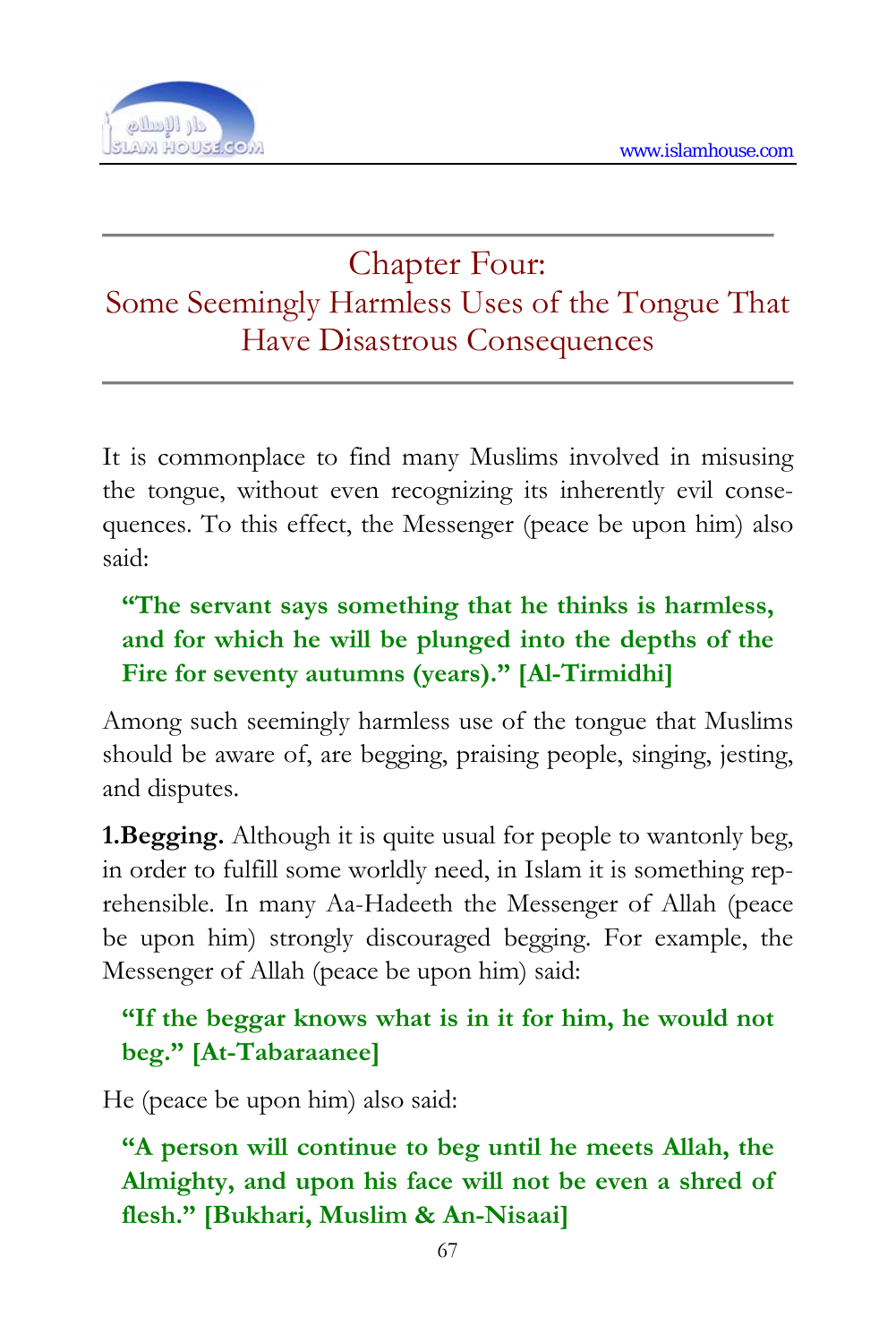

He (peace be upon him) said:

**"I swear upon three (things): Wealth would never decrease because of Sadaqah (charity), so give Sadaqah (charity), no person forgives (another)for an oppression done to him except that Allah will increase through it his honor and glory, and no servant opens a door to begging except that Allah opens upon him a door to poverty." [Abu Ya`laa, Ahamd & Al-Bazaar]** 

The Messenger of Allah (peace be upon him) said:

## **"The upper hand is better than the lower the upper hand refers to giving while the lower is the one that begs." [Bukhari, Muslim & others]**

Begging is only permissible in extreme circumstances. The Messenger of Allah (peace be upon him) said:

**"Begging is not beneficial except in three instances: the person who is in extreme poverty, or he who has outrageous debts or he who is responsible to pay the blood money of a close relative or friend and if he does not, then that person would be killed..." [Baihaqee and Abu Dawood]** 

He (peace be upon him) further states:

#### **"Whoever asks without being poor, is as if he is eating burning coals." [At-Tabaraanee & Ibn Khuzimah]**

Instead of begging, people are encouraged in Islam to work honestly and hard to fulfill their worldly needs. The Messenger of Allah (peace be upon him) said: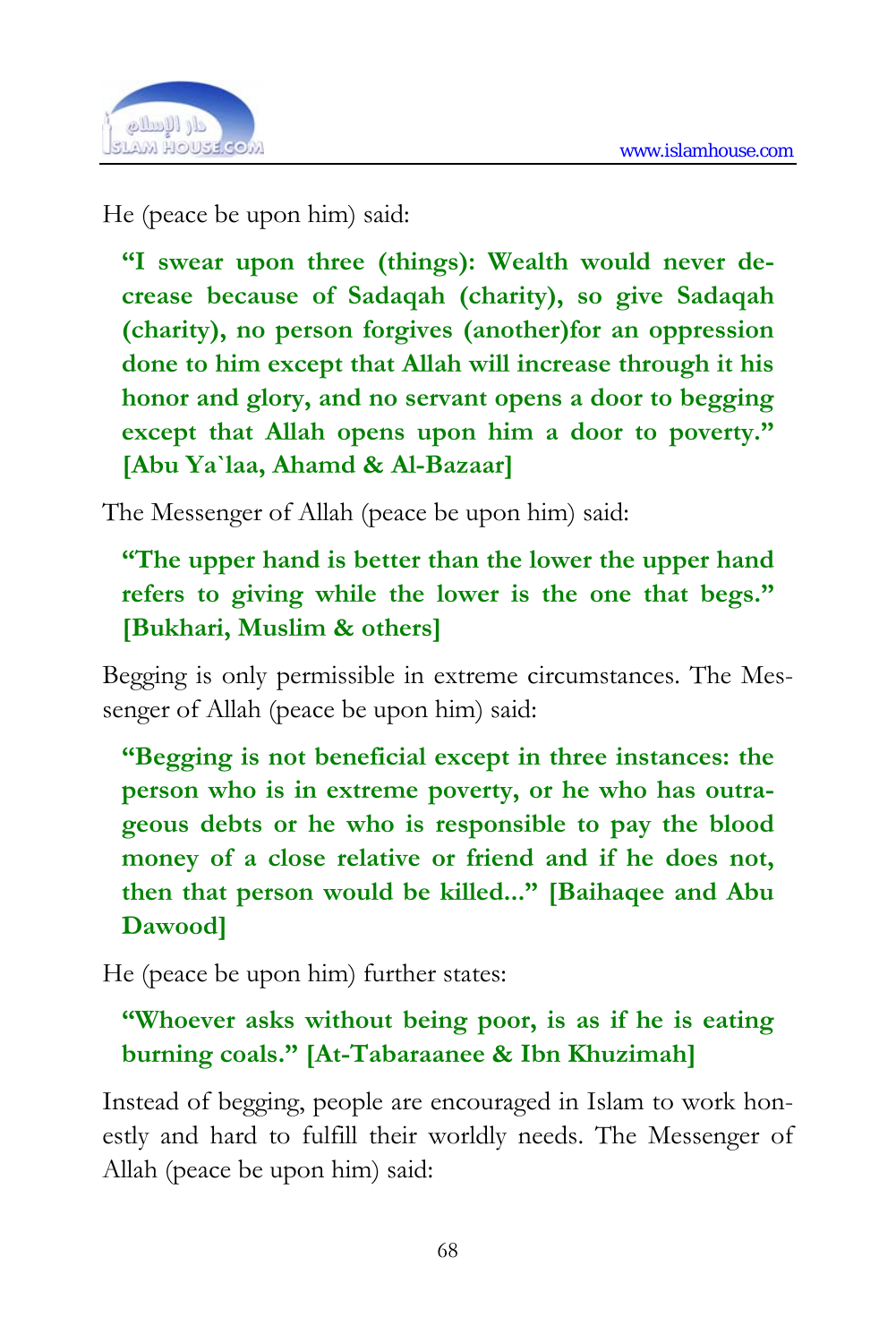

### **"No person consumes better food than that which he earns with his own hand..." [Al-Bukhari]**

In another Hadeeth he (peace be upon him) asserts thus:

## **"Whoever requests for what he can do without, will have something on his face (for it) on the Day of Judgment." [Ahmad, Al-Bazaar, At-Tabaraanee]**

**2. Praising People:** While it is not prohibited to express appreciation for someone or his works, to do so excessively, or flatteringly is disallowed. Seven (7) evils are attached to praising people. Four (4) are attached to the person who praises another and three (3) are attached to the one who is being praised. **As for the person who is praising:** 

**(a)** One could be excessive in praising, and as such, say untrue things, thus becoming involved in lying.

**(b)** One could be praising a person to win his favor, thus doing it for show. Although in so doing, he outwardly manifests his love for the person, inwardly he does not believe everything he says. His showing off, therefore, amounts to nothing less than hypocrisy.

**(c)** He says things that he is not certain about and about, which he is in no position to truly assess.

**(d)** Through praises, he could make the praised one feel encouraged, although he might be an oppressor. This is Haraam in Islam. The oppression of the oppressor must be stopped, instead of being fostered. The Messenger of Allah (peace be upon him) said: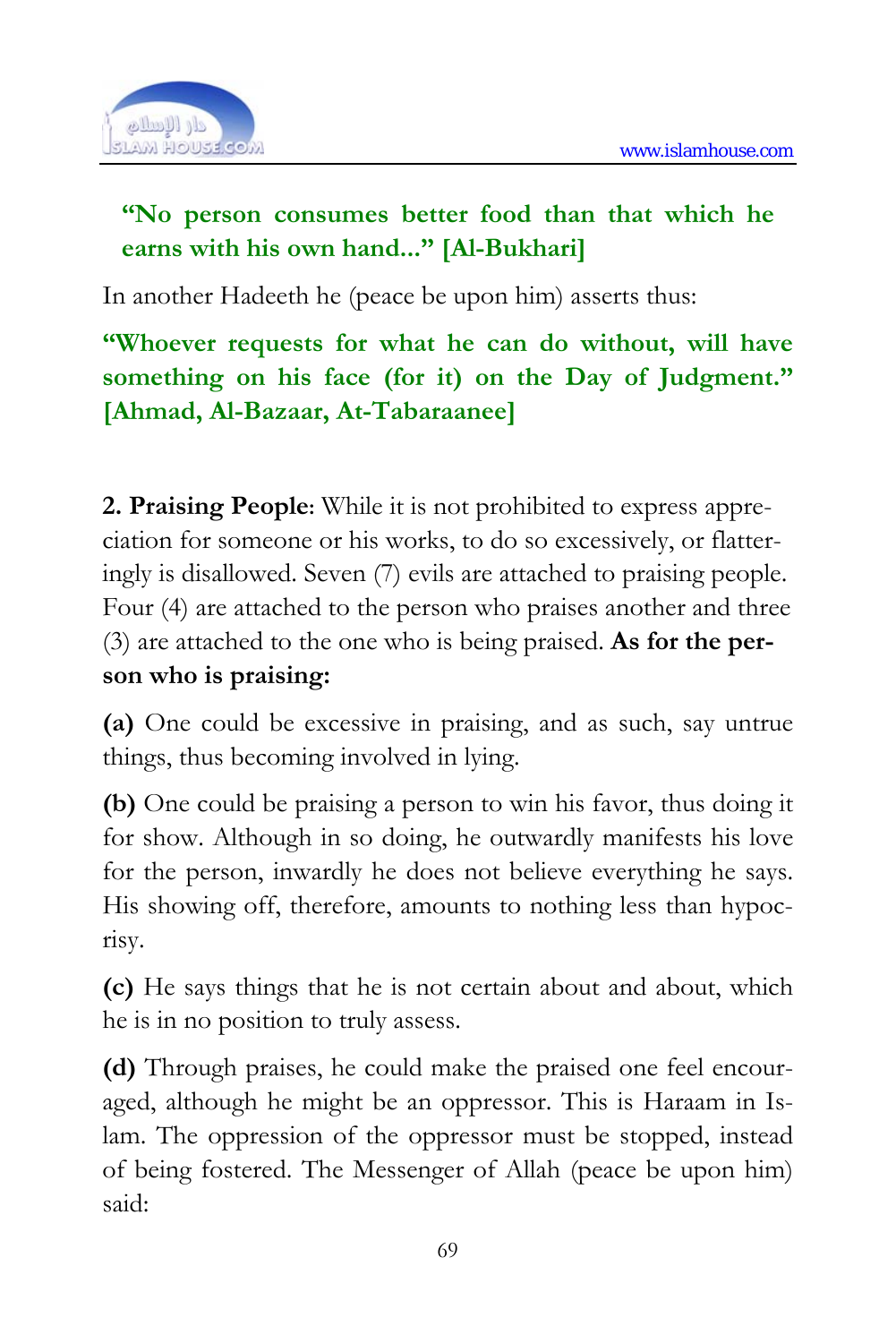

**"Help your bother, if he is oppressor or the oppressed." It was said: "How would you help him if he is the oppressor?" He (peace be upon him) said: "Restrain him from oppression and that would be helping him." [Ahmad, Bukhari & Tirmidhi]** 

#### **As for the person who is being praised:**

**(a)** Praise can cause pride within him. This quality is destructive, if it affects a person.

**(b)** The praised person could, thereafter, do things in order to acquire praises, instead of doing them to please Allah Alone.

**(c)** If he is praised, he might become satisfied with his efforts, and thereafter, reduce his desire to do good work.

If the praise is free from these evils, in both cases mentioned, then there is no harm in praising if it is truthfully acknowledging someone's good efforts. This is commendable, particularly if it encourages someone to continue doing good. And Allah knows best. It is necessary that the one who is being praised be very careful not to allow pride, self-admiration and complacency to overcome him. He must also remember that he knows himself more than the person who is praising him, and if his secrets and hidden faults are exposed to the one who is praising him, that person would desist from praising him.

When people used to praise 'Ali, may Allah be pleased with him, he used to say:

**"O Allah! Forgive me for what they do not know, and do not take me to account for what they say, and make me better than they think of me."**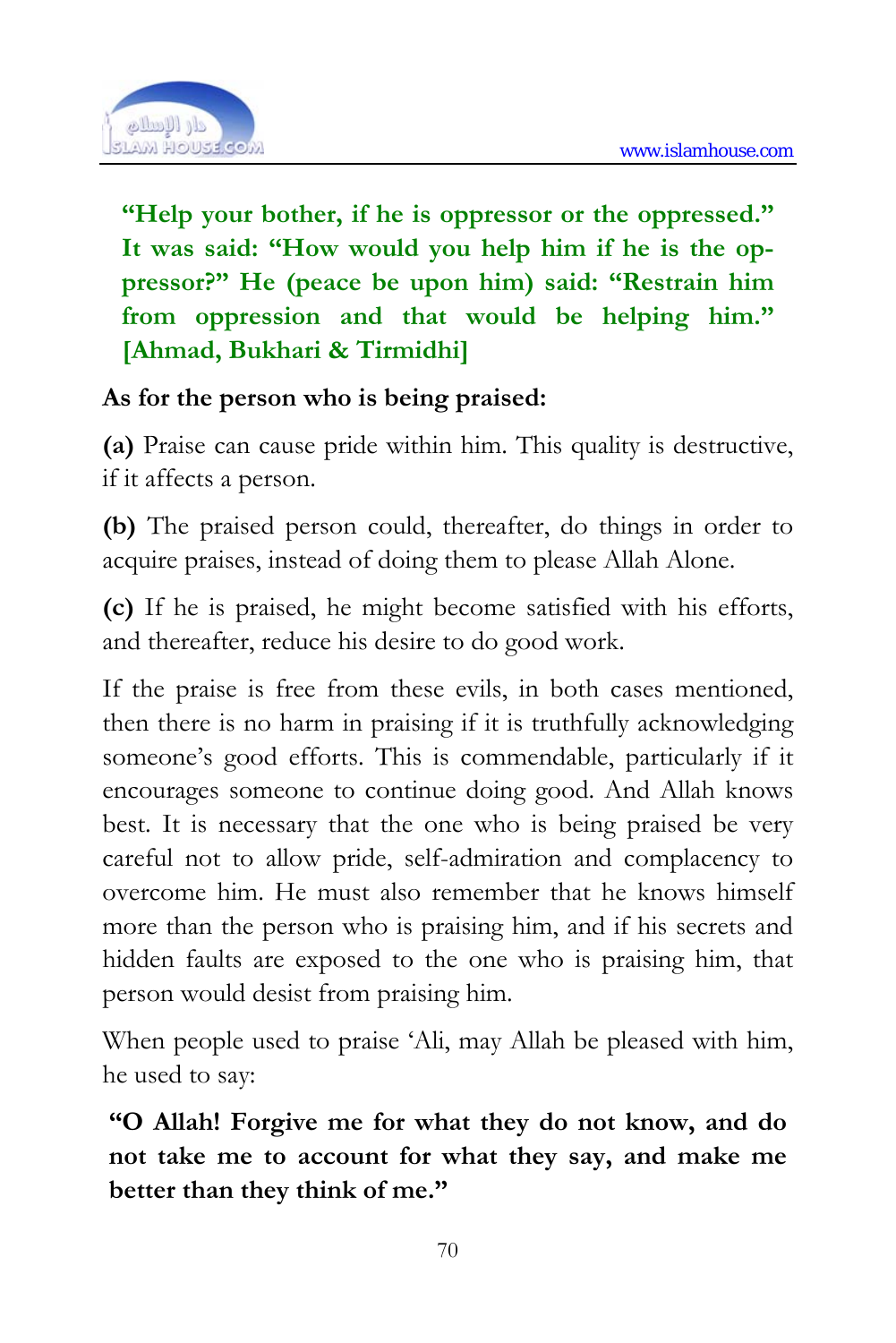

The following Hadeeth warns us about the danger of excessive praise. Abu Bakrah said:

**"A man was mentioned before the Prophet (peace be upon him) and another man praised him greatly. The Prophet (peace be upon him) said: 'May Allah 's Mercy be upon you! You have cut the neck of your friend.' The Prophet (peace be upon him) repeated this many times and said: 'If it is necessary for any of you to praise someone, then he should say: 'I think! That he is so and-so', if he really thinks that he is such. Allah is the One Who will take his account (as He knows his reality), and none can sanctify anyone before Allah.' " [Bukhari Vol. 8 #87]** 

**3. Singing.** Among the greatest of trials pertaining to the misuse of the tongue, which has afflicted the present-day Muslims, is that of singing. This is because it decorates ugly and obscene speech and make them acceptable to the ears and hearts of men. Furthermore, the way in which the evil is presented through songs raises it to a point where it not only becomes acceptable, but also loved. These same words, if spoken in regular conversation, would be totally rejected and hated. This is highlighted when adults and miners would, together, hum songs that contain lewd words, vulgarity, and obscene descriptions of both men and women.

Even worse, is the fact that words connoting Shirk are sometimes used in songs. The songs beautify them in such a way that they not only appear acceptable, but also become loved.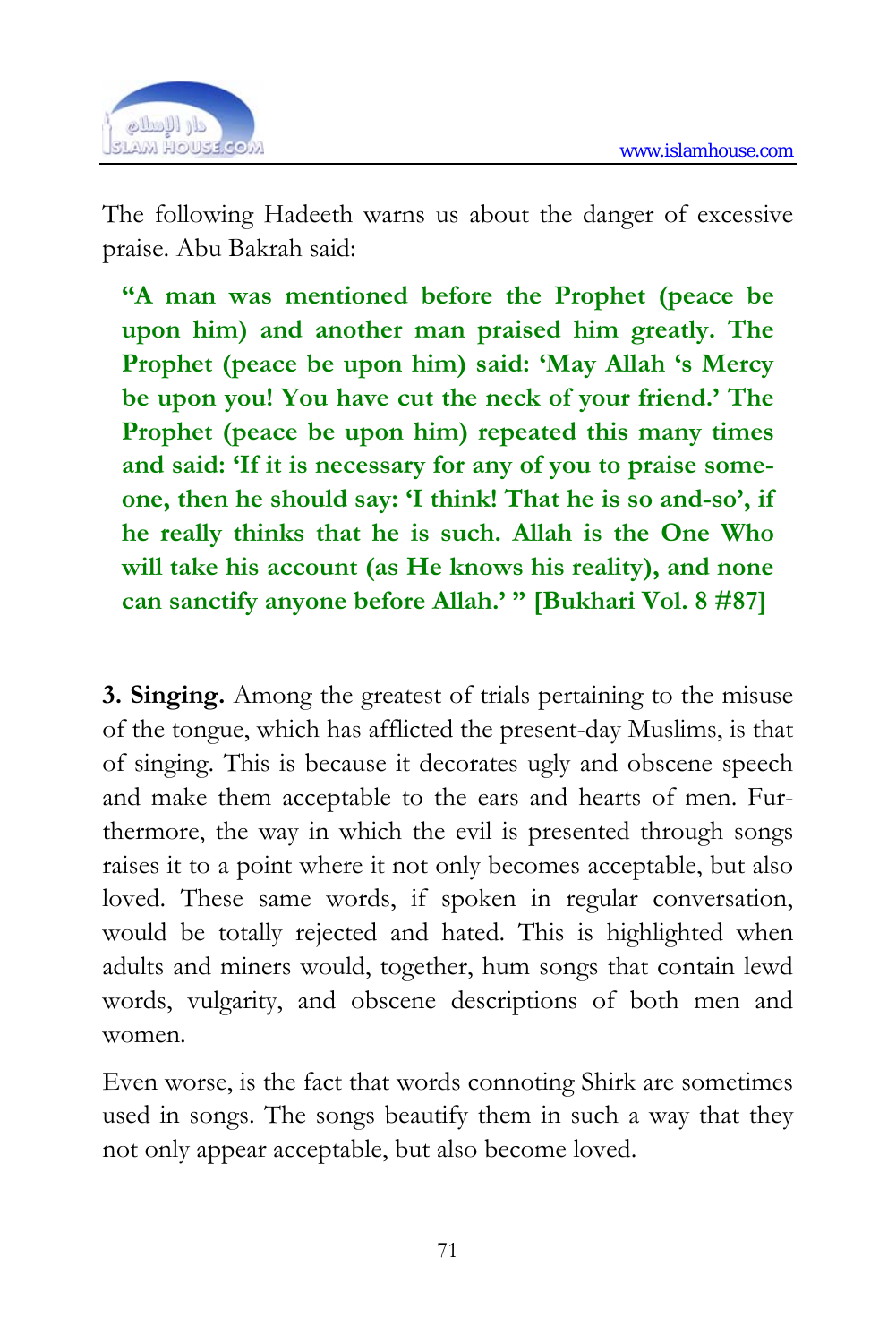

Another aspect of singing that is looked upon innocently, is that while many parents are very careful to monitor the company their children keep, yet they are not sufficiently keen to recognize the harmful effects of songs that their children listen to, which, in some cases, are more dangerous than the bad company from which they prohibit them. Destructive ideas, evil beliefs, rotten thought patterns have become norms, because songs were the medium through which they were spread. In addition to this, the chastity of women has now become something of the past, because vivid descriptions of women are sung, making it acceptable. Thus, what was taboo to talk about or looked on as evil by the society has now become so commonplace that not to be involved in it is looked upon as antiquated and thus looked down upon.

Songs are undoubtedly one of the most successful instruments that Satan has used to harness adults, adolescence, and even children to become involved in evil, immorality, recklessness, and disrespect for Allah's laws, as well as man's innovative laws. Allah, the Most High, said:

## **"And of mankind is he who purchases idle speech (singing) to mislead (men) from Allah's path without knowledge..." [Luqman 31: 6]**

Ibn Katheer, in his Tafseer (exegesis) of the Qur'aan, explains that idle speech refers to singing. This is based upon an explanation of this verse by the companion of the Prophet (peace be upon him) -Ibn Mas'oud.

In present day, musical instruments accompany singing. In fact, a song is not considered a song unless accompanied with musical instruments. In Islam, musical instruments are prohibited. There-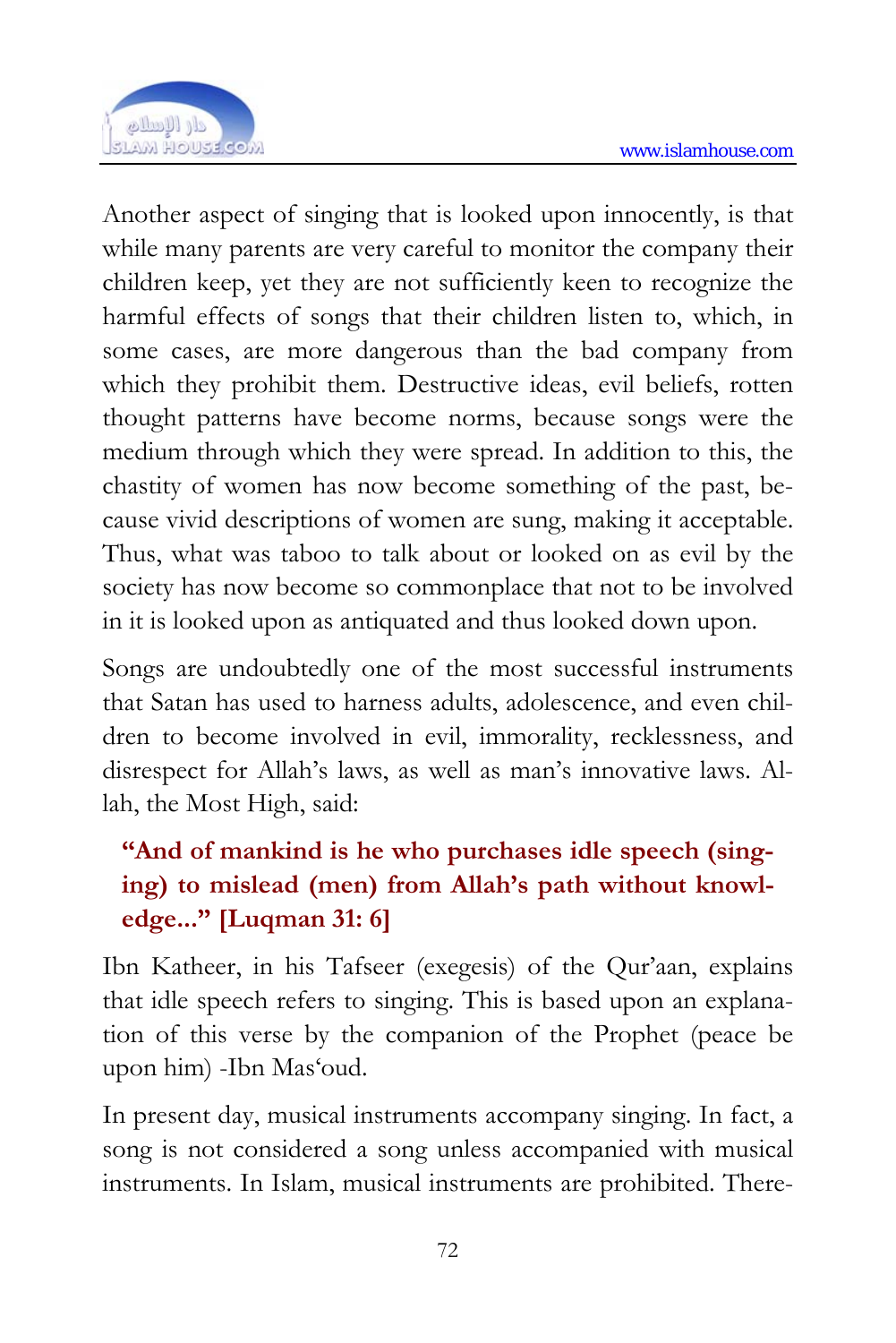

fore, songs that are accompanied by musical instruments would be even more Haraam. And Allah knows best.

**4. Jesting and Joking.** What is hated about jesting is continuous indulgence and excessiveness, as well as making up stories, lying and propagating half-truths (distorting something or making 'mountains of molehills'), in order to make others laugh. The Messenger of Allah (peace be upon him) said:

## **"Woe to the person who speak! lies to make people laugh, woe to him, woe to him." [Ahmad, Abu Dawood & others]**

However, if one controls himself by jesting only with truth, causing no hurt to anyone, and neither is he excessive with it, then there is no sin in jesting, nor would there be any harm. And Allah knows best. Life is a trust from Allah and should therefore be treated seriously. This, however, does not negate truthful jesting. The Prophet (peace be upon him) himself engaged in jesting. However, he established the limits. Thus, he (peace be upon him) said:

## **"Indeed I jest but I only speak what is true." [At-Tabaraanee].**

Muslims should not indulge in things that would cause them to destroy themselves, Therefore, they should refrain from over indulgence in jesting. The following Hadeeth of the Messenger (peace be upon him) should assist us with this. He (peace be upon him) said: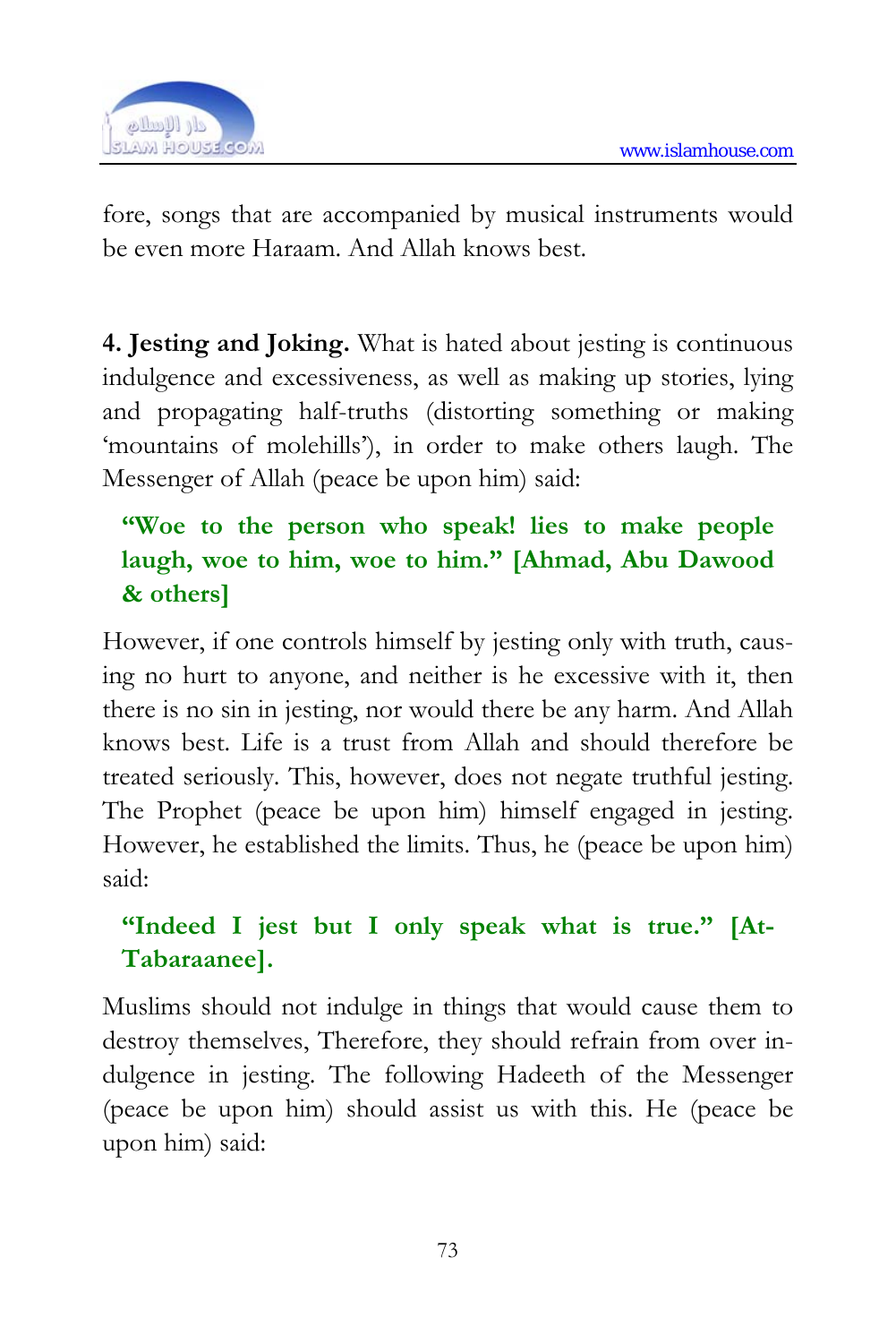

#### **"If you know what I know, you will laugh less and weep much." [Ahmad, Tirmidhi, Baihiqee & others]**

Continuous indulgence in joking can be regarded as play and amusement. As for being excessive in jesting, this brings about excessive laughter, which can kill the heart. The Messenger of Allah (peace be upon him) said:

### **"...And do not laugh excessively, because excessive laughter hills the heart." [Ahmad, Tirmidhi & others]**

It should be noted that this admonishment of the Prophet (peace be upon him) is contrary to the popular belief that "laughter is good for the heart."

**5. Disputes and Arguments.** To engage in disputes and useless arguments are prohibited based upon the statement of the Messenger of Allah (peace be upon him)

#### **"No people went astray after being upon guidance except after they engaged in arguments." [Ahmad, Tirmidhi & Ibn Majah]**

Bilaal ibn Sa'eed said: **"If you see a man who is insistent, argumentative, and egotistic, then such a person's loss is complete."** 

Ibn Abi Lailaa said:

**"I would not argue with anyone, because I would either cause him to lie, or I would anger him, because arguing is one form of objection to another person's speech with intent to show defect in it, either in the word he uses or the**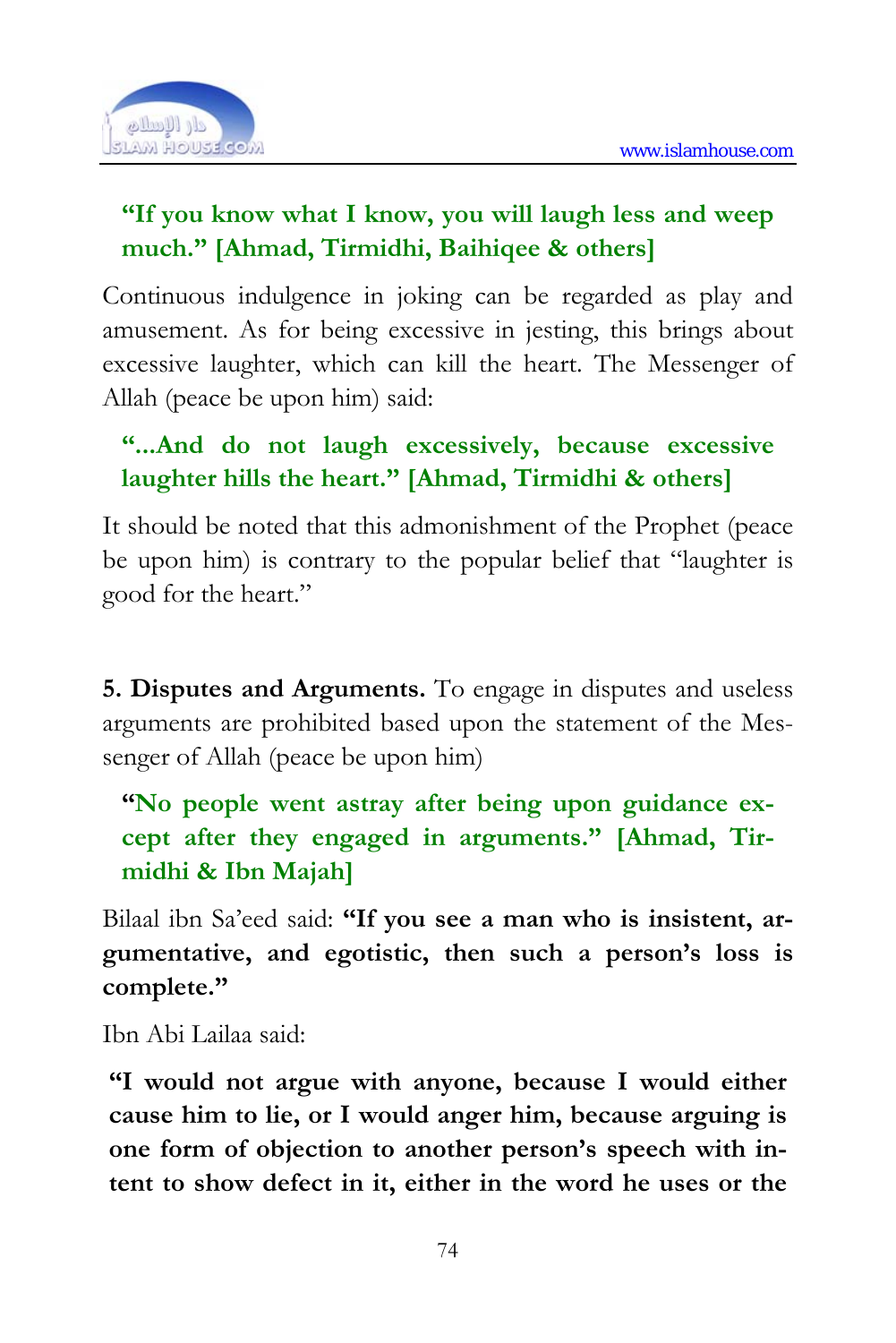

**meaning he implies or with the intention he intends. So, to stop an argument, stop the objections, so that every word you hear, if it is true, then acknowledge it and if it is vain or lying speech, or there is no connection with the Deen, then leave it alone by keeping silent."** 

The above statement of Ibn Abi Lailaa does not contradict the command to "enjoin good and forbid evil" since it is difficult to command good and forbid evil while being involved in an argument.

Allah, the Sublime said:

**"...And if the foolish address them (with bad words) they reply with mild words of gentleness..." [Al-Furqoon 25: 63]** 

## Chapter Five: General Evils of the Tongue

**Speaking about Things that there is no Need with Which to Concern Oneself.** Know that the most precious wealth of an 'abd (servant of Allah) is his time. Thus, whenever he expends it on that which does not concern him, then he is wasting his most valuable asset. The Messenger of Allah (peace be upon him) said:

**"Part of someone's being a good Muslim is leaving alone that which does not concern him." [At-Tirmidhi]**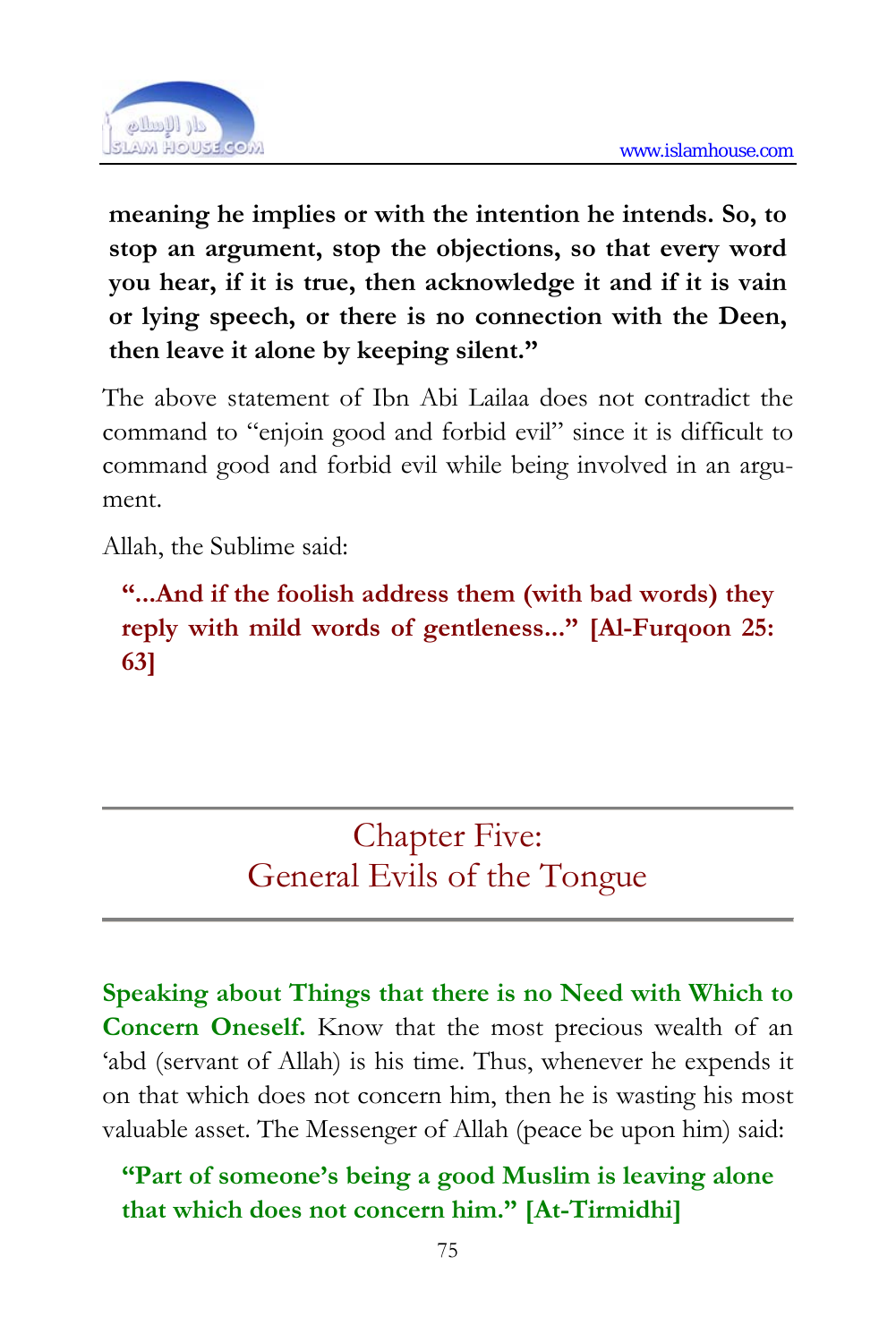

One of the reasons that pushes someone to get involved in speaking about things which does not concern him, is his desire to know that which there is no need to know or being satisfied with talking about things that have no benefit.

The cure for this is to be aware that every second of one's life is part of his most precious wealth, and that his tongue is a net with which he should hunt for good deeds. Being neglectful of this important fact will only lead to great losses in the Hereafter.

### **Excessive Speech**

Another way in which the tongue is misused is by excessive speech. This involves engaging in speech that there is no need to concern oneself with, as well as being excessive in expressing oneself by speaking more than is necessary.

Therefore, in cases where there is need for someone to express oneself, he should stick to the minimum words necessary to express his ideas. To exceed that can be regarded as being excessive. This is a negative attitude although the one who is involved in it would accrue no sins. However, the time spent in repeating what he said could have been spent in saying something good, which would give him a reward in the Hereafter.

'Ataa said: **"Those that were before you (the Salaf), used to detest excessive speech. And they considered anything as excessive speech except speaking about the Book of Allah, the Sunnah of the Messenger of Allah (peace be upon him), commanding good and forbidding evil, and speaking about what a man needs to speak because of a need he has to fulfill in his daily life."**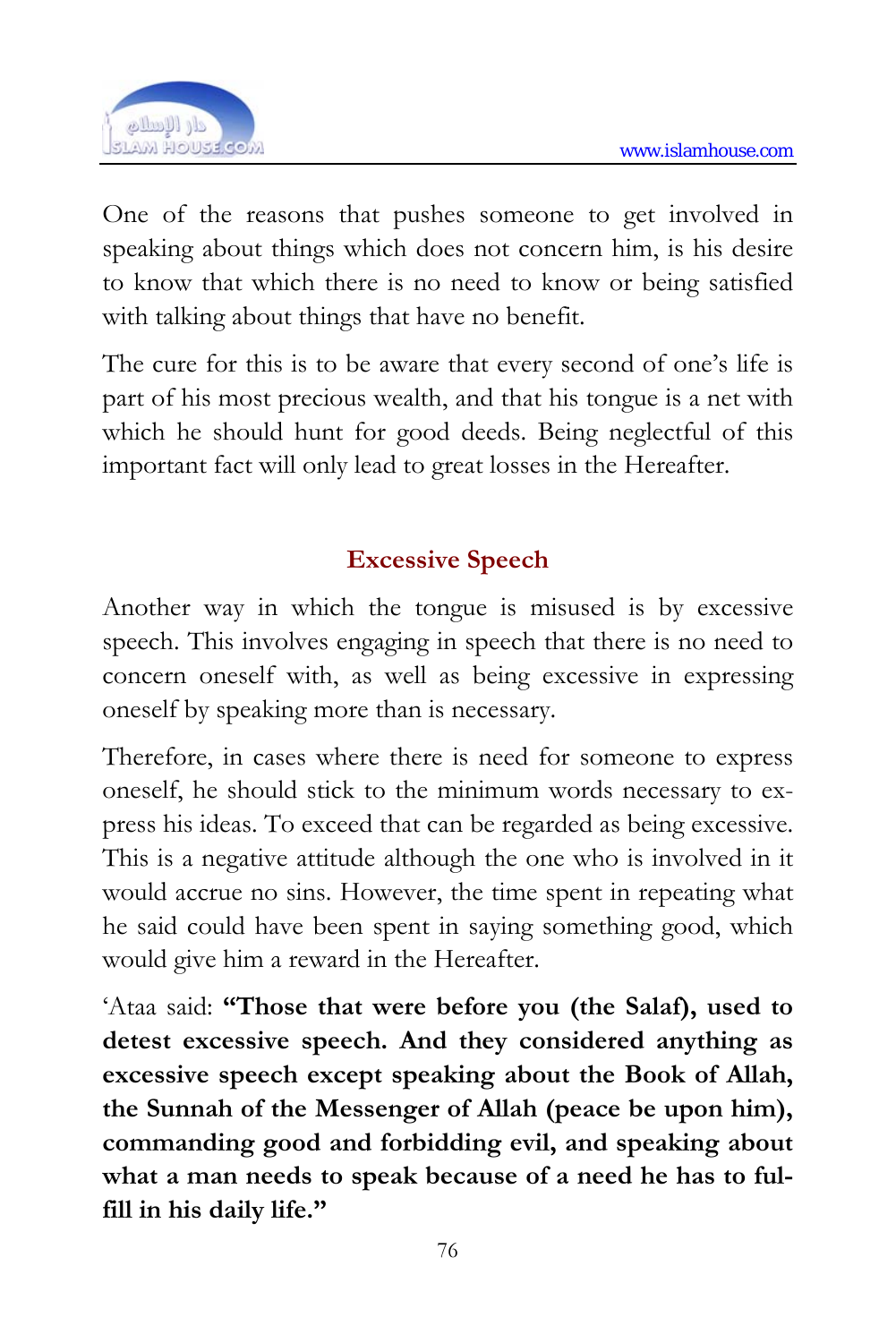

### **Engaging in Vain Talk**

Even worst than the above categories, is indulgence in vain talk, since it involves sin. Acts of disobedience, such as men discussing the affairs of women, sitting around with men who are drinking alcohol and mixing with bad company, are common examples of vain talk or deeds. Ibn Mas'oud said:

**"The man with the most mistakes on the Day of Judgment is the one who engages most in vain speech**.**"**

Allah, the Most High said:

**"Successful indeed are the believers. Those who offer their prayers with solemnty and full submissiveness. And those who turn away from** *Al-Laghw* **(dirty, false, evil vain talk, falsehood)..." [Al-Muminoon 23:1-3]** 

He, the Sublime also said:

**"And it has already been revealed to you in the Book (the Qur'aan) that when you hear the verses of Allah being denied and mocked at, then sit not with them, until they engage in a talk other than that..." [An-Nisaa 4:140]** 

And in another aayah it also states:

**"(The pious) in Paradise (Jannah) will ask one another about the** *Mujrimeen* **(the guilty ones): "What caused you to enter Hell?" They will say: "We were not of those who used to offer prayers, nor did we feed the poor, and we used to talk falsehood (all that which Allah hated)**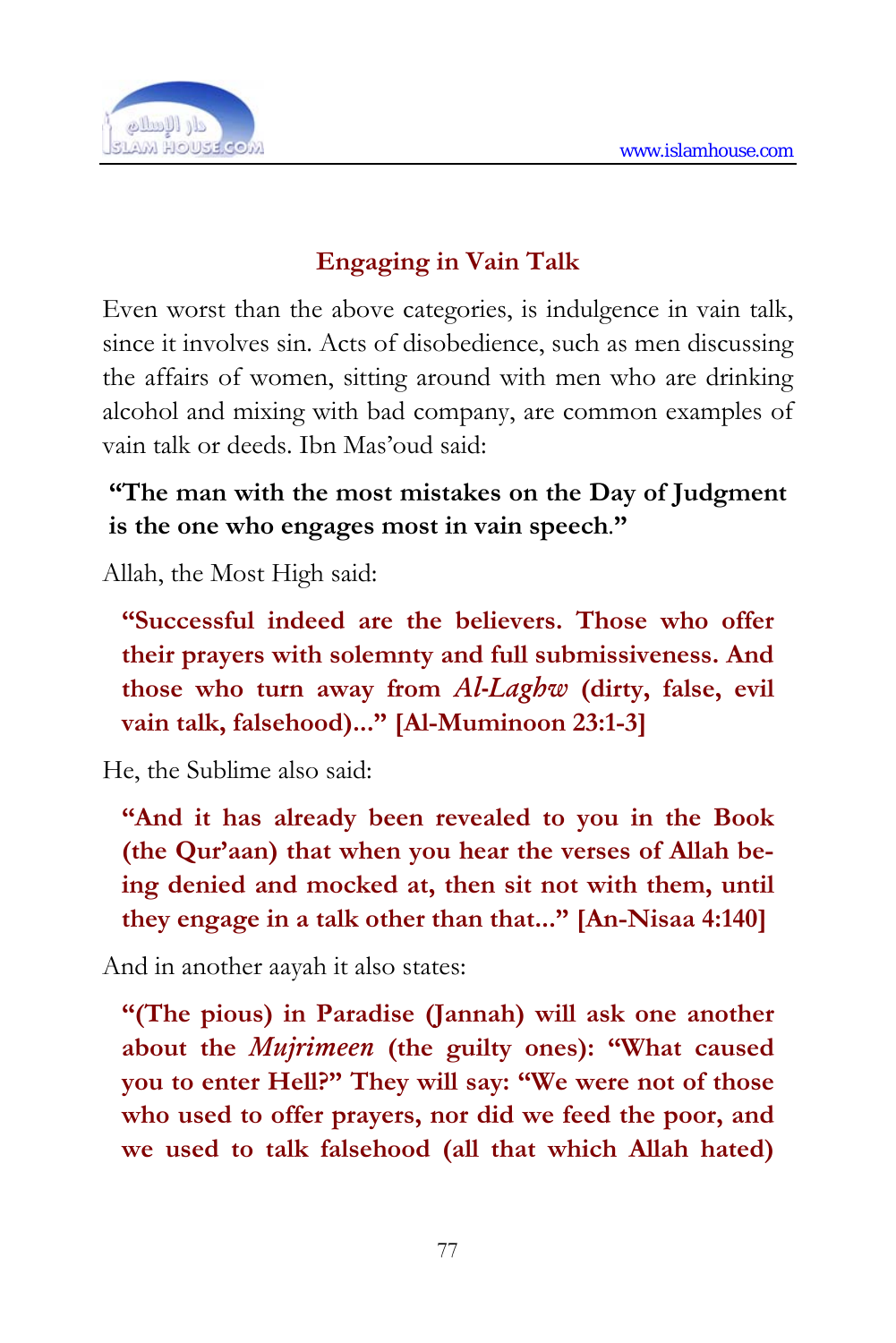

1

**with vain talkers, and we used to belie the Day of Judgment." [Al-Muddathir: 40-46]** 

#### **A Shameless, Vulgar and Indecent Tongue**

This is not only offensive, but also prohibited. It originates from being malicious, vile, wicked, and reproachful. The Prophet (peace be upon him) said:

#### **"A believer is not a shameless person, nor one who curses, nor an obscene person nor is he indecent." [At-Tirmidhi and Al-Baihaqie].**

#### **Gossip**

The Messenger of Allah (peace be upon him) said:

**"I command you with three things and I prohibit you from three (things)- I command you to worship Allah and not to associate anything in worship with Him, to hold fast to the rope of Allah all together and not to divide, and to obey whoever Allah causes to be in charge of your affairs.**<sup>8</sup>  **And I prohibit you from gossiping and idle-**

<sup>8</sup> It should be noted that who **"Allah causes to be in charge of your, affairs"** are the scholars, as Allah, the Most High, describes in the following Aayah:

**<sup>&</sup>quot;When there comes to them some matter touching (public) safety or fear, they make it known (among the people). If only they had referred it to the Messenger or to those charged with authority among them, the proper investigators would have understood it from them (directly)... " [An-Nisaa 4: 83]**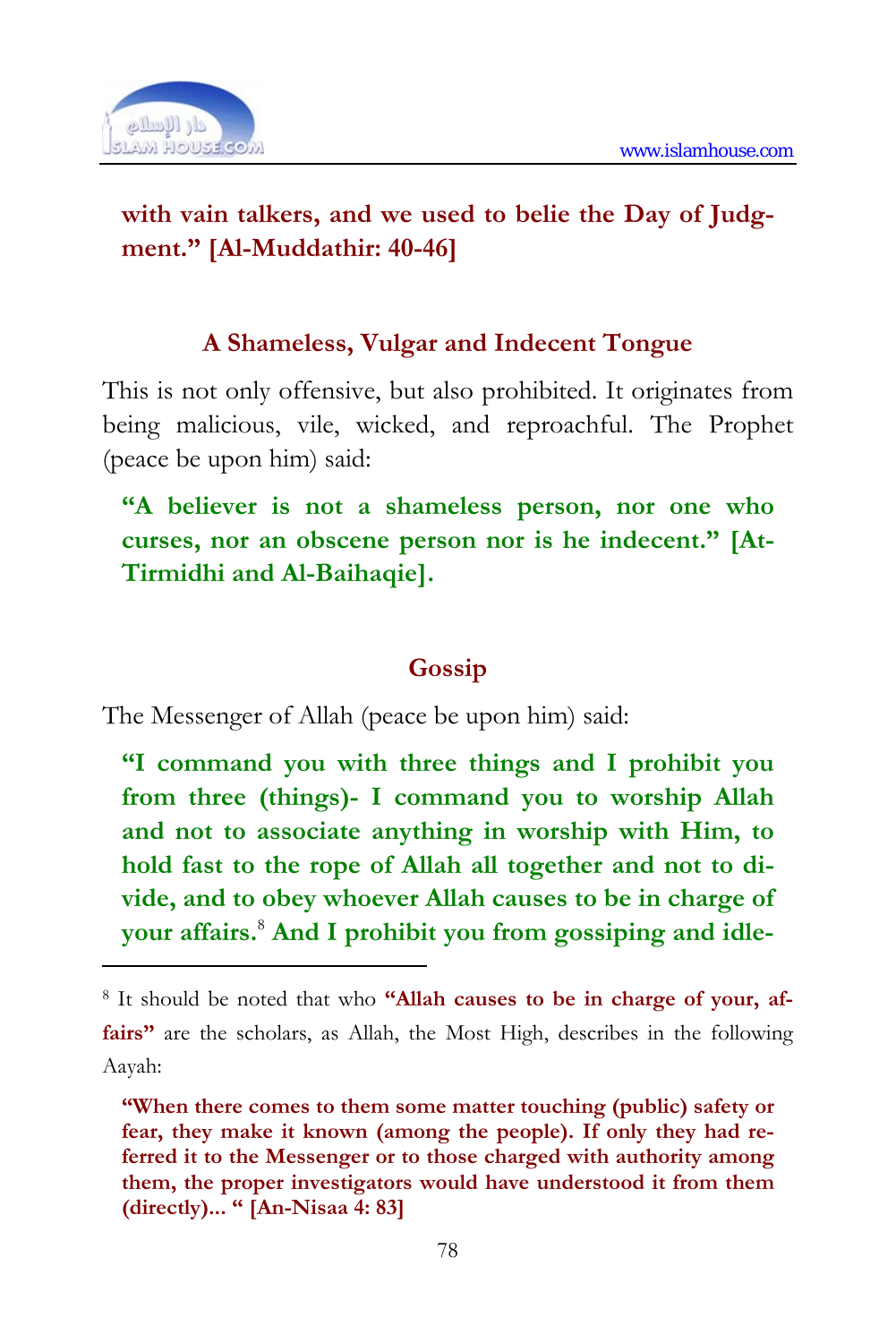

#### **talk, excessive questioning and from wasting money." [Authentic from the Hiliyah of Abi Na'eem].**

#### **It is Prohibited for a Woman to Describe another Woman to her Husband.**

The Messenger of Allah (peace be upon him) said:

#### **"...and she describes her to her husband as if he were looking at her." [Bukhari]**

This type of description has many dangers; among them is that love for the other woman might enter the husband's heart, and so he starts wishing that he was with the other woman that is described to him, instead.

### **The Prohibition to use the Word 'if' Relative to Qadr (Allah's Decree).**

The Messenger of Allah (peace be upon him) said:

**"The strong believer is better and more loved by Allah than a weak believer, but in each of them is good; aspire after what is going to benefit you and seek Allah's help and do not despair, and if anything afflicts you, then do not say: 'If I had done so and so, but say Allah's decree and what He wills, He will do, because 'if' opens the works of Shaitaan." [Bukhari]** 

This is after the incident has occurred. However, in discussing an issue about the future, there is no harm in the use of the word 'if' in discussing various approaches. And Allah knows best.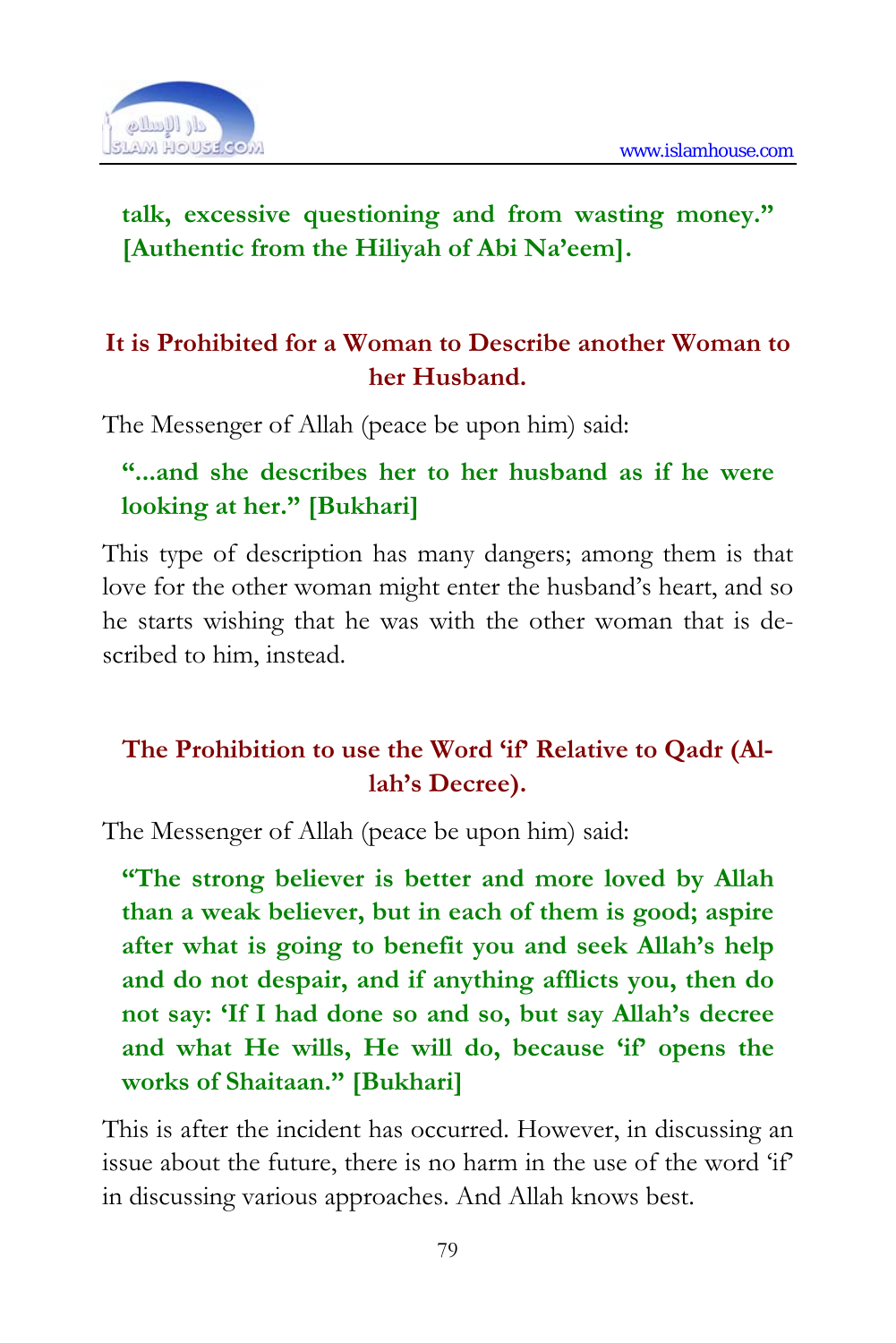

#### **It is Prohibited for a Person to say "such and such" is in Jannah or in Jahannam or that he is a Kaafir.**

The Messenger of Allah (peace be upon him) said:

**"There were two men who were living as brothers; one of them was sinful, while the other strove very much to perform his devotion to Allah. The striver (of good) would continuously see the other in sin, and so he would continuously advise him to leave it. The sinner retorted: 'Leave me, by my Lord – are you sent as a watcher over me?' worshipper said: 'By Allah, Allah will not forgive you, or (he said) Allah will not make you enter Jannah. After their souls were taken, they were brought together before Allah, so He said to the striver: 'Did you have knowledge of Me, or are you able to do what is in My Hand?' Allah said to the sinner 'Go to Jannah by my Mercy' and said to the other 'Take him to the fire (of Jahannam).' " [Abu Dawood and Ahmad]** 

If a person calls a Muslim 'O Kaafir (unbeliever)', then kufr will befall one of them. If what he said was true, then it is as he related. However, if it is not true, then the kufr would be his lot. [Hadeeth -Bukhari and Muslim]

#### **The Prohibition of Defaming one's Kin.**

The Messenger of Allah (peace be upon him) said:

**"Two types of people from among men have disbelief (kufr) in them, the defamer of his kin (close family rela-**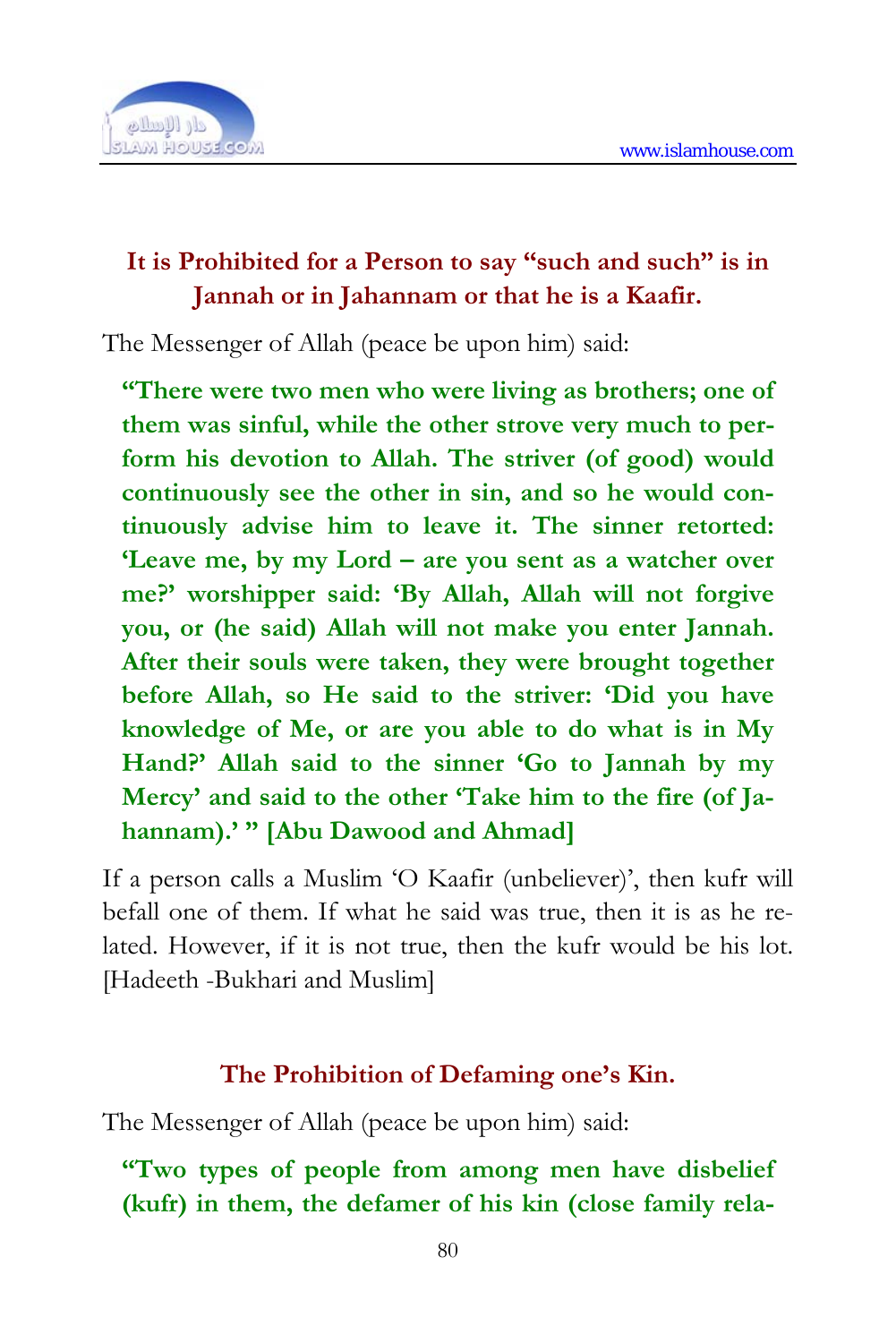

#### **tives), and the woman who wails and lament over the dead." [Muslim]**

It is clear from the above hadeeth, that it is also prohibited for women to wail over the dead.

#### **It is Prohibited to Boast.**

The Messenger of Allah (peace be upon him) said:

**"Allah has revealed to me that you all should be humble, so that no person would oppress another, and neither should there be anyone displaying pride, or boast to another person." [Muslim]** 

### **The Prohibition to Speak while the Imaam is giving the Khutbah on Friday (Jumu'ah).**

The Messenger of Allah (peace be upon him) said:

## **"Whoever says 'shut up' to his brother while the Imaam is addressing the people (in the Khutbah) on the Day of Juma'ah has done an evil act. " [Al-Bukhari]**

In this Hadeeth the person who is telling the other to be quiet is actually involved in "commanding good and forbidding evil". However, the gravity of speaking during the Khutbah, while the Imaam is speaking, is so great, that even this noble act cannot be done.

Abu Ad-Dardaa said: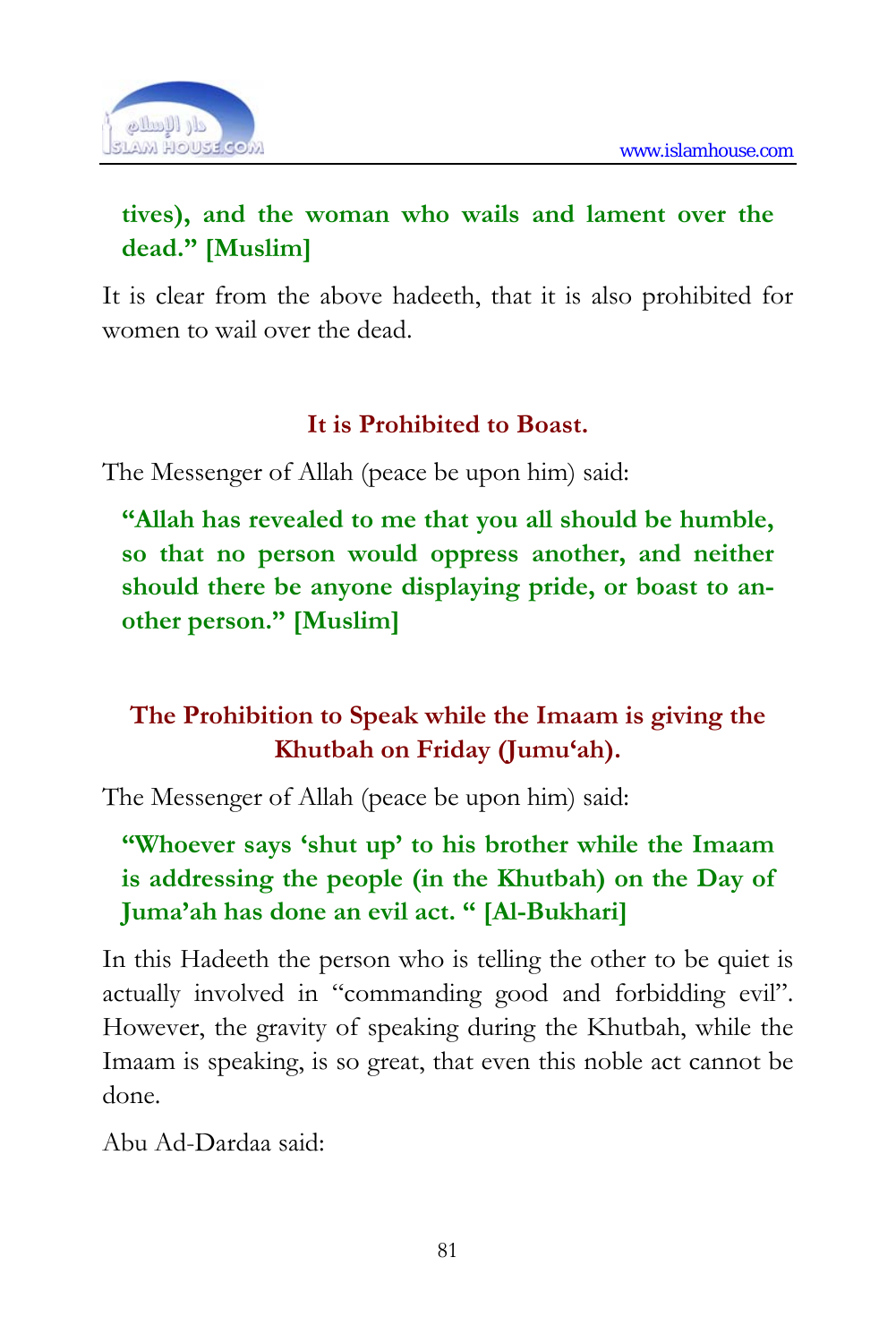

**"The Messenger of Allah (peace be upon him) was on the Minbar, addressing the people, and he (peace be upon him) recited a particular aayah. Ubay Ibn Ka'b was sitting next to me, so I asked him: 'When was that aayah revealed?' He refused to speak to me, until the Messenger of Allah (peace be upon him) came down from the minbar, and then he said to me: 'You have nothing from the Friday Prayer but your vain speech.' When the Prophet (peace be upon him) had finished, I went to him and informed him of what has happened, and he (peace be upon him) said: 'Ubay has spoken the truth, if you hear the Imaam speaking, be quiet until he is finished.' " [Ahmad & At-Tabaraanie]** 

#### **Prohibition to give Respectable Titles to Hypocrites and Innovators.**

The Messenger of Allah (peace be upon him) said:

**"Do not address a hypocrite by using respectable titles (like sir, master etc.), for even if he is in such a position, you would have aroused the anger of your Lord, Master of Honor and Glory." [Abu Dawood]** 

#### **Blasphemy, Insult, Ridicule and Abuse.**

**a)** It is prohibited to insult, abuse or blaspheme Allah, His Messenger, His Deen, and/or His Book. These are all aspects of kufr (disbelief).

Allah, the Most High said: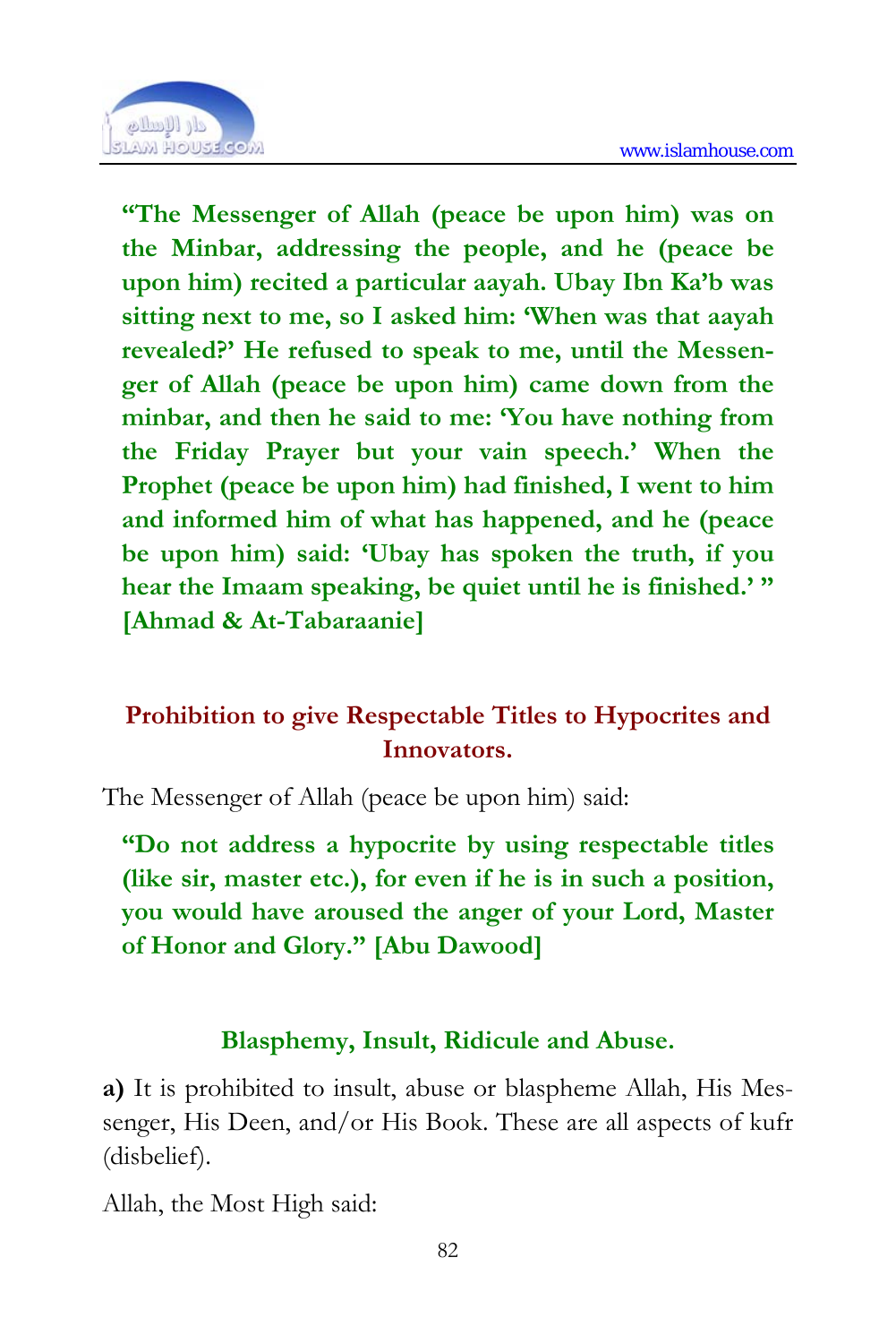

**"If you ask them (about this) they declare: 'We were only talking idly and joking.' Say 'Was it at Allah, and His Aayaat (signs, revelation, etc.,) and His Messenger that you were mocking? Make no excuse; you have disbelieved after you had believed..." [At-Taubah 9: 65-66]** 

In the Tafseer of Ibn Katheer the following narration is related as the reason for revelation of this aayah. Ibn 'Umar, Muhammad Ibn K'ab, Zayd Ibn Aslam and Qatadaah have all contributed to the establishment of the following Hadeeth. In the course of the campaign of Tabuk, a man came up and declared:

**"We have seen no people with greater appetites, more lying or more cowardly in battle, than the Prophet of Allah, and his companions."** 

Aws ibn Maalik rose and said: **"It is rather you who are the liar, you are a Munafiq pretending to be a Muslim. I shall tell the Messenger of Allah (peace be upon him) about you."** 

**Aws went to the Prophet (peace be upon him) to inform him but he found that revelation had already preceded him. (When the news reached) the man, he mounted his camel, sought the Prophet of Allah (peace be upon him) and said: "...But we were only joking trying to pass the time while traveling." Ibn 'Umar said: "He was clinging to the saddle belt of the Prophet's camel as it ran, his feet and legs being battered by the rough ground, and repeating: 'but we were only joking...' and the Prophet insisting, without turning his face to him said: 'Joking! Joking with Allah? With His Revelation and With His Prophet?' "**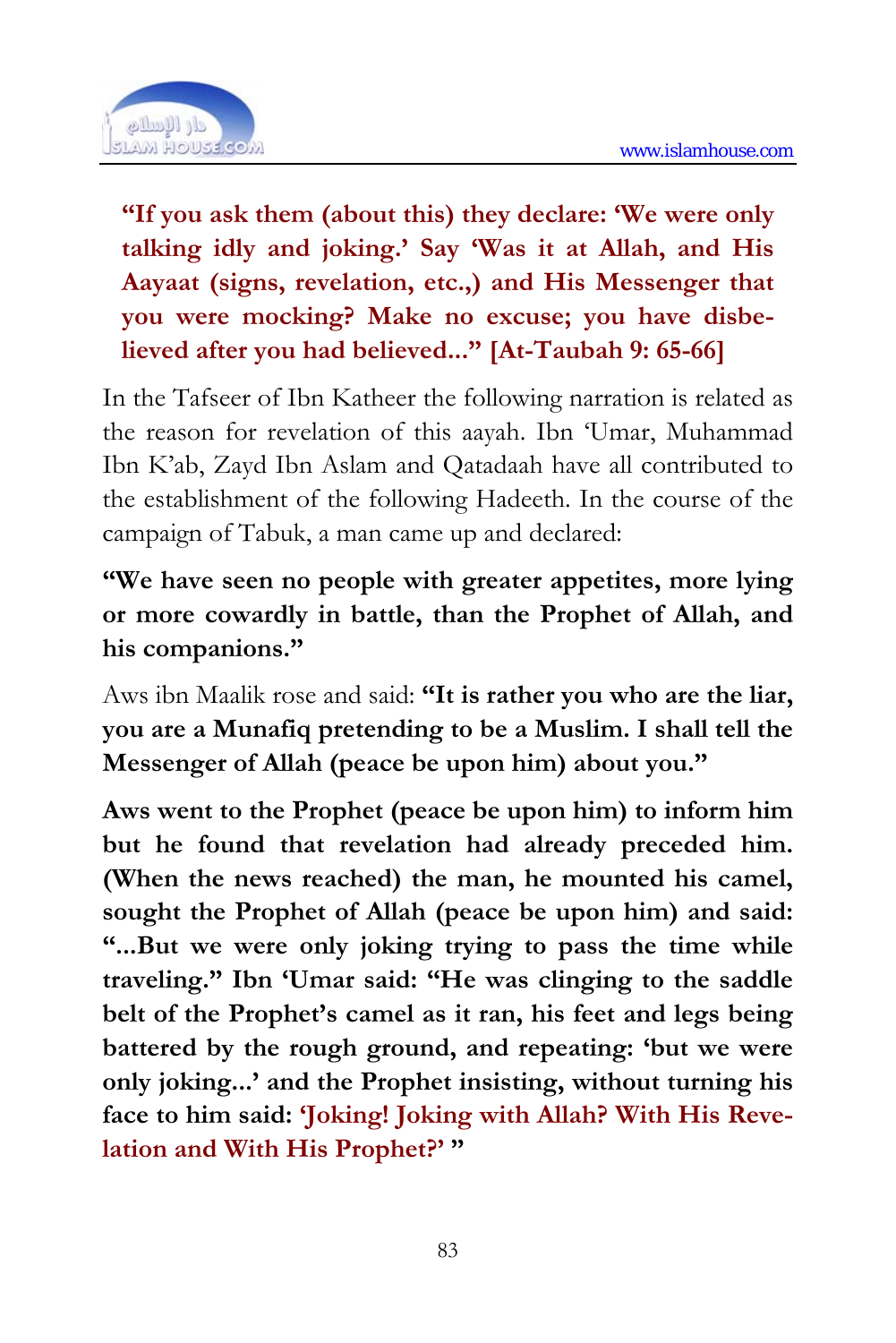

**b)** It is prohibited to abuse or blaspheme the Sahabahs (the companions of the Prophet (peace be upon him)

The Prophet (peace be upon him) said:

#### **"May Allah curse the one who abuse or blaspheme my companions."[At-Tabaranee, Al-Khateeb Al-Baghdadee]**

He (peace be upon him) also said:

**"Do not insult/blaspheme my companions, for by the One in Whose Hand is my soul, if one of you spend the like of the mountain of Uhud in gold (in Allah's way) you would not equal their support, or not even half of their support." [Bkhari & Muslim]** 

It is painful to hear people, who claim that they are Muslims, abuse the noblest of men of this ummah, like Abu Bakr, and 'Umar (may Allah be pleased with them), or even other Sahabahs, like Mu'aawiyah (may Allah be pleased with him).

**c)** It is prohibited for a Muslim to abuse or blaspheme another Muslim, The Messenger (peace be upon him) said:

**"Abusing/blaspheming of the Muslim is evil and immoral whilst fighting him is kufr (disbelief)." [Bukhari & Muslim]** 

**He (peace be upon him) further states: "The Muslim is he from whom other Muslims are safe from his hand and his tongue." [Muslim]** 

**d)** It is prohibited to abuse/blaspheme the dead. The Messenger (peace be upon him) said:

**"Do not abuse/blaspheme the dead." [Bukhari]**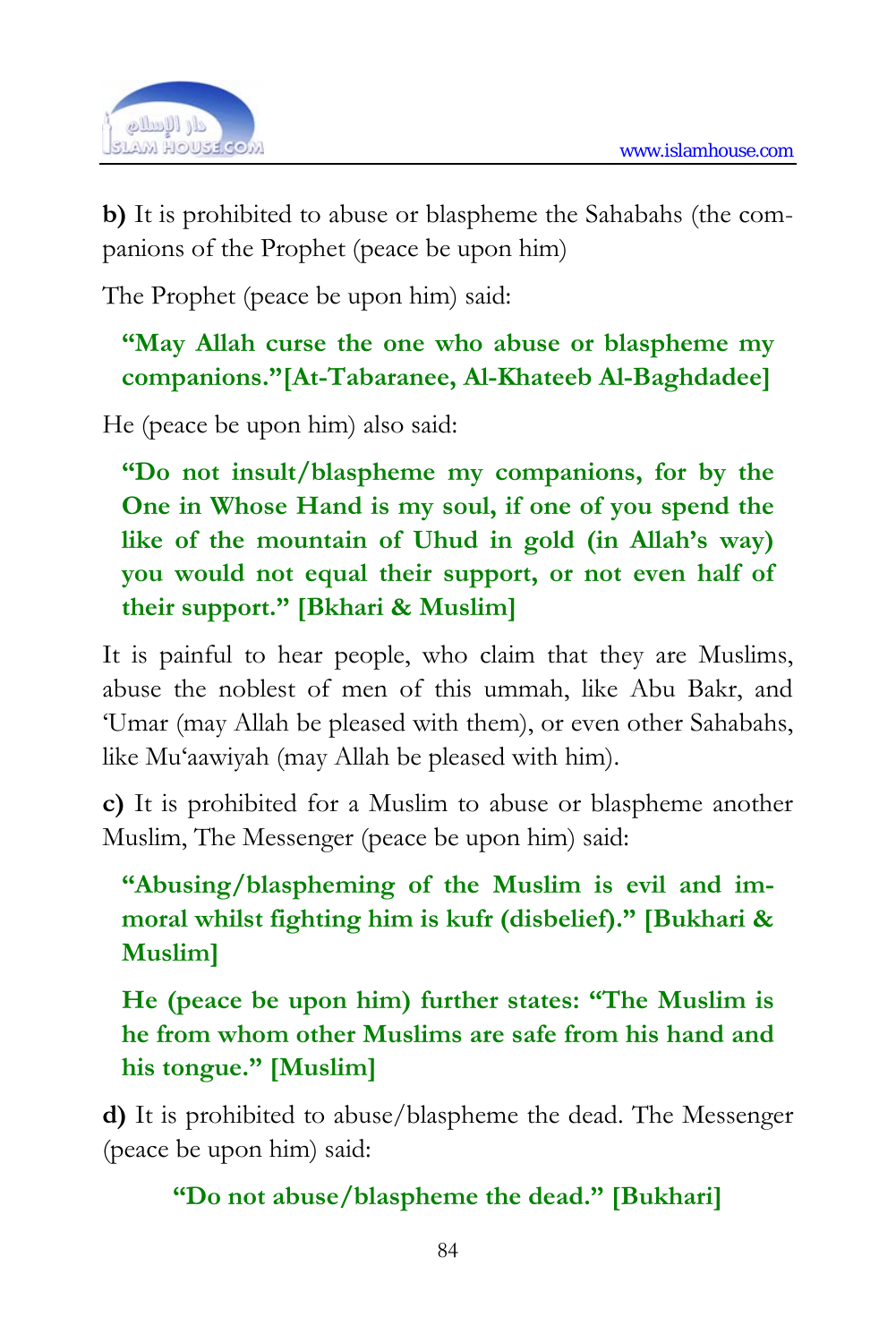

**e)** It is prohibited to insult/blaspheme what the unbelievers worship other than Allah. Allah, the Most High said:

**"And insult not those whom they (the disbelievers) worship besides Allah lest they insult Allah wrongfully without knowledge." [Al-An'aan: 108]** 

The Messenger of Allah (peace be upon him) said:

**"Do not cause harm to the Muslim because of insult or abuse to a kafir (disbeliver)." [Al-Haakim & Al-Baihaqee]** 

**f)** The Prohibition to abuse the wind.

The Messenger of Allah (peace be upon him) said:

**"Do not abuse/blaspheme the wind because it circulates from Allah, it brings mercy and punishment. However, ask Allah for its good, and seek refuge with Allah from its evil." [Al-Haakim & Ibn Majah]** 

**g)** The prohibition to blaspheme the rooster (cock fowl).

The Messenger of Allah (peace be upon him) said:

**"Do not abuse/blaspheme the rooster, because it awakens (people) for prayer.'' [Abu Dawood]** 

**h)** The prohibition to blaspheme time (As-Dahr)

The Prophet (peace be upon him) said:

#### **"Do not abuse/blaspheme time..." [Muslim]**

**i)** Do not blaspheme fever.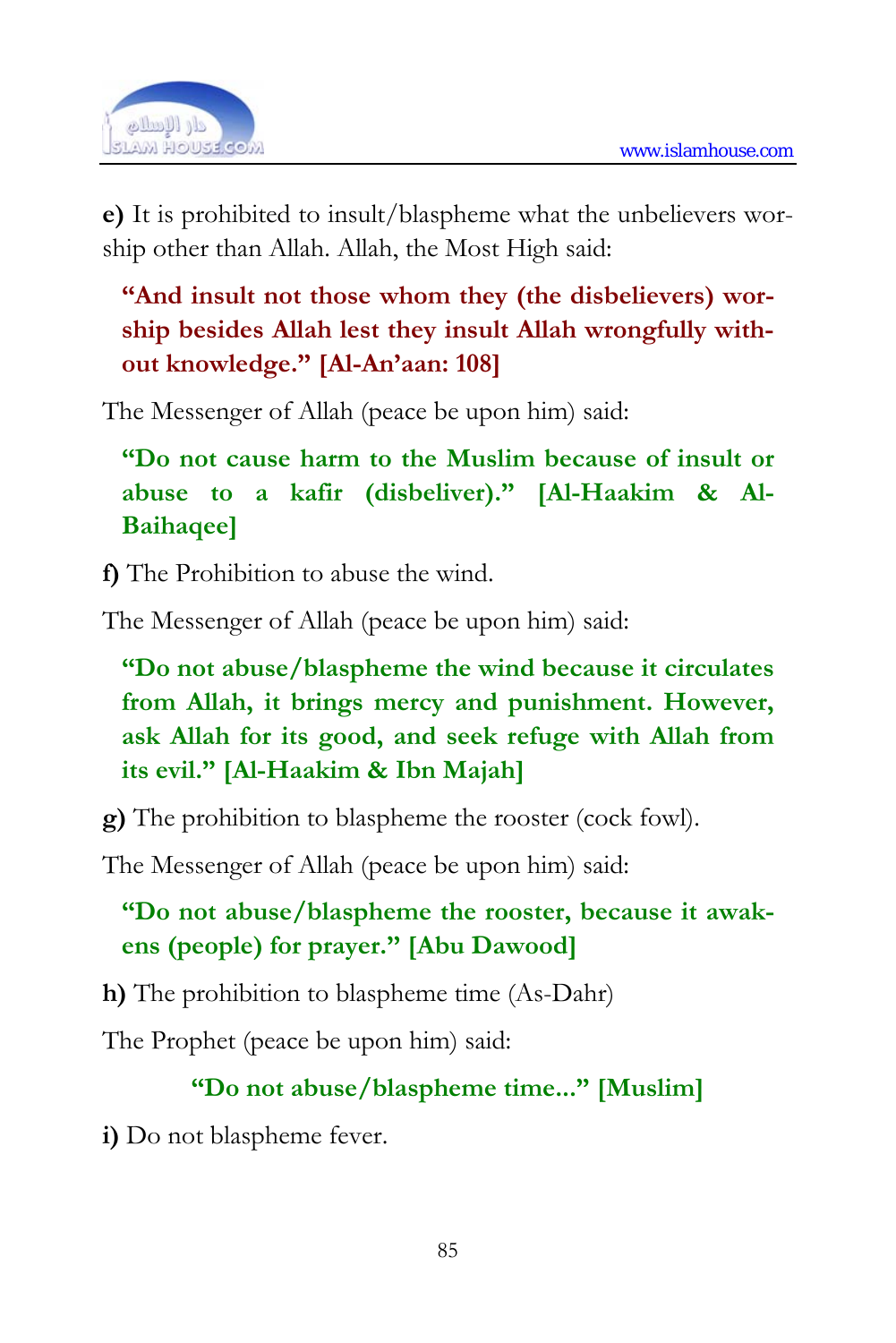



The Messenger (peace be upon him) entered upon Umm As-Saaib and said to her:

**"What is the matter with you, O Umm Saaib that you are trembling'" She said "Fever, (there is) no blessing of Allah in it". He (peace be upon him) said "Do not blaspheme fever, because it wipes out the sins of the children of Adam, as the bellows extract the dirt from iron." [Muslim]**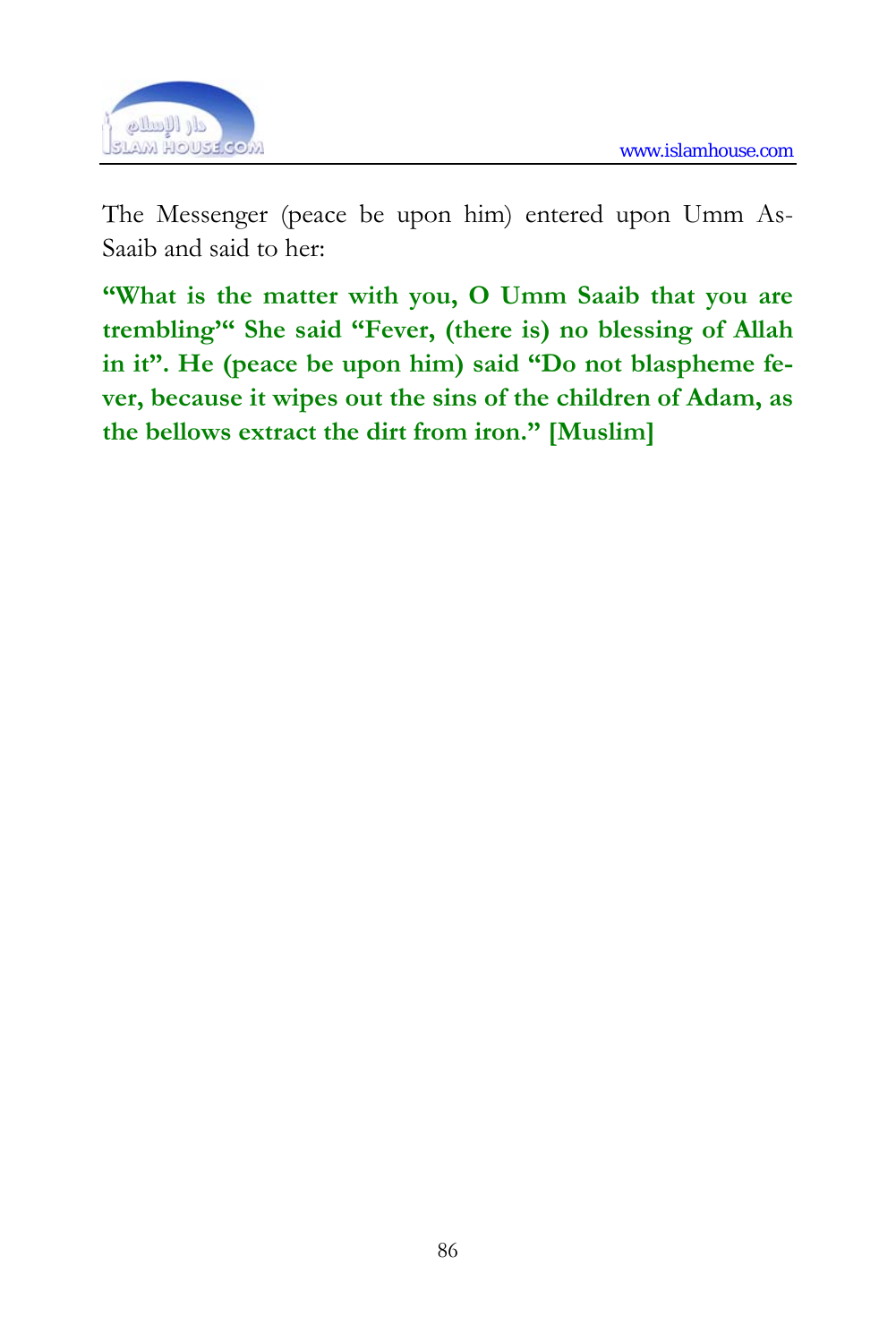

## Conclusion

May Allah, the Most High assist us to purify our tongues, and avoid its evil consequences. According to Ibn 'Umar, the thing that needs the most purification by any person, is his tongue. Let us guard our tongues from these evils, lest our works be destroyed. Remember the statement of the Prophet (peace be upon him) to Mu'aadh, may Allah be pleased with him:

**"...then he (peace be upon him) said "Shall I not tell you of what control all that?" I said: "Yes, O Messenger of Allah," and he took hold of his tongue and said: "Restrain this." I said "O Prophet of Allah, will what we say be held against us?" He (peace be upon him) said: "May your mother be bereaved for you, O Mu'adh! Is there anything that topples people on their faces - or he said on their noses - into the Hell fire, other than the harvest of their tongues." [At-Tirmidhi]**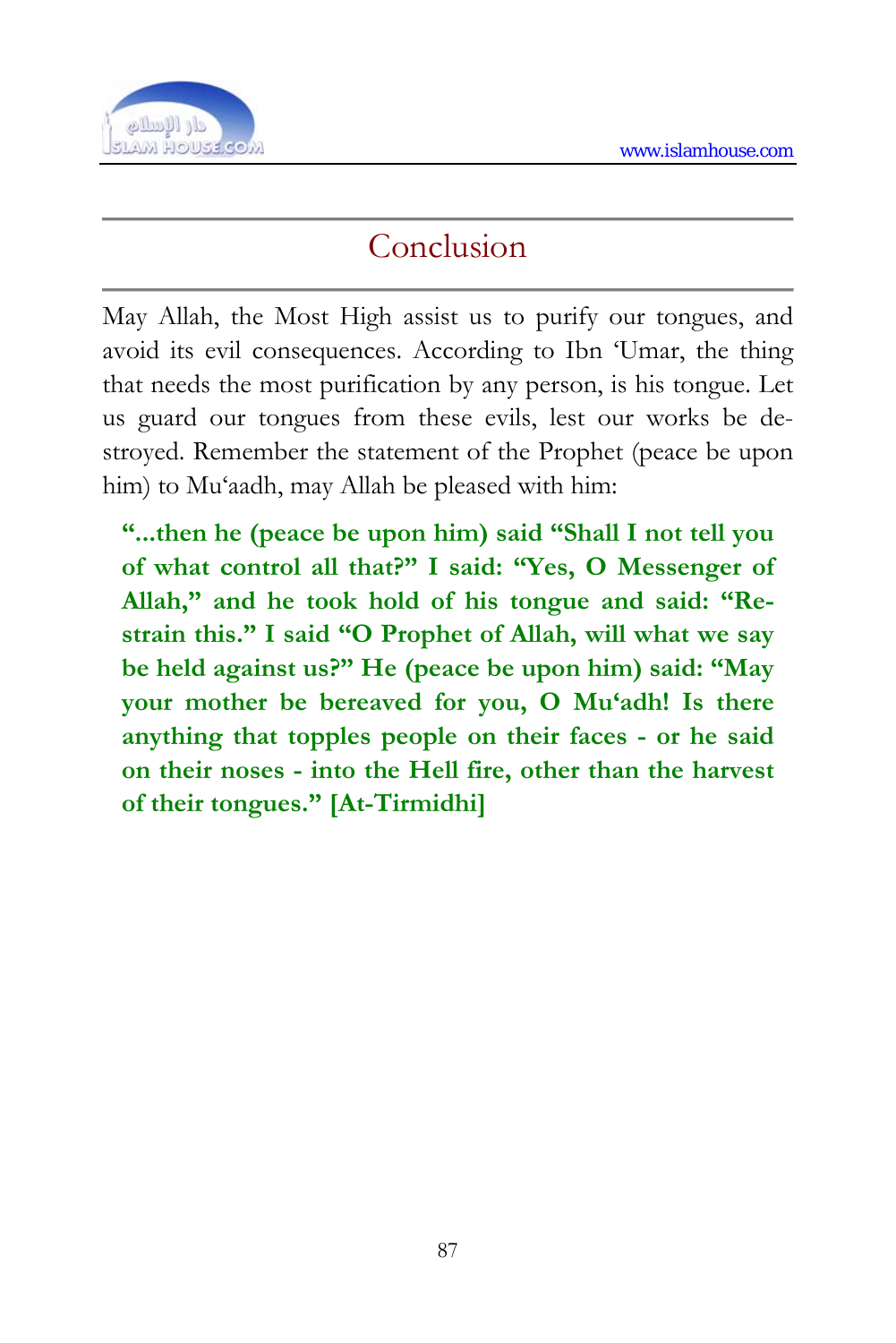

# Bibliography

| Al-Quran Al-Kareem (Eng.), Dr. Muhsin Khan                                  |
|-----------------------------------------------------------------------------|
| Sahih Al-Bukhari (Eng.), Dr. Muhsin Khan                                    |
| The Prufication of the Soul (Eng.), Fareed Ahmad                            |
| The Bad Consequences of the Tongue (Eng.), 'Abdullaah Ibn                   |
| Rabah Lahmani                                                               |
| The Major Sins (Eng.), Imaam Az-Zahabee                                     |
| Riyaadh As-Saliheen (Eng.), Imaam An-Nawawee                                |
| Al-Jaami' As-Sageer (Arabic), Shaikh M. Nasir ud-Deen                       |
| Sahih At-Targheeb wat Tarheeb (Arabic), Al-Mundhiree.                       |
| Sahih Mishkaat Al-Masabeeh (Arabic), Sh. Muhammad At-<br>Tabreezee          |
| Tahzeeb Mau'izaatul Muminnen min Ihyaa 'Lrloomu deen (Ara<br>bic),          |
| Authenticated: Muhammad Mahdee Istanbulee and Muhammad<br>'fed Al-'Abbaasee |
| Sh. Muhammad Jamal-ud Deen Al-Qaasamee.                                     |
| Hasaaidul Alsun (Arabic), Hussein Al-`Awaaishah                             |
| Kitaabul Gheebah wan Nameemah (Arabic), Ibn Abi Duniya.                     |